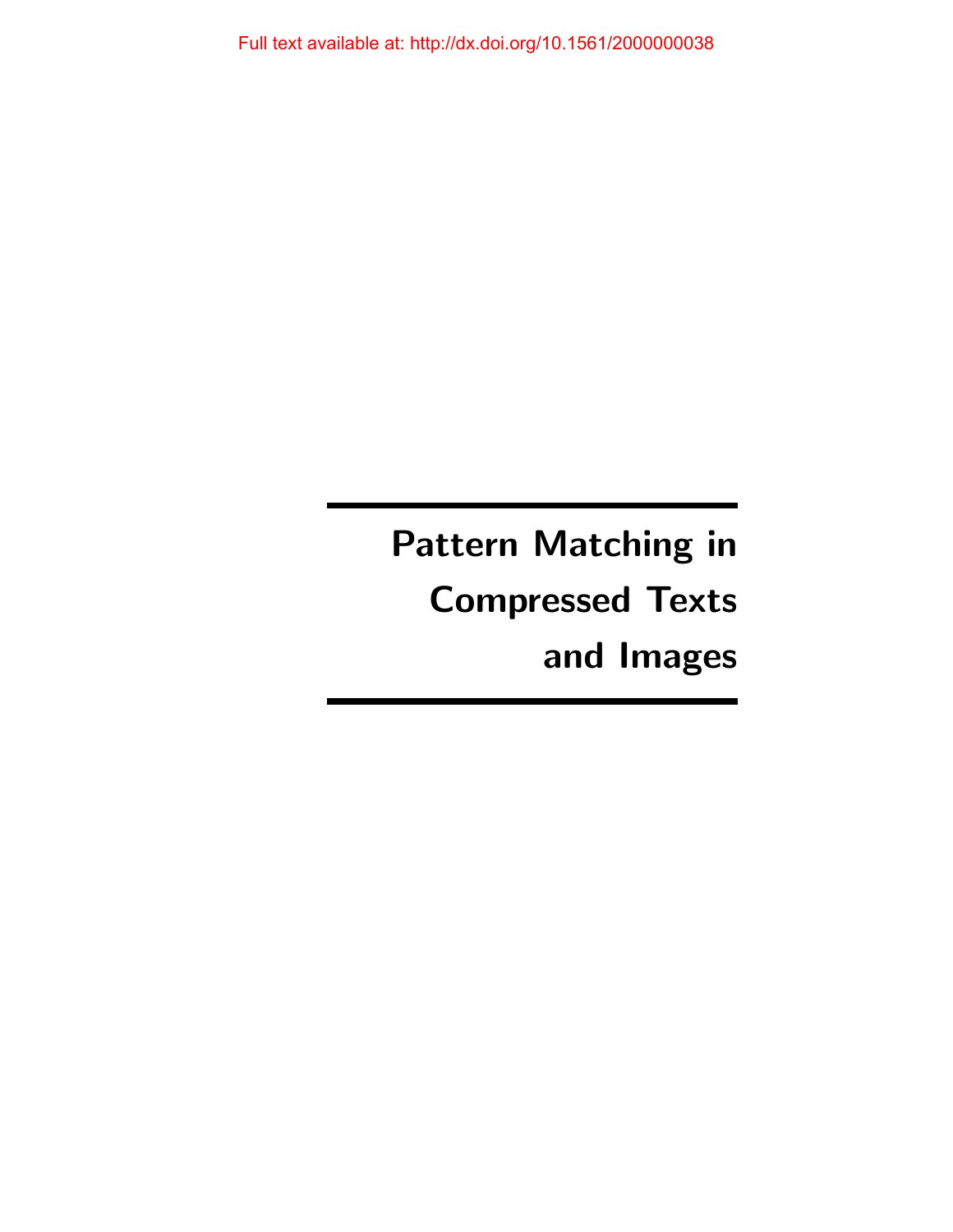# Pattern Matching in Compressed Texts and Images

# Don Adjeroh

West Virginia University USA don@csee.wvu.edu

# Tim Bell

University of Canterbury New Zealand tim.bell@canterbury.ac.nz

# Amar Mukherjee

University of Central Florida USA amar@eecs.ecf.edu



Boston – Delft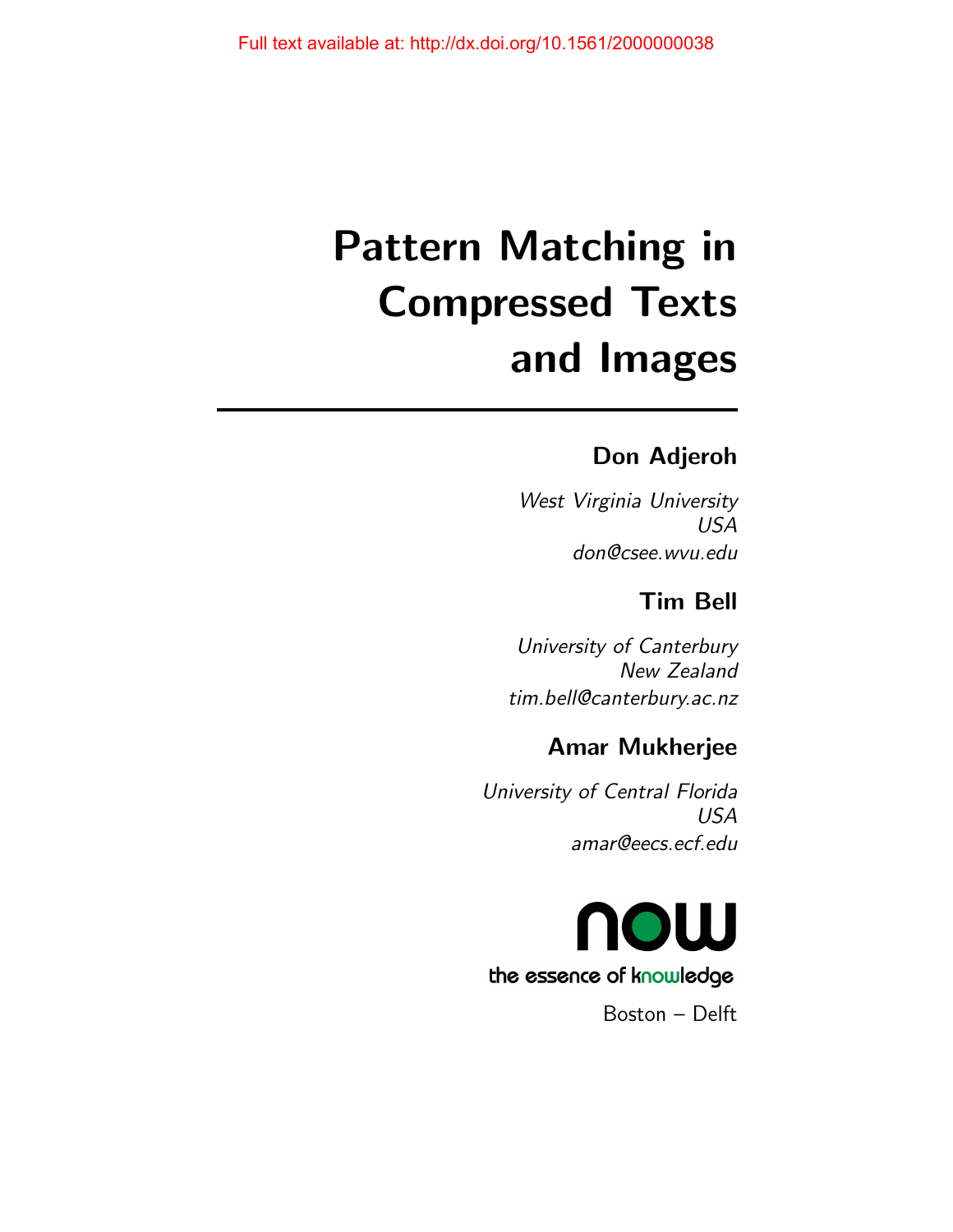### Foundations and Trends ${}^{\text{\textregistered}}$  in Signal Processing

Published, sold and distributed by: now Publishers Inc. PO Box 1024 Hanover, MA 02339 USA Tel. +1-781-985-4510 www.nowpublishers.com sales@nowpublishers.com

Outside North America: now Publishers Inc. PO Box 179 2600 AD Delft The Netherlands Tel. +31-6-51115274

The preferred citation for this publication is D. Adjeroh, T. Bell and A. Mukherjee, Pattern Matching in Compressed Texts and Images, Foundations and Trends<sup> $\mathbb{B}$ </sup> in Signal Processing, vol 6, nos 2–3, pp 97–241, 2012

ISBN: 978-1-60198-684-9 c 2013 D. Adjeroh, T. Bell and A. Mukherjee

All rights reserved. No part of this publication may be reproduced, stored in a retrieval system, or transmitted in any form or by any means, mechanical, photocopying, recording or otherwise, without prior written permission of the publishers.

Photocopying. In the USA: This journal is registered at the Copyright Clearance Center, Inc., 222 Rosewood Drive, Danvers, MA 01923. Authorization to photocopy items for internal or personal use, or the internal or personal use of specific clients, is granted by now Publishers Inc for users registered with the Copyright Clearance Center (CCC). The 'services' for users can be found on the internet at: www.copyright.com

For those organizations that have been granted a photocopy license, a separate system of payment has been arranged. Authorization does not extend to other kinds of copying, such as that for general distribution, for advertising or promotional purposes, for creating new collective works, or for resale. In the rest of the world: Permission to photocopy must be obtained from the copyright owner. Please apply to now Publishers Inc., PO Box 1024, Hanover, MA 02339, USA; Tel. +1-781-871-0245; www.nowpublishers.com; sales@nowpublishers.com

now Publishers Inc. has an exclusive license to publish this material worldwide. Permission to use this content must be obtained from the copyright license holder. Please apply to now Publishers, PO Box 179, 2600 AD Delft, The Netherlands, www.nowpublishers.com; e-mail: sales@nowpublishers.com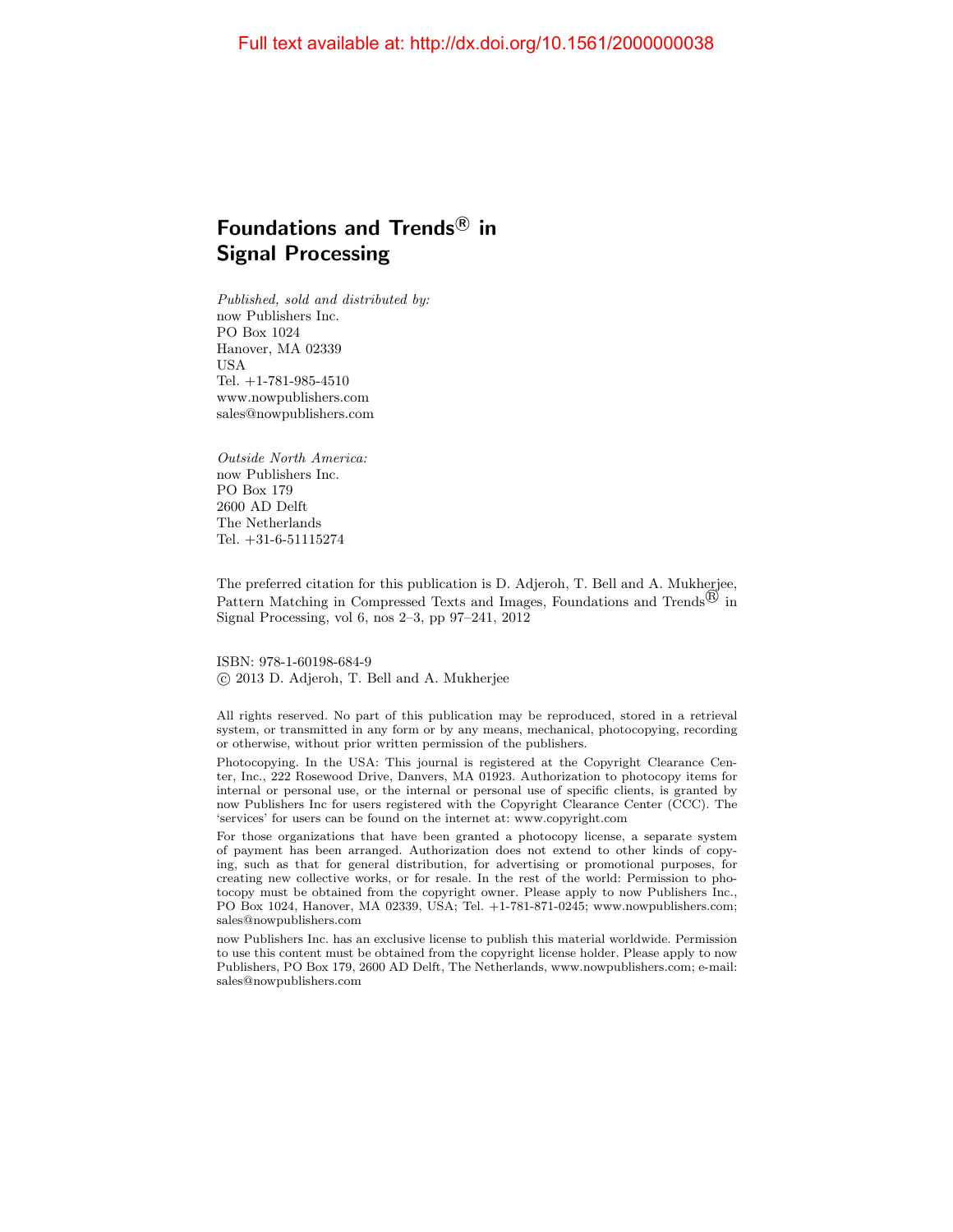# Foundations and Trends<sup>®</sup> in Signal Processing Volume 6 Issues 2–3, 2012

### Editorial Board

### Editor-in-Chief: Yonina Eldar Technion, Israel Institute of Technology

### Founding Editor-in-Chief: Robert M. Gray Stanford University

#### Editors

Abeer Alwan, UCLA John Apostolopoulos, HP Labs Pao-Chi Chang, National Central University Pamela Cosman, UCSD Michelle Effros, Caltech Yariv Ephraim, George Mason University Sadaoki Furui, Tokyo Institute of Technology Vivek Goyal, MIT Robert M. Gray, Stanford Sinan Gunturk, Courant Institute Christine Guillemot, IRISA Sheila Hemami, Cornell Lina Karam, Arizona State University Nick Kingsbury, Cambridge Alex Kot, Nanyang Technical University Jelena Kovacevic, CMU

Jia Li, Pennsylvania State University Henrique Malvar, Microsoft Research B.S. Manjunath, UCSB Urbashi Mitra, USC Björn Ottersten, KTH Royal Institute of Technology, Sweden Thrasos Pappas, Northwestern Vincent Poor, Princeton Mihaela van der Shaar, UCLA Michael Unser, EPFL P.P. Vaidyanathan, Caltech Rabab Ward, University of British Columbia Susie Wee, Cisco Systems Clifford J. Weinstein, MIT Lincoln Laboratories Ami Wiesel, The Hebrew University of Jerusalem Min Wu, University of Maryland Josiane Zerubia, INRIA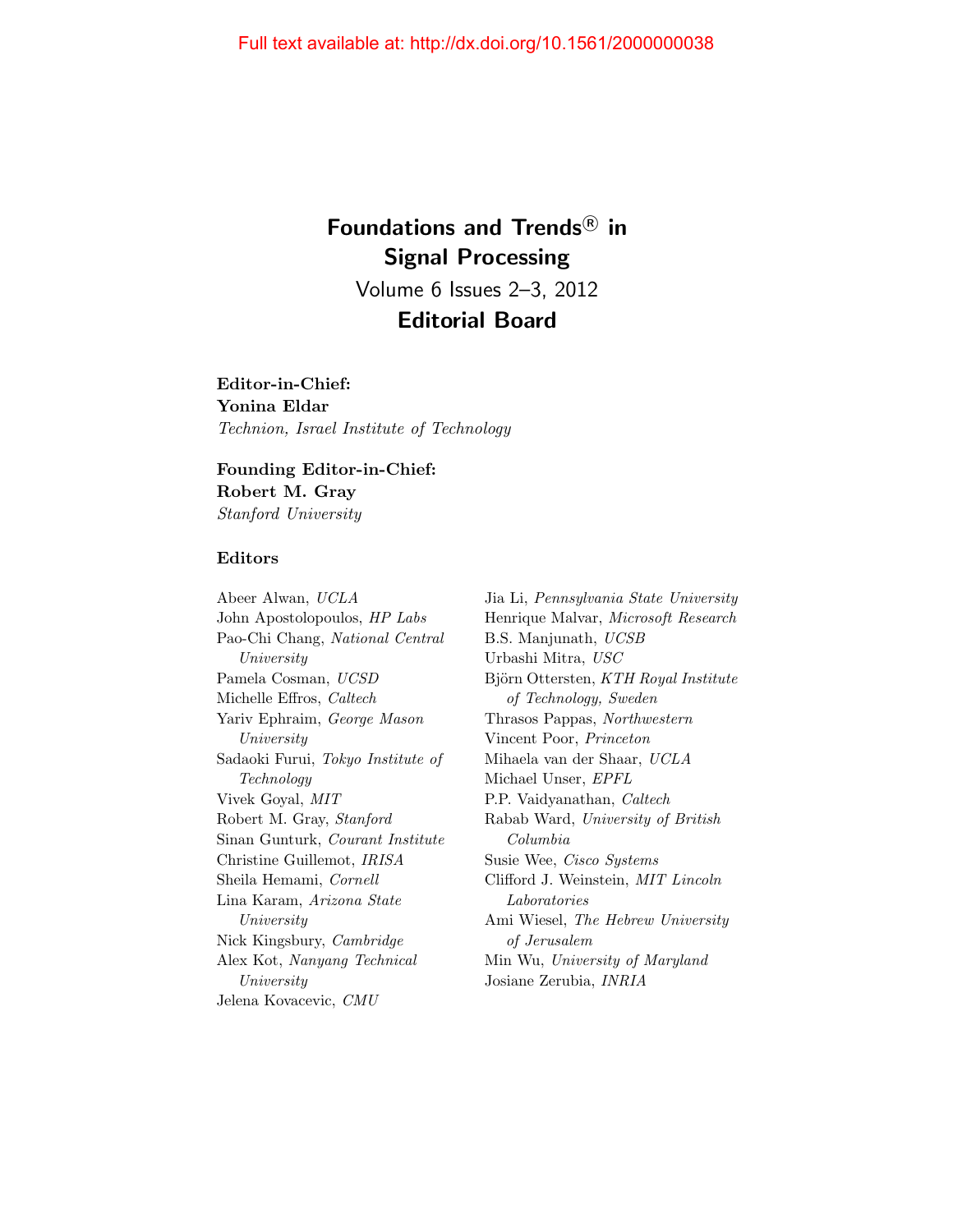### Editorial Scope

Foundations and Trends $^\circledR$  in Signal Processing will publish survey and tutorial articles on the foundations, algorithms, methods, and applications of signal processing including the following topics:

- Adaptive signal processing
- Audio signal processing
- Biological and biomedical signal processing
- Complexity in signal processing
- Digital and multirate signal processing
- Distributed and network signal processing
- Image and video processing
- Linear and nonlinear filtering
- Multidimensional signal processing
- Multimodal signal processing
- Multiresolution signal processing
- Nonlinear signal processing
- Randomized algorithms in signal processing
- Sensor and multiple source signal processing, source separation
- Signal decompositions, subband and transform methods, sparse representations
- Signal processing for communications
- Signal processing for security and forensic analysis, biometric signal processing
- Signal quantization, sampling, analog-to-digital conversion, coding and compression
- Signal reconstruction, digital-to-analog conversion, enhancement, decoding and inverse problems
- Speech/audio/image/video compression
- Speech and spoken language processing
- Statistical/machine learning
- Statistical signal processing
	- classification and detection
	- estimation and regression
	- tree-structured methods

#### Information for Librarians

Foundations and Trends<sup>®</sup> in Signal Processing, 2012, Volume 6, 4 issues. ISSN paper version 1932-8346. ISSN online version 1932-8354. Also available as a combined paper and online subscription.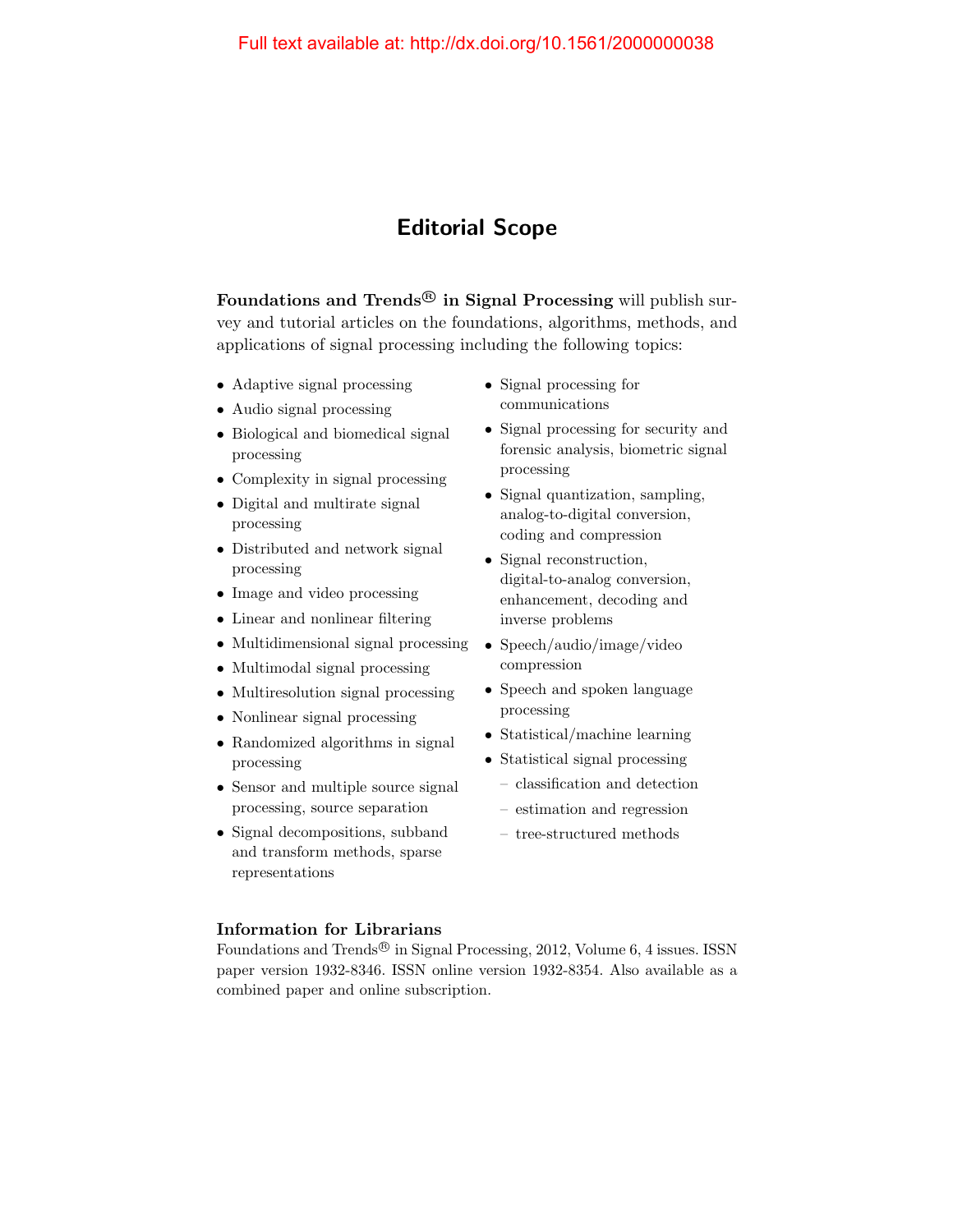Foundations and  $\operatorname{Trends}^{\textcircledR}$  in Signal Processing Vol. 6, Nos. 2–3 (2012) 97–241 c 2013 D. Adjeroh, T. Bell and A. Mukherjee DOI: 10.1561/2000000038



# Pattern Matching in Compressed Texts and Images

## Don Adjeroh $^{1,\ast}, \text{ Tim Bell}^{2,\dagger}$ and Amar Mukherjee<sup>3, $\ddagger$ </sup>

- $1$  Lane Department of Computer Science and Electrical Engineering, West Virginia University, Morgantown, WV 26506-6109, USA, don@csee.wvu.edu
- <sup>2</sup> Department of Computer Science and Software Engineering, University of Canterbury, Christchurch, New Zealand, tim.bell@canterbury.ac.nz
- $3$  School of Electrical Engineering and Computer Science, University of Central Florida, Orlando, FL 32816, USA, amar@eecs.ecf.edu

#### Abstract

This review provides a survey of techniques for pattern matching in compressed text and images. Normally compressed data needs to be decompressed before it is processed, but if the compression has been done in the right way, it is often possible to search the data without having to decompress it, or at least only partially decompress it. The problem can be divided into lossless and lossy compression methods, and then in each of these cases the pattern matching can be either exact

<sup>∗</sup> This work was partially supported by grants from the US National Science Foundation IIS-0228370 and IIS-0312484.

<sup>†</sup> Supported by a grant from the Hitachinaka Techno Center Inc, Japan.

<sup>‡</sup> This work has been partially supported by grants from the US National Science Foundation IIS-9977336 and IIS-0207819.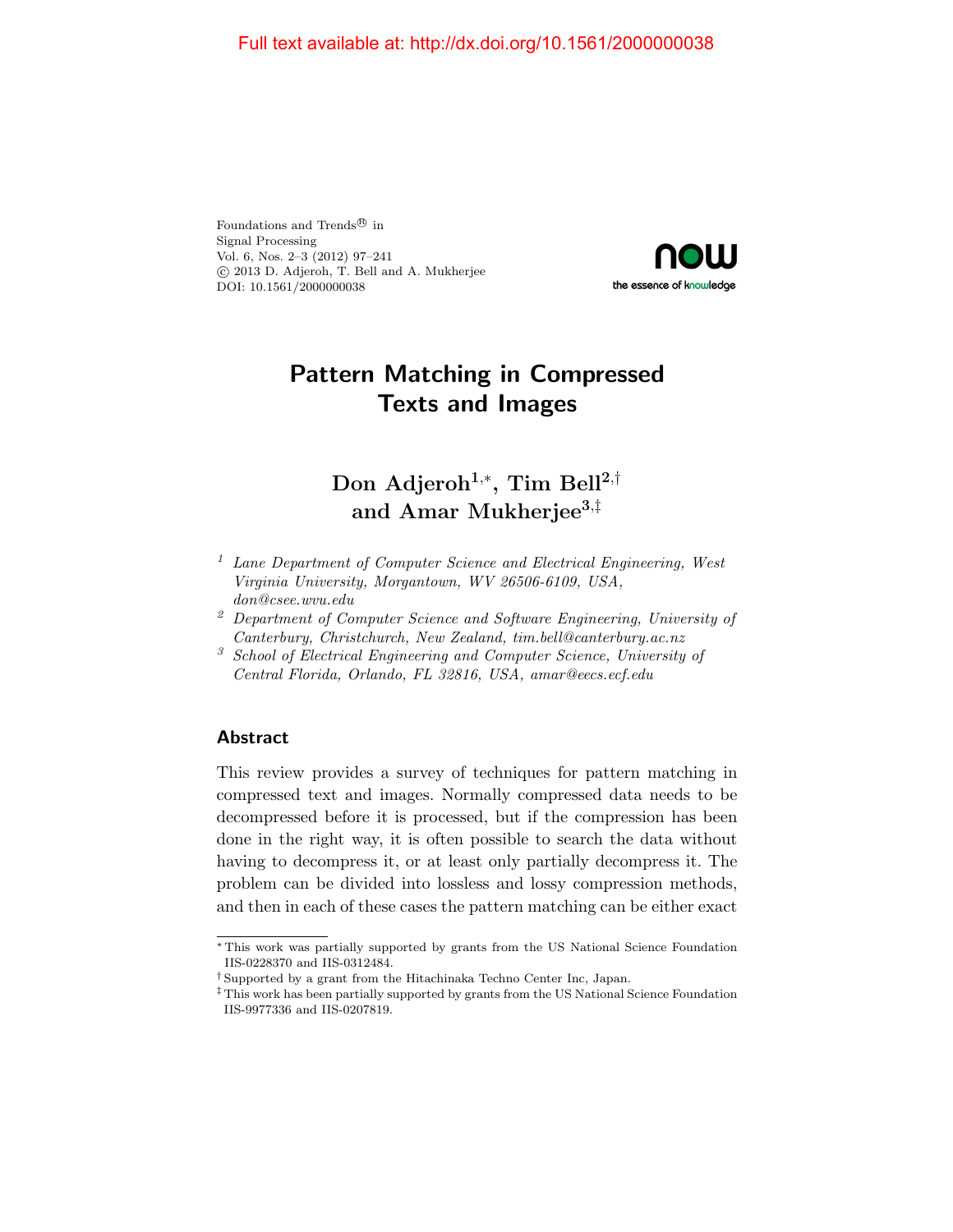or inexact. Much work has been reported in the literature on techniques for all of these cases, including algorithms that are suitable for pattern matching for various compression methods, and compression methods designed specifically for pattern matching. This work is surveyed in this review. The review also exposes the important relationship between pattern matching and compression, and proposes some performance measures for compressed pattern matching algorithms. Ideas and directions for future work are also described.

Keywords: Compressed pattern matching; text compression; image compression; performance measures; searching.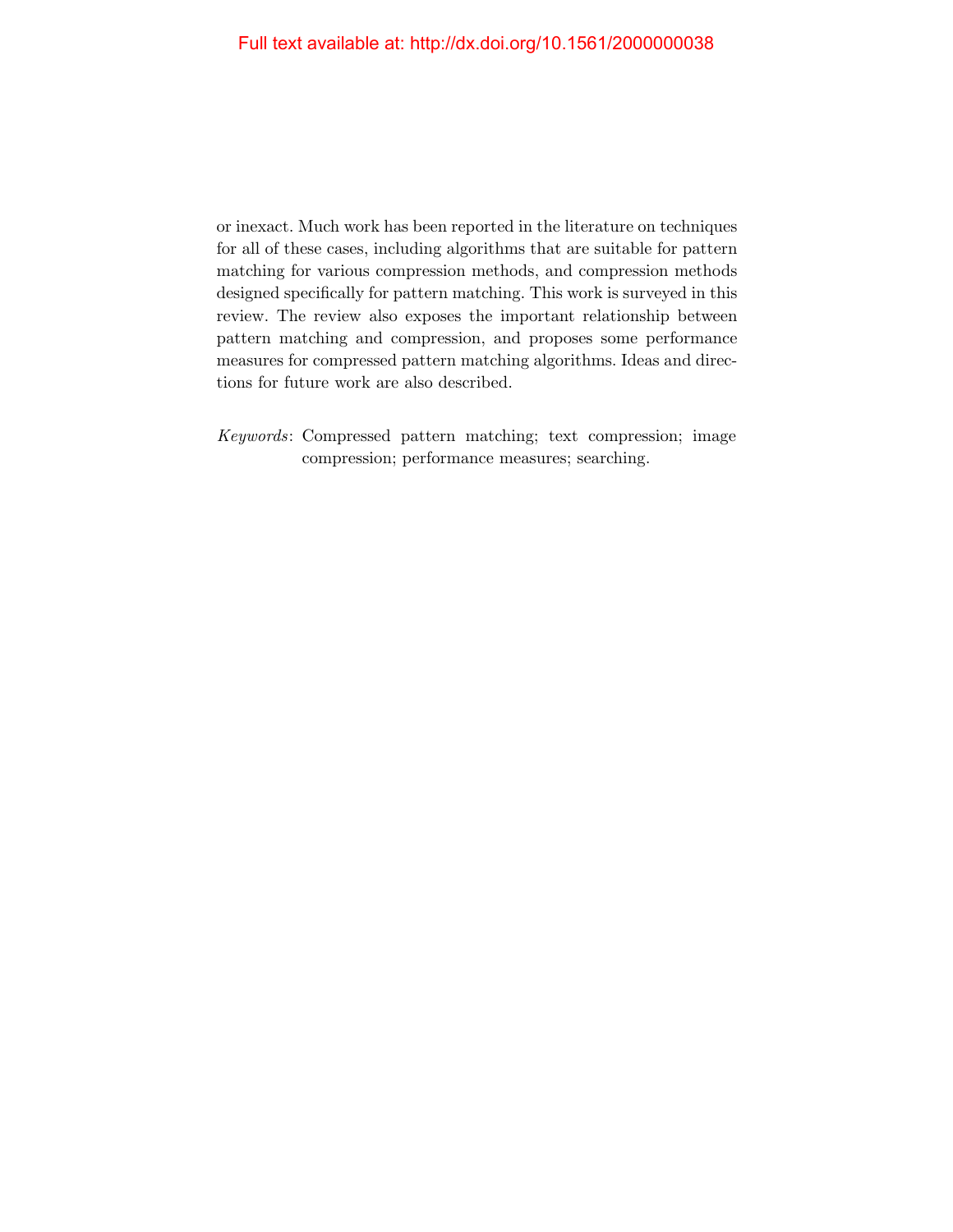# **Contents**

| Introduction                                                 | $\mathbf{1}$   |
|--------------------------------------------------------------|----------------|
| Data Compression Methods                                     | $\overline{4}$ |
| Compressed Pattern Matching                                  | 6              |
| Compressed Domain versus Transform Domain Analysis           | $\overline{7}$ |
| Organization                                                 | 8              |
| <b>Search Strategies</b>                                     | 11             |
| The Pattern Matching Problem and its Variants                | 11             |
| Search Strategies for Text                                   | 15             |
| Search Strategies for Images                                 | 21             |
| <b>Relationship Between Searching and Compression</b>        | $\bf 25$       |
| Pattern Matching for Compression                             | 25             |
| Compression for Pattern Matching                             | 28             |
| <b>Searching Compressed Data:</b><br>Performance Measurement | 31             |
|                                                              |                |
|                                                              |                |
| Performance Measures for Compression Algorithms              | 31             |
| Performance Measures for Pattern<br>Matching Algorithms      | 34             |
|                                                              |                |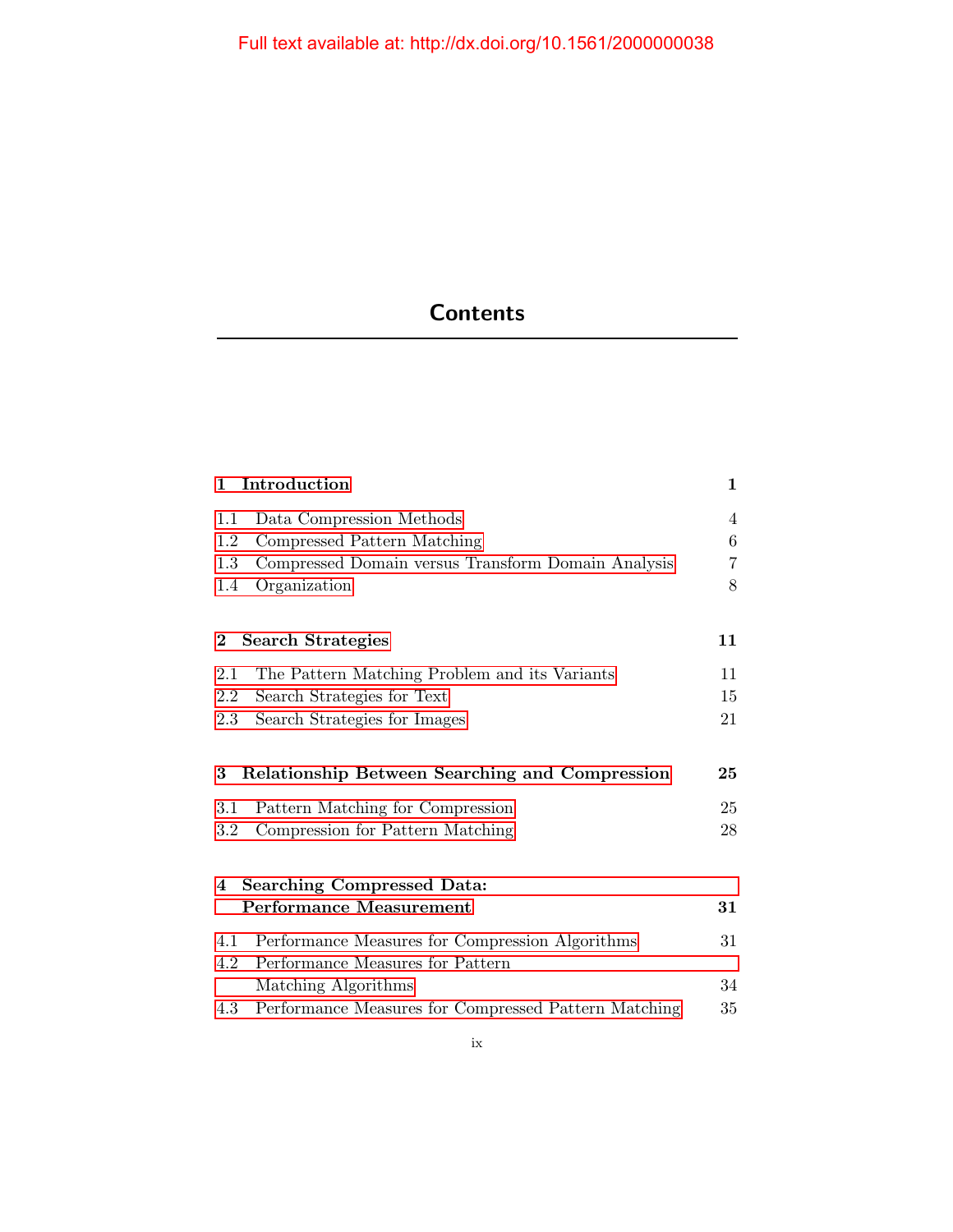| 5       | <b>Searching Compressed Data: Text</b>     | 39  |
|---------|--------------------------------------------|-----|
| 5.1     | Dictionary Methods                         | 40  |
| 5.2     | Searching on LZ-encoded Text               | 43  |
| 5.3     | Grammar-based Compression                  | 52  |
| 5.4     | Run-length Encoding                        | 60  |
| $5.5\,$ | Statistical (symbolwise) Compression       | 61  |
| 5.6     | Text Compression by Sorted-contexts        | 67  |
| 5.7     | Variable-to-fixed Length Codes             | 69  |
| 5.8     | Others                                     | 73  |
| 6       | <b>Searching Compressed Data: Images</b>   | 77  |
| 6.1     | Searching Lossless Compressed Images       | 79  |
| 6.2     | Searching Compressed Document Images       | 89  |
| 6.3     | Searching on Lossy Compressed Images       | 92  |
|         |                                            |     |
| 7       | Directions for Further Research            | 109 |
| 7.1     | New Compressed Pattern Matching Algorithms | 109 |
| 7.2     | New Search-aware Compression Algorithms    | 112 |
| 7.3     | Compressed Image Descriptors               | 113 |
| 7.4     | Performance Measures                       | 114 |
| 7.5     | Integration and Adaptation                 | 114 |
| 7.6     | Hardware Implementation                    | 116 |
| 7.7     | New Applications                           | 116 |
| 8       | Conclusion                                 | 119 |
|         | Acknowledgments                            | 121 |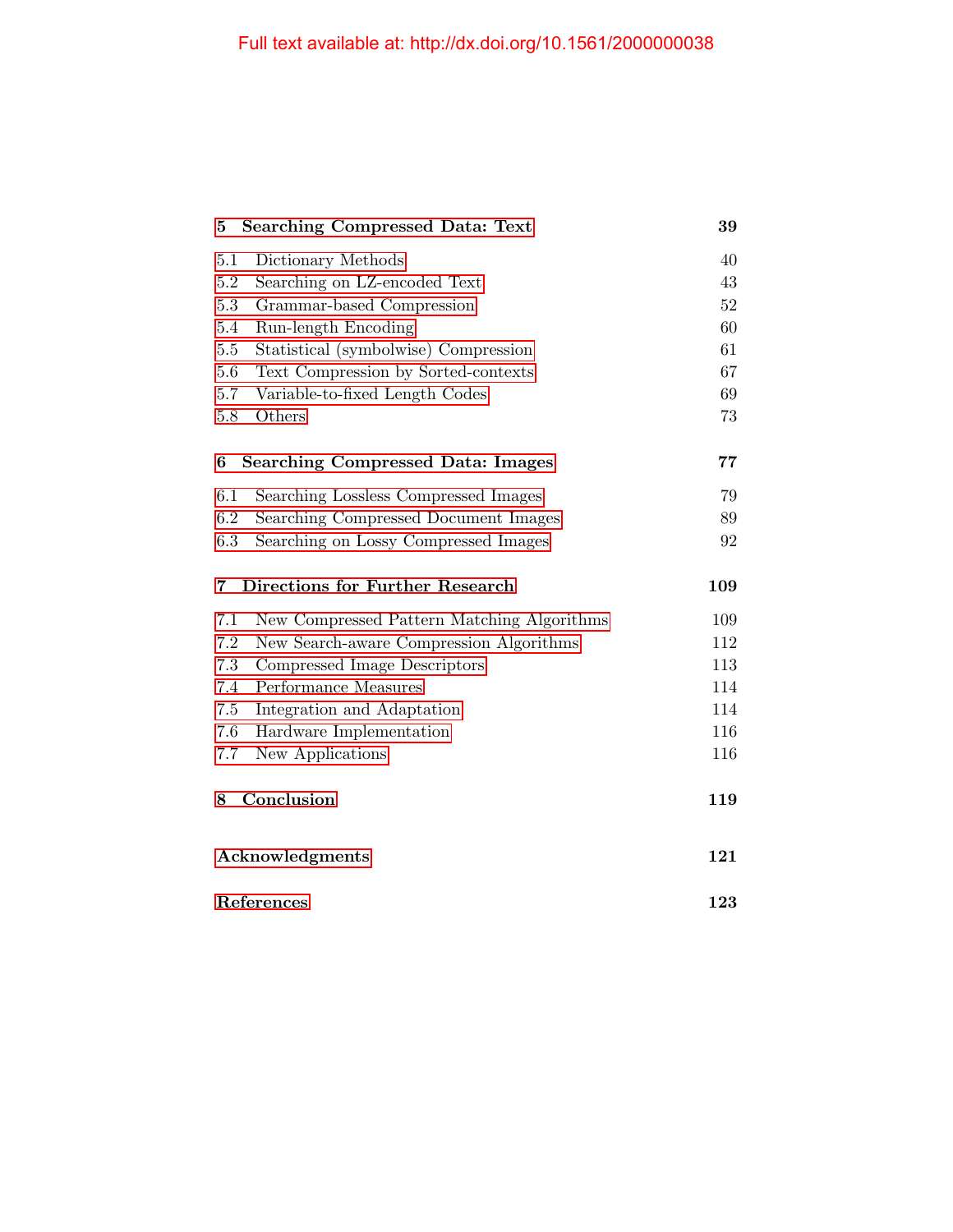<span id="page-9-0"></span>

Given a text sequence (the database) and a pattern sequence (the query), the pattern matching problem is to search in the text to determine all the locations (if any) where the pattern occurs. Searching for a pattern is an important activity that is performed on a daily basis, with significant applications in a diverse range of areas, including signal processing, computer vision, robotics, pattern recognition, data mining, computational biology, and bioinformatics, to name a few. Today computers are increasingly being used to process text, digitized images, digital video, and various other types of data. However, representing the data can require large amounts of storage space, and operations on the data, such as searching for a pattern, are often time consuming. Even the amount of image or textual data typically available to the ordinary user has witnessed a tremendous growth due to a number of factors, such as improvements in storage and communication technologies (for example, the web, electronic mail, smartphones, general wireless mobile devices), widespread deployment of digital libraries, improved document processing techniques, and the availability of different types of sensors, including cameras and scanners. Apart from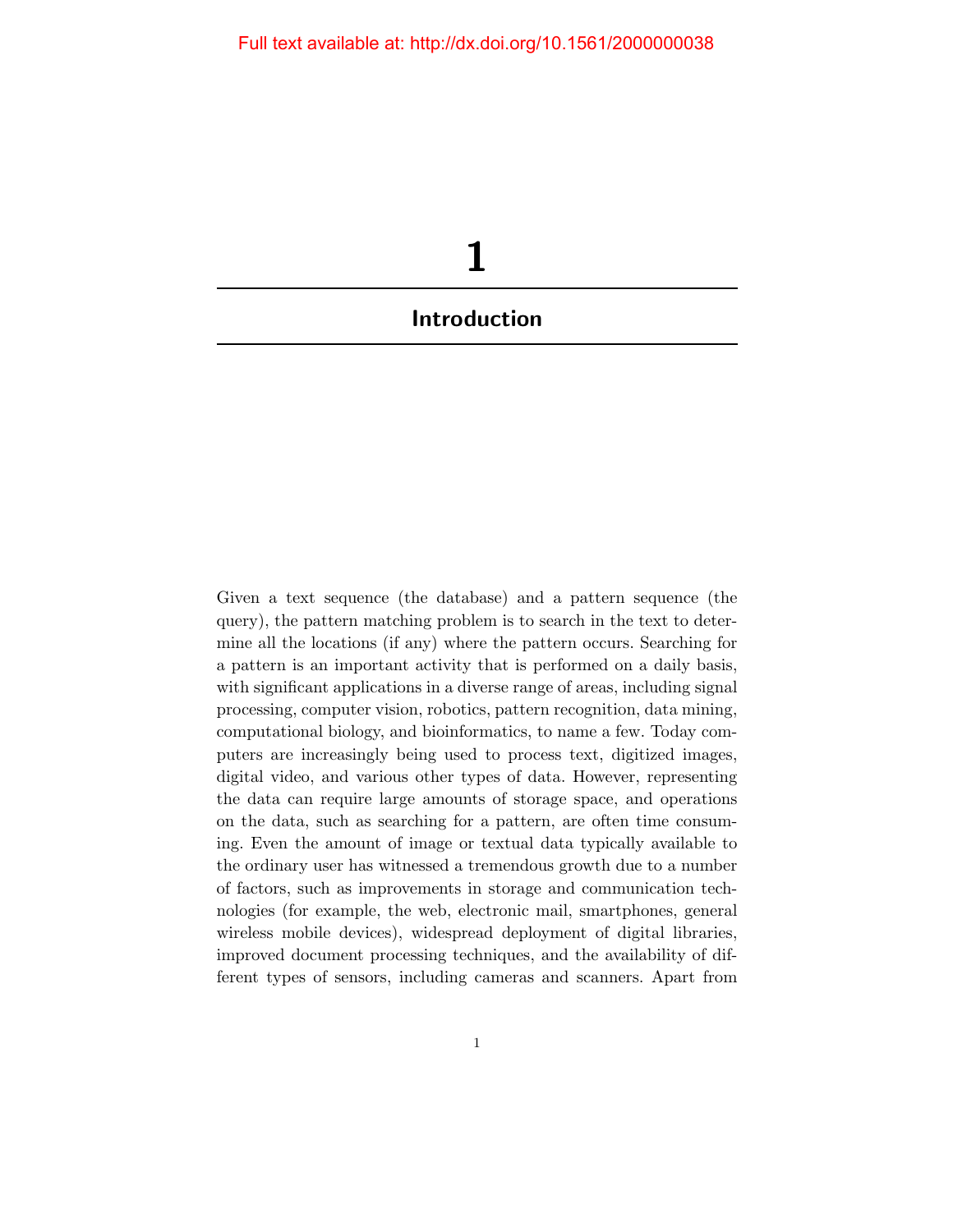#### 2 Introduction

the problem of sheer size, the huge amounts of data involved also pose problems for efficient search and retrieval of the required information from the stored data.

Since the digitized data are usually stored using compression techniques, and because of the problem of efficiency (in terms of storage space, computational time, and power consumption), the trend now is to keep the compressed data in its compressed form for as much time as possible. This means that operations such as search and analysis on the data (be it text or images) is ideally performed directly on the compressed representation, without decompression, or at least, with minimal decompression. Intuitively, compared to working on the original uncompressed data, operating directly on the compressed data will require the manipulation of less data, and hence should be more efficient. This also avoids the often time-consuming process of decompression, and the problem of temporary storage space that may be required to keep the decompressed data. The need to search data directly in its compressed form has been recognized by international compression standards such as MPEG-4, MPEG-7 [\[1,](#page-18-0) [311\]](#page-37-0) and H.264 [\[373\]](#page-41-0), where part of the requirement is the ability to search for objects directly in the compressed video.

This review surveys techniques that solve the two basic problems of efficiency (in storage and computation) at the same time. That is, the digitized image or text is stored and searched in a compressed format. Without addressing both problems together, compression and searching work against each other, since a simple system would have to decompress a file before searching it, thus slowing down the pattern matching process. However, there is a strong relationship between compression and pattern matching, and this can be exploited to enable both tasks to be performed efficiently at the same time.

In fact, pattern matching can be regarded as the basis of compression. For example, a dictionary compression system might identify the occurrences of an English word in a text, and replaces these with a reference to the word in a lexicon. The main task of the compression system is thus to identify patterns (in this example, words), which are then represented using a compact code. The identified pattern need not be an exact match every time (for example, in lossy compression).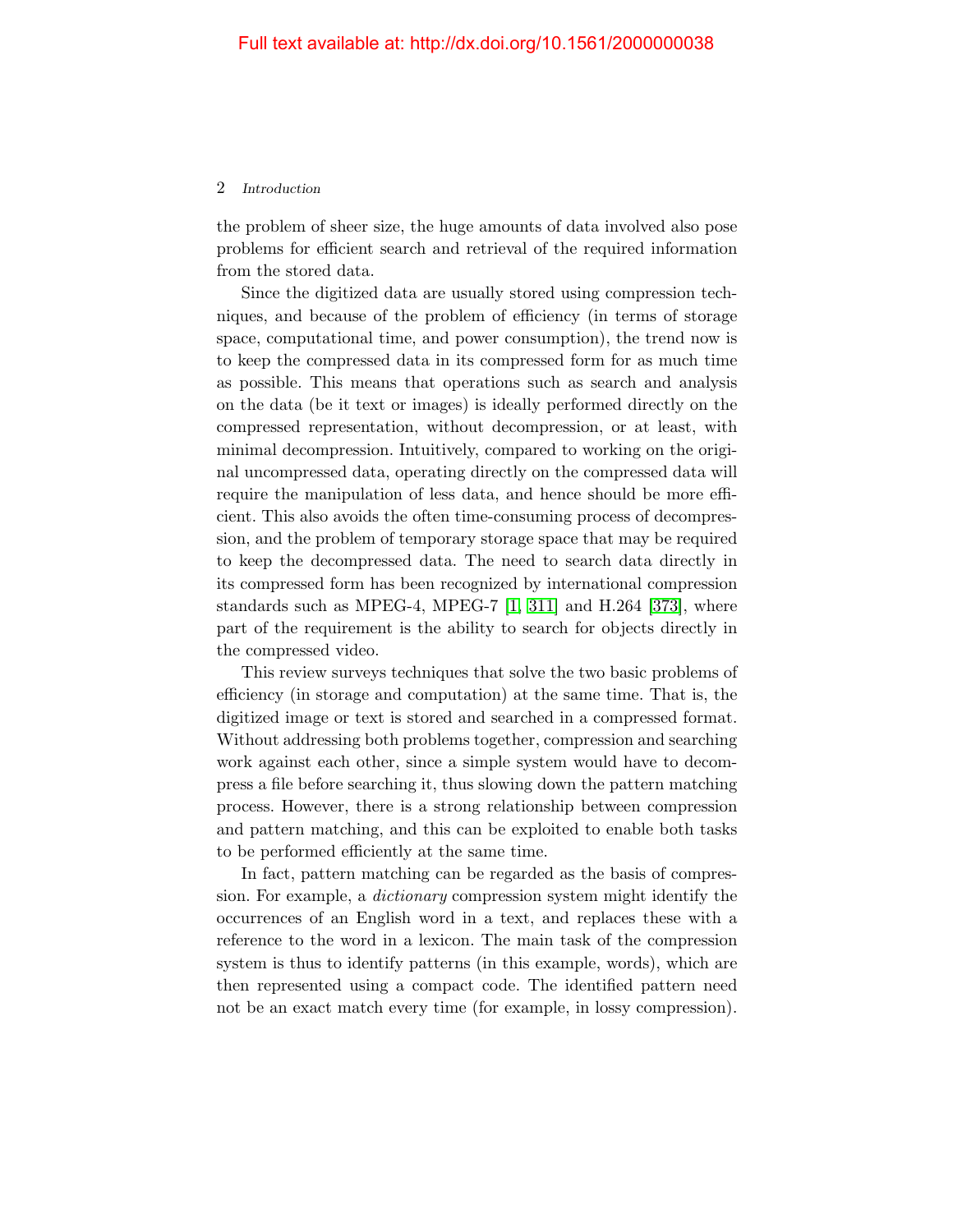Thus, the strong connection between searching and compression can be traced way back to the early days of lossy compression of signals. For instance, Shannon [\[303,](#page-37-1) [304\]](#page-37-2) proposed block source coding with a fidelity criterion (essentially the basis for vector quantization), whereby the encoder uses a reproduction codebook (akin to the dictionary above), and searches in the codebook for the codeword with a minimum distortion to the input vector, and transmits the index for the codeword. If the type of pattern used for compression is the same as the type being used during a later search of the text, then the compression system can be exploited directly to perform a fast search. In the example of the dictionary system, if users wish to search the compressed text for words, then they could look up the word in the lexicon, which would immediately establish whether a search will be successful. If the word is found, then its code could be determined, and the compressed text searched for the code. This will considerably reduce the amount of data to be searched, and the search will be matching whole words rather than a character at a time. In one sense, much of the searching has already been performed off-line at the time of compression.

The potential savings are significant. Text can typically be compressed to less than one-third of its original size, and images are routinely compressed to a tenth or even a hundredth of the size of the raw data. These factors indicate that there is considerable potential to speed up searching, and indeed, systems exist that are able to achieve much of this potential saving. For instance, compressed domain indexing and retrieval is the preferred approach to multimedia information management [\[210,](#page-31-0) [234\]](#page-32-0) where orders of magnitude speedup have been recorded over operations on uncompressed data [\[7,](#page-18-1) [384\]](#page-41-1).

There are various surveys on the general problem of content-based image and video retrieval [\[100,](#page-24-0) [315,](#page-37-3) [318\]](#page-37-4). None has focused on the restricted problem of compressed domain image retrieval. Similarly, pattern matching and compression were considered in the survey paper [\[97\]](#page-24-1). However, compressed pattern matching was not considered, and various techniques have been developed since then. More importantly, we try to compare and contrast methods that have been proposed for compression, and for compressed pattern matching in text and images. Thus we consider compressed pattern matching for both lossy

3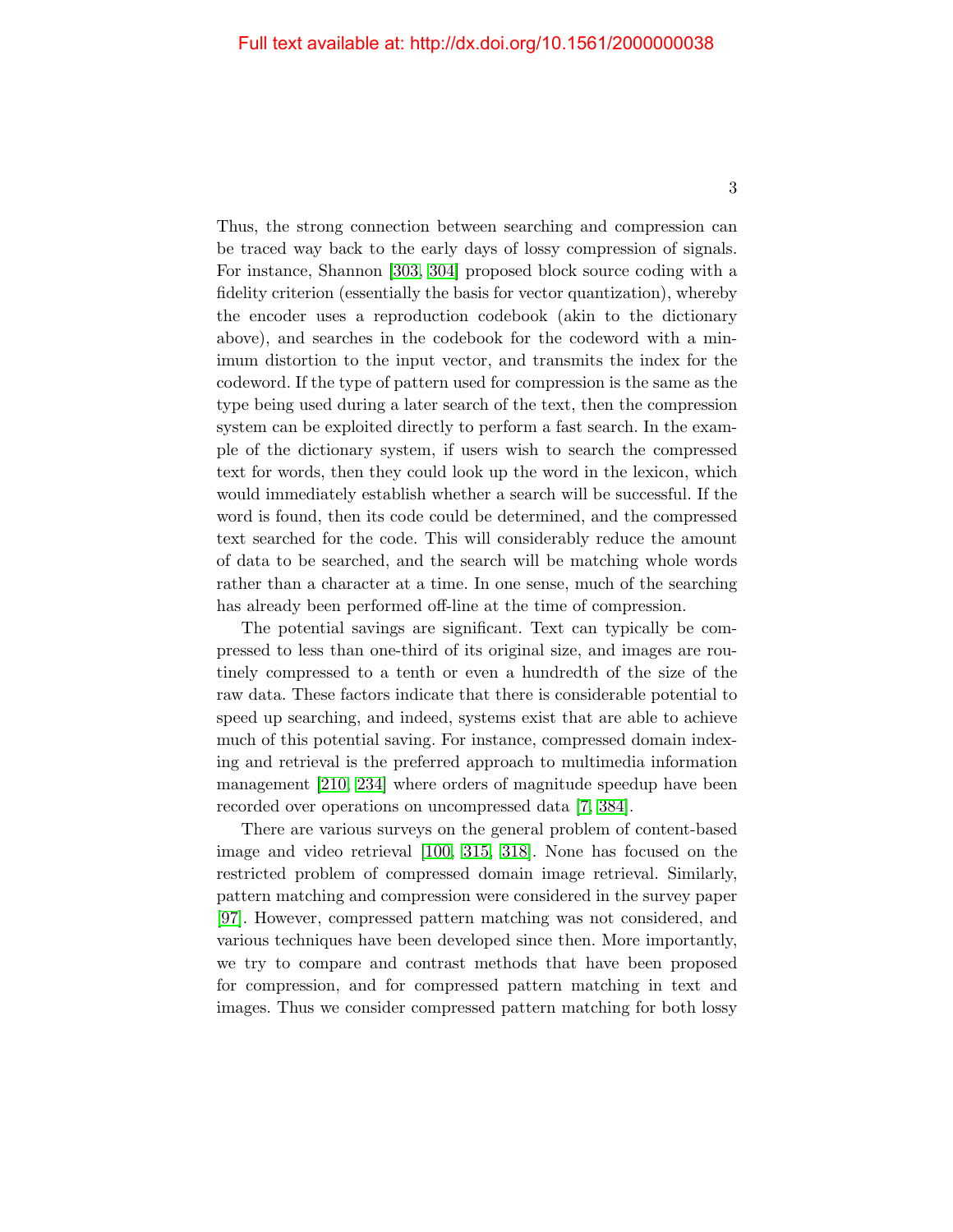#### 4 Introduction

compression (used for images) and for lossless compression (used for text and images).

#### <span id="page-12-0"></span>1.1 Data Compression Methods

We begin with a brief introduction to data compression methods. More complete introductions to the topic of compression are available [\[50,](#page-21-0) [91\]](#page-24-2), and the reader is referred to textbooks for more details [\[3,](#page-18-2) [51,](#page-21-1) [264,](#page-34-0) [294,](#page-36-0) [298\]](#page-36-1). There is also an IEEE conference series on data compression from 1991 to the present — see http://www.cs.brandeis.edu/~dcc/.

Compression methods are generally classed as lossless or lossy. Lossless methods enable the original data to be recovered exactly, without any error. Lossless compression, sometimes called text compression, is typically used for text, and to a lesser extent on images, such as in medical imaging where exact reconstruction of the original image is important. In contrast, lossy methods allow some deterioration in the original data, and are generally applied in situations where the data have been digitized from an analog source (such as images, video and audio). Usually the level of deterioration is near-imperceptible, yet considerable compression improvement can be achieved because the system is not storing unnecessary detail. Many lossy methods include a lossless method as a sub-component. For example, an image or video compression system might transform the image to a frequency domain, quantize some of the frequency domain coefficients (which is a lossy step), and then encode the coefficients using a lossless method.

Figure [1.1](#page-13-0) shows a general model of what happens in data compression. The data transformation stage transforms the input data into a form that will make it easier to compress, for instance by exposing the redundancies or repetitions in the data. Some transformation schemes convert the input data or signal into the frequency domain, with the aim of packing most of the energy in the signal into only a few transform coefficients. The specific transformation performed depends on the type of input data. For text, the transformation could be a simple cyclic permutation of the text sequence (for example, the Burrows–Wheeler transform, or BWT [\[3,](#page-18-2) [70\]](#page-22-0)); for images, we could have spatial prediction where the original image is essentially represented as a sequence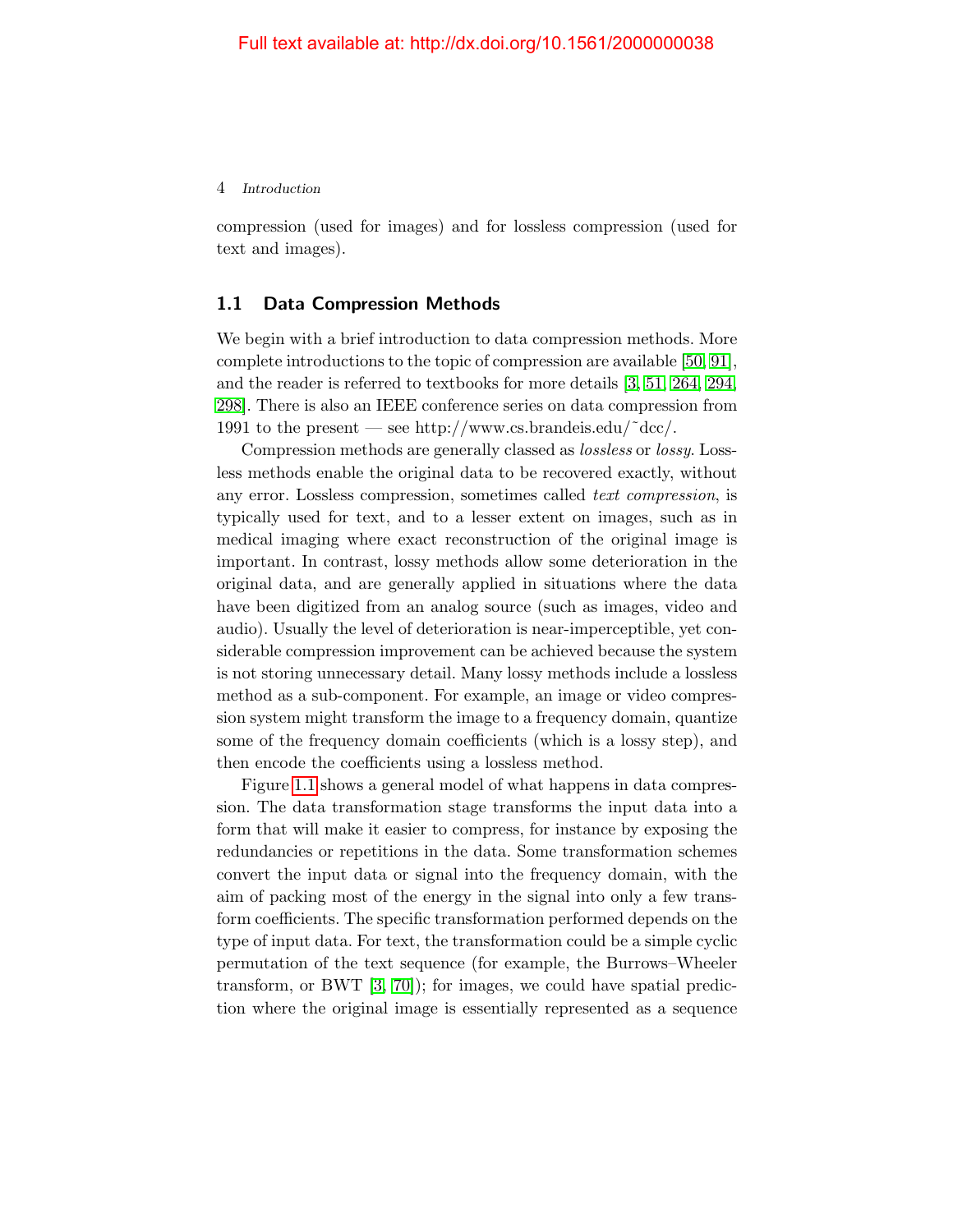1.1 Data Compression Methods 5



<span id="page-13-0"></span>Fig. 1.1 General model for data compression. The triangle markers show the points where pattern matching on the transformed or compressed data can take place.

of prediction errors; for audio signals we could have temporal prediction on the signals; and for video, spatio-temporal prediction using motion vectors can also be viewed as a form of transformation. Standard linear transforms that pack the energy into a few coefficients, such as the Fourier transform or the wavelet transform, are quite common in image, video and audio compression. The particular transformation applied will have an impact on the compression performance, and on the ability to search the compressed data.

The quantization stage is used to reduce the number of distinct values in a signal to a much smaller number. Input data or a signal may contain a large number of distinct values. For analog signals (without digitization), the signal is continuous and the digitization process must quantize it into a set of distinct values, so a digital video has already had some quantization applied. Transforming the digitized signal puts the representation into a domain where the effect of further quantization will be less perceptible. Quantization of the transformed signal reduces the representation to a smaller set of distinct values, each of which can be represented using fewer bits, thus requiring reduced data storage. Quantization however leads to reduced accuracy in the data representation. In fact, the quantization stage represents the major source of compression, but also the major source of data loss (error) in the reconstructed data. In the case of a channel with limited bandwidth, the data rate available will determine the level of quantization needed, and in this case the quantization can be seen as maintaining the best possible fidelity for the capacity available. In some cases for images, video, or audio, it may be possible to keep the loss of accuracy to a level where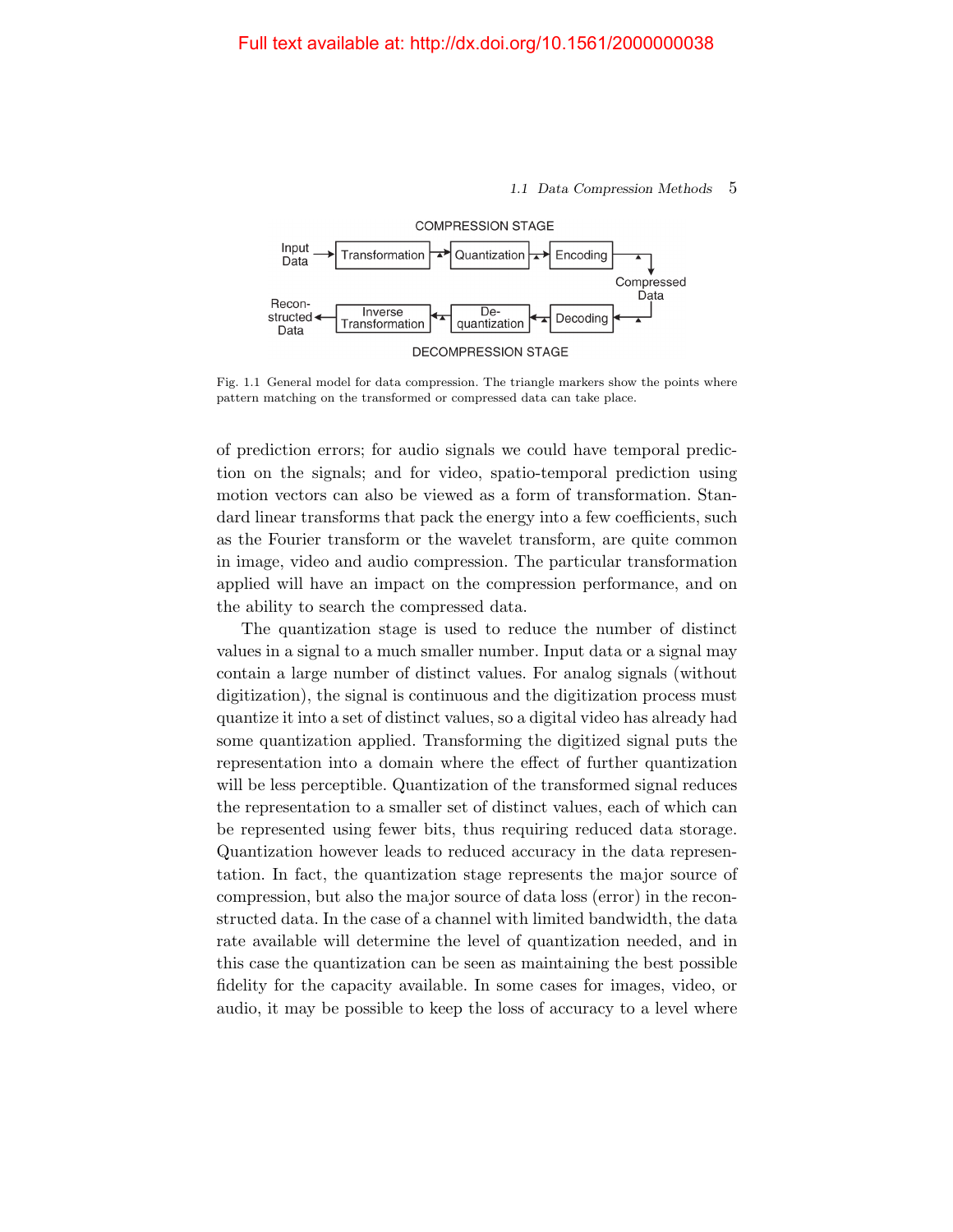#### 6 Introduction

it isn't observable by a human, given the limitations of human perception. Thus, quantization is common in such applications. Quantization could be performed on either scalar or on vector values, leading to the respective notions of scalar quantization and vector quantization. The encoding stage (also called the coding stage) codes the data to remove further redundancies, often based on the probability distribution of symbols in the data, or symbols in the quantized data for lossy compression.

Decompression involves performing the reverse operations of decoding, de-quantization and inverse transformation. The operations before and after the quantization stage are generally reversible and hence do not introduce any loss or artefacts in the compression. (Here, we ignore errors due to limited arithmetic precision, such as round-off errors during the transformation stage). Quantization, however, is not reversible and thus introduces some error in the compression process. In effect, from the viewpoint of compression models, the major difference between lossless and lossy compression is the quantization stage: lossless compression does not involve any quantization. The quantization stage also accounts for the huge compression ratios often achievable in lossy data compression.

#### <span id="page-14-0"></span>1.2 Compressed Pattern Matching

In traditional pattern matching one is given a text and a pattern, and the problem is to determine whether the pattern occurs in the text. The search could be exact, whereby the pattern matches a substring of the text with no errors, or could be inexact or approximate, whereby some mismatches or errors could be allowed in the match. The result could be simply a binary decision on whether the pattern occurs in the text, a count of the number of occurrences, or possibly a listing of all the locations of occurrences (if any). Variations of the pattern matching problem have been studied, including multiple pattern matching, parameterized pattern matching, and multi-dimensional pattern matching. Compressed pattern matching involves one or more of the pattern matching variants, with the constraint that either the text, the pattern, or both are in compressed form [\[15,](#page-19-0) [133\]](#page-26-0). In general,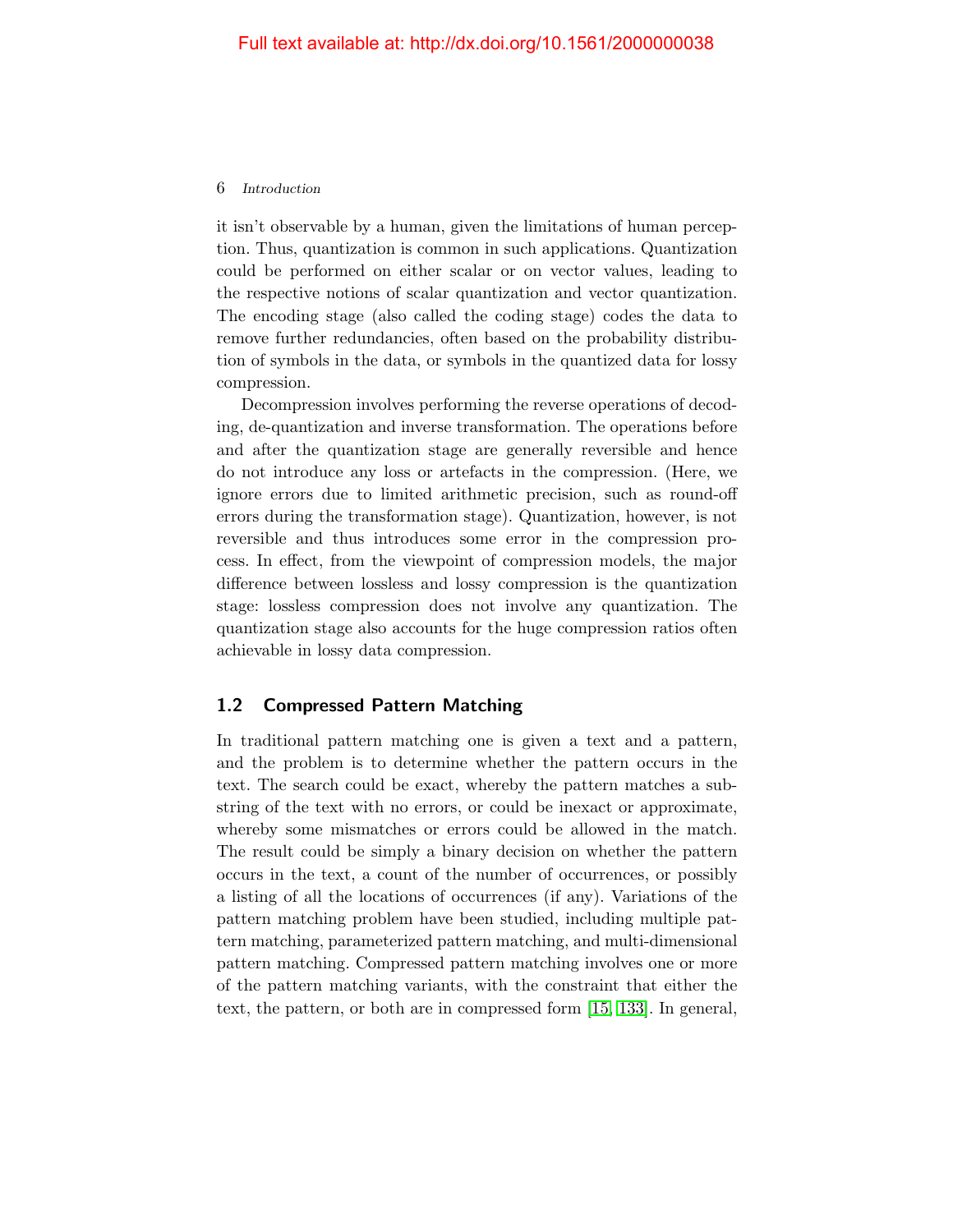#### 1.3 Compressed Domain versus Transform Domain Analysis 7

exact pattern matching is a natural fit for lossless compression, though inexact pattern matching can also be performed on lossless compressed data. On the other hand, given their nature, one can only hope for approximate matches for lossy compressed data. We identify two major categories for compressed pattern matching problems. Fully compressed pattern matching is when the text and the pattern are both compressed, and matching involves no form of decompression. Let  $\mathcal C$  be a compression scheme. Then, given  $T_c = \mathcal{C}(T)$ , the compressed version of the text T, and  $P_c = \mathcal{C}(P)$ , the compressed form of the pattern P, the problem of fully compressed pattern matching is to determine all the positions in T, where the pattern P occurred, without first decompressing  $T_c$ and  $P_c$ . The more general term *compressed pattern matching* is used for the following less restricted problem: Given  $T_c = \mathcal{C}(T)$ , and the (uncompressed) pattern  $P$ , determine all the positions in  $T$ , where the pattern  $P$  occurred, without first decompressing  $T_c$ . Most efficient pattern matching algorithms perform some type of preprocessing (either on the prefixes or the suffixes) of the pattern,  $P$ . Thus fully compressed pattern matching is made more difficult, since the usual preprocessing on the pattern is no longer easy to achieve without decompressing P. For text, various algorithms have been proposed for both variants of the compressed pattern matching problem. For compressed-domain image retrieval, the usual assumption is that the query image is not compressed. However, some methods on 2D image pattern matching also consider fully-compressed pattern matching.

#### <span id="page-15-0"></span>1.3 Compressed Domain versus Transform Domain Analysis

Our primary focus in this review is on compressed pattern matching for text and images. Compressed pattern matching is one activity under the general area of compressed domain analysis. In image and video analysis, the terms "compressed domain" and "transform domain" are often used interchangeably. Here we distinguish between the two. With compressed domain analysis, the required analysis is performed on the compressed data with minimal or no decoding, and before the stage of inverse quantization. For transform domain analysis, the required analysis is performed on the transform coefficients, typically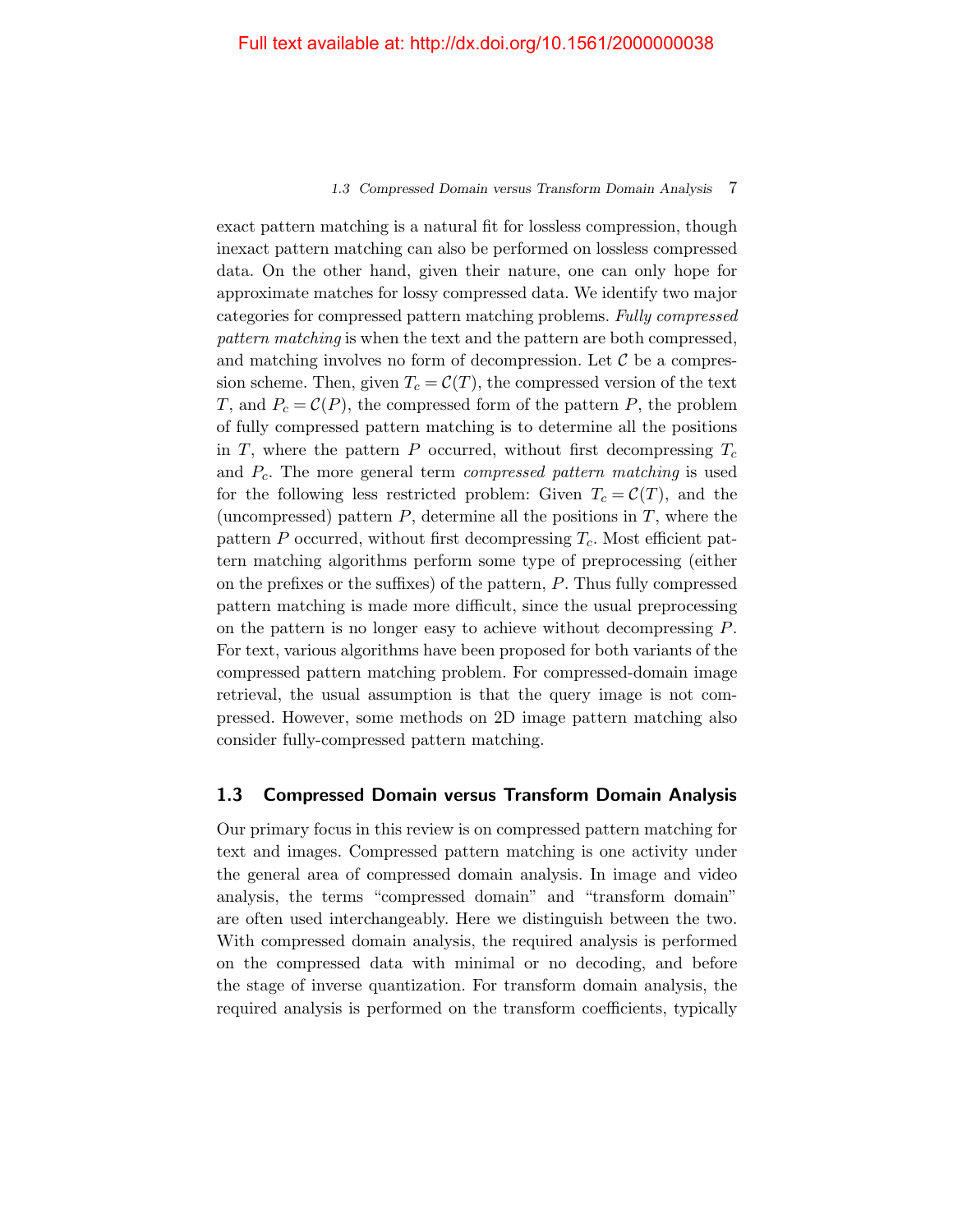#### 8 Introduction



<span id="page-16-1"></span>Fig. 1.2 Transform domain versus compressed domain analysis. Whether operating in the transform domain or compressed domain depends on the point(s) in the compression pipeline where the analysis is performed. The type(s) of analyses are characterized as follows: transform domain: points (1), (2), (4), and (5); compressed domain: point (3); compressed domain with partial decoding: points (4) and (5).

after the transformation or quantization stages in the compression pipeline, but before the final encoding stage. Here the objective of the transformation could be simply for efficient analysis, and not necessarily for compression or data storage. This is typical in some signal analysis or image analysis applications. If the data is already compressed, transform domain analysis could be performed after decoding the compressed stream, but before the inverse transformation stage. Figure [1.2](#page-16-1) uses the compression pipeline of Figure [1.1](#page-13-0) to explain the difference between compressed domain and transform domain analysis. For images or video, compressed (or transform) domain analysis could include general operations, such as image enhancement, noise removal, shape, color or texture-based image retrieval, etc. Recent surveys on general compressed or transform domain analysis of images and video are provided in [\[254,](#page-34-1) [343\]](#page-39-0). From the description above, most video and image retrieval and search operations, especially those for lossy compression, are performed in the transform domain (mainly after the stages of transformation, or quantization in a few cases, but generally before the encoding stage). Some text pattern matching methods operate in the transform domain (with partial decoding), while others operate in the compressed domain, that is, after final encoding, such as using Huffman codes.

#### <span id="page-16-0"></span>1.4 Organization

In this review, we survey compression methods for text and images, especially identifying the search techniques that they use, and how they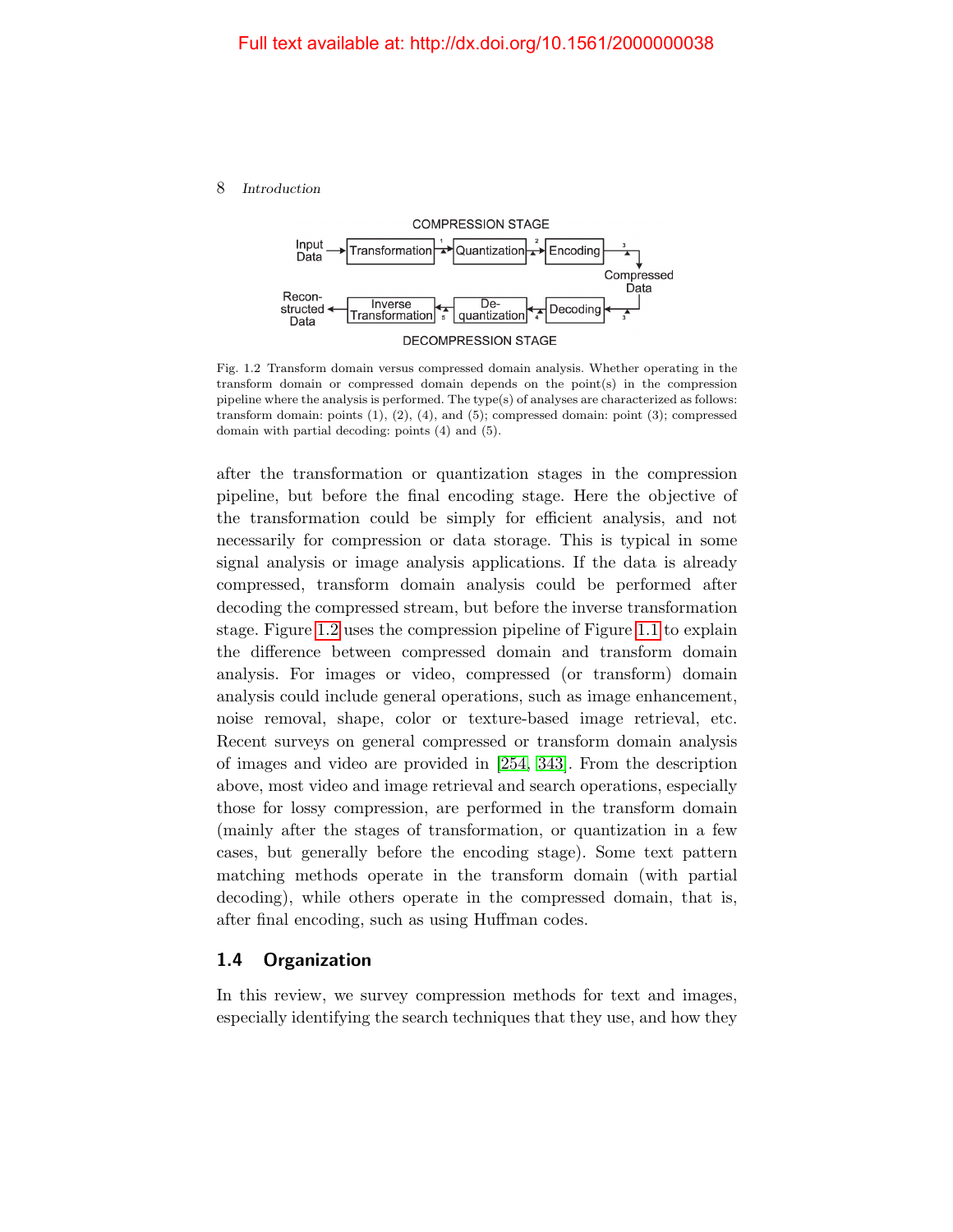#### 1.4 Organization 9

could be exploited for searching the compressed data later. First, we consider search strategies and pattern matching methods for uncompressed data, to set the scene for more sophisticated systems. Next we explore the interesting relationship between searching and data compression. This is followed by a discussion on performance measurement for compressed pattern matching. The next two sections survey techniques that have been developed for searching compressed data, which is sometimes called compressed-domain pattern matching. The first section looks at methods for lossless data compression (as used for text). The next section then surveys methods that have been proposed for pattern matching on compressed images. This is presented in two parts. The first part considers methods for pattern matching on lossless compressed images, which often borrow a lot from methods for searching compressed text. The second part surveys methods where the image has been compressed using lossy methods. The review concludes with a speculation on the likely directions of future work in the area.

Given the breadth of the topics involved, we will focus only on compressed pattern matching for text and images. Video and audio will be mentioned at times, but without much detail. Also, we will only briefly describe other types of signal processing activities (different from pattern matching) that are often performed in the compressed domain. For lossless compression (for text and images), we focus mainly on exact pattern matching. For lossy compression, we focus mainly on compressed domain or transform domain retrieval. Throughout this work, we assume that data from analog sources, such as images, audio and video, have already been digitized. Thus we ignore the potential data loss due to the digitization process.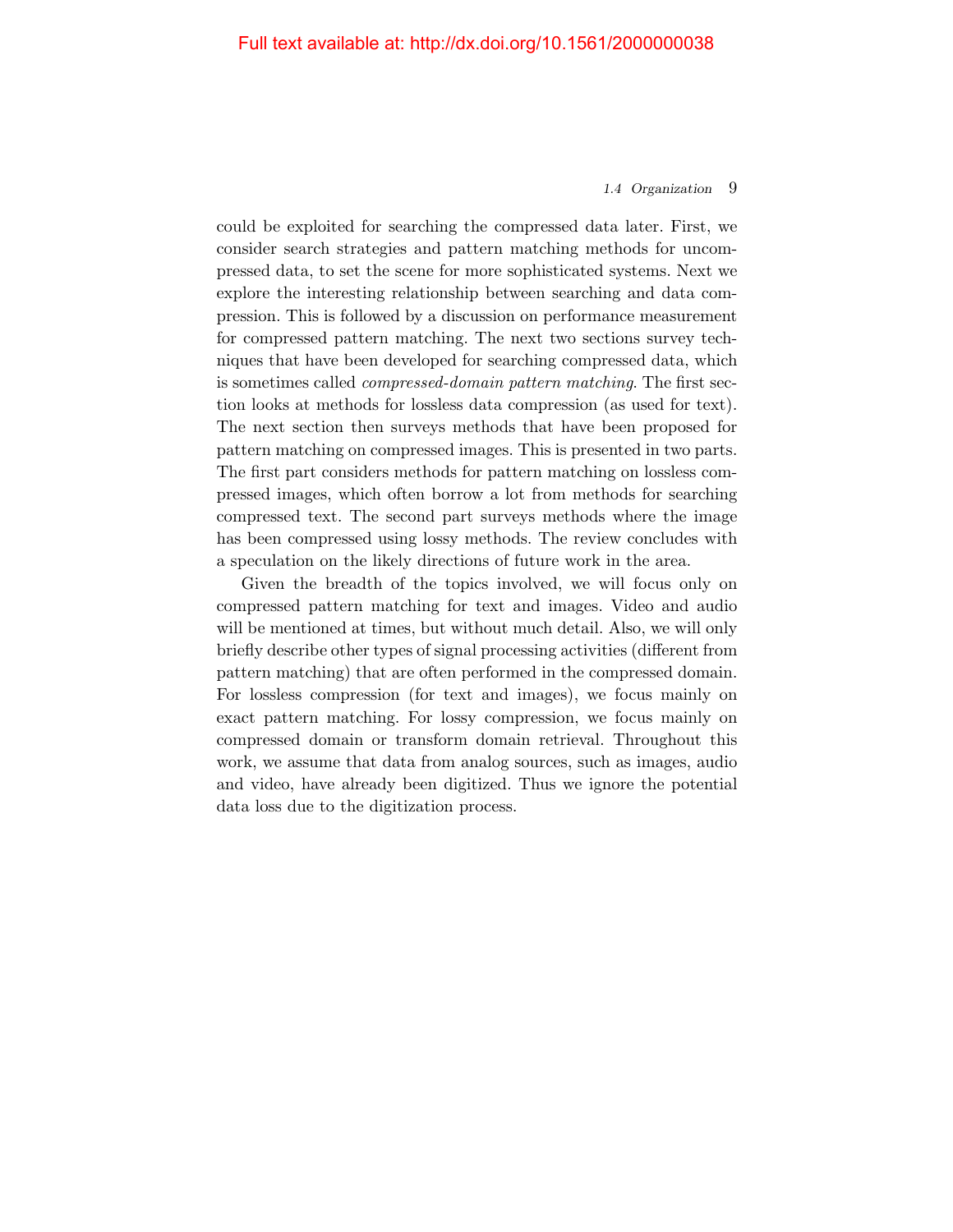- <span id="page-18-0"></span>[1] M. Abdel-Mottaleb and S. Krishnamachari, "Multimedia descriptions based on MPEG-7: Extraction and applications," IEEE Transactions on Multimedia, vol. 6, no. 3, pp. 459–468, 2004.
- [2] T. Acharya and P.-S. Tsai, JPEG2000 Standard for Image Compression: Concepts, Algorithms and VLSI Architectures. Hoboken, New Jersey: John Wiley & Sons, 2005.
- <span id="page-18-2"></span>[3] D. Adjeroh, T. Bell, and A. Mukherjee, *The Burrows-Wheeler Transform:* Data Compression, Suffix Arrays and Pattern Matching. New York, NY: Springer, 2008.
- [4] D. Adjeroh and K. V. Bhupathiraju, "On lossless image compression using the Burrows-Wheeler Transform," in Proceedings, IEEE International Conference on Image Processing, (B. Macq and P. Schelkens, eds.), pp. 1997–2000, 2011.
- [5] D. A. Adjeroh, T. Bell, M. Powell, N. Zhang, and A. Mukherjee, "Pattern matching in BWT-transformed text," in Proceedings, IEEE Data Compression Conference, p. 445, 2002.
- [6] D. A. Adjeroh, U. Kandaswamy, N. Zhang, A. Mukherjee, M. T. Brown, and T. Bell, "BWT-based efficient shape matching," in Proceedings, ACM Symposium on Applied Computing, (Y. Cho, R. L. Wainwright, H. Haddad, S. Y. Shin, and Y. W. Koo, eds.), pp. 1079–1085, ACM, 2007.
- <span id="page-18-1"></span>[7] D. A. Adjeroh and M. C. Lee, "Robust and efficient transform domain video sequence analysis: An approach from the generalized color ratio model," Journal of Visual Communication and Image Representation, vol. 8, no. 2, pp. 182–207, 1997.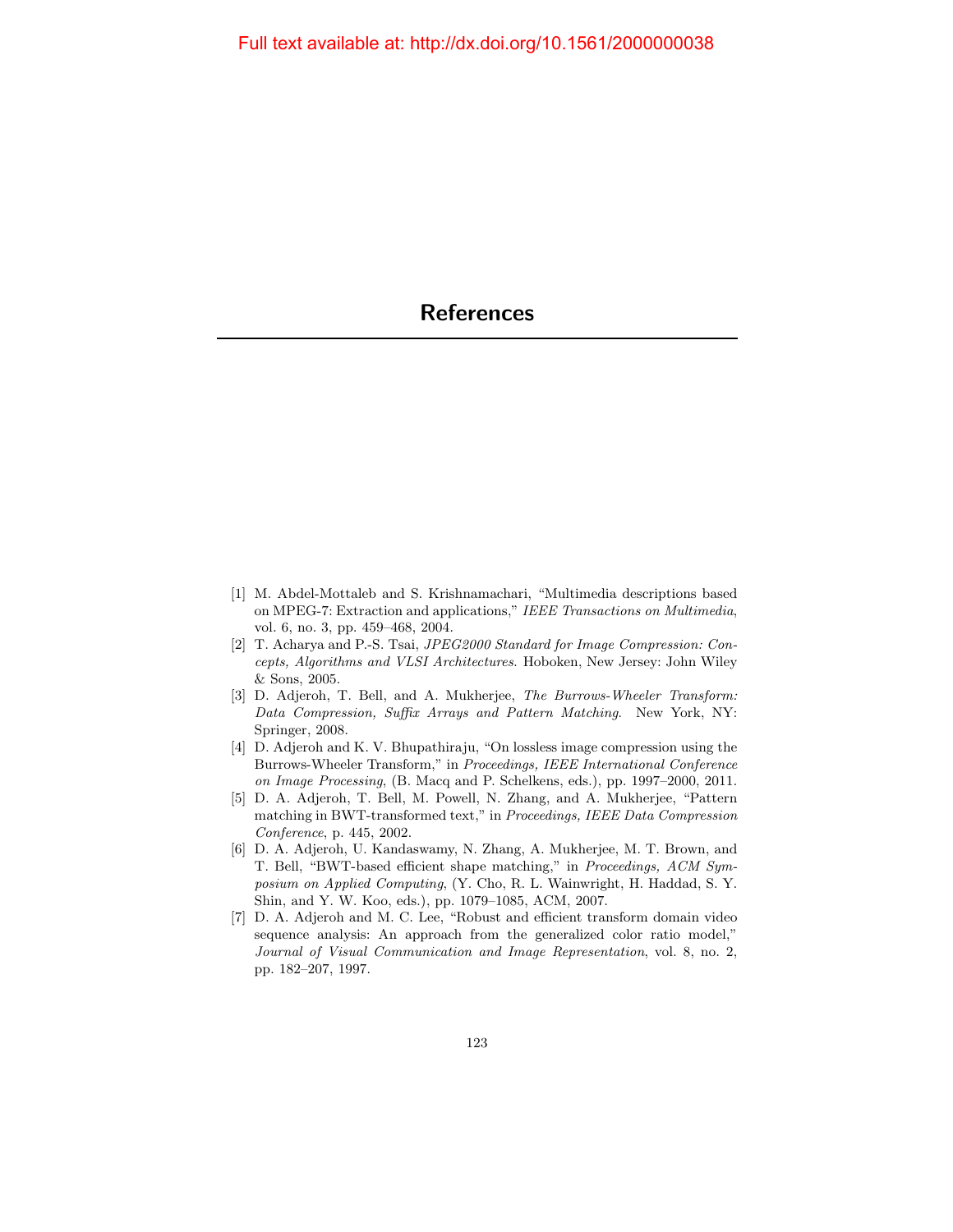- [8] D. A. Adjeroh and M.-C. Lee, "An occupancy model for image retrieval and similarity evaluation," IEEE Transactions on Image Processing, vol. 9, no. 1, pp. 120–131, 2000.
- [9] D. A. Adjeroh and M.-C. Lee, "Scene-adaptive transform domain video partitioning," IEEE Transactions on Multimedia, vol. 6, no. 1, pp. 58–69, 2004.
- [10] D. A. Adjeroh, M. C. Lee, and I. King, "A distance measure for video sequence similarity matching," Computer Vision and Image Understanding, vol. 75, no. 1, pp. 25–45, 1999.
- [11] D. A. Adjeroh and F. Nan, "Suffix-sorting via Shannon-Fano-Elias codes," Algorithms, vol. 3, no. 2, pp. 145–167, 2010.
- [12] A. V. Aho and M. Corasick, "Efficient string matching: An aid to bibliographic search," *Communications of the ACM*, vol. 18, no. 6, pp. 333–340, 1975.
- [13] T. Akutsu, "Approximate string matching with don't care characters," Proceedings, Combinatorial Pattern Matching (LNCS 807), pp. 240–249, 1994.
- [14] M. Alzina, W. Szpankowski, and A. Grama, "2D-Pattern matching image and video compression: Theory, algorithms, and experiments," IEEE Transactions on Image Processing, vol. 9, no. 8, 2000.
- <span id="page-19-0"></span>[15] A. Amir and G. Benson, "Efficient two-dimensional compressed matching," in Proceedings, IEEE Data Compression Conference, (J. A. Storer and M. Cohn, eds.), pp. 279–288, IEEE Computer Society, 1992.
- [16] A. Amir, G. Benson, and M. Farach, "Let sleeping files lie: Pattern matching in Z-compressed files," Journal of Computer and System Sciences, vol. 52, pp. 299–307, 1996.
- [17] A. Amir, G. Benson, and M. Farach, "Optimal two-dimensional compressed matching," Journal of Algorithms, vol. 24, pp. 354–379, 1997.
- [18] A. Amir and G. Calinescu, "Alphabet independent and dictionary scaled matching," Proceedings, Combinatorial Pattern Matching, (LNCS 1075), pp. 320–334, 1996.
- [19] A. Amir, O. Kapah, and D. Tsur, "Faster two-dimensional pattern matching with rotations," *Theoretical Computer Science*, vol. 368, no. 3, pp. 196–204, 2006.
- [20] A. Amir, G. Landau, and U. Vishkin, "Efficient pattern matching with scaling," Journal of Algorithms, vol. 13, pp. 2–32, 1992.
- [21] A. Amir, G. M. Landau, and D. Sokol, "Inplace 2D matching in compressed images," Journal of Algorithms, vol. 49, no. 2, pp. 240–261, 2003.
- [22] A. Amir, G. M. Landau, and D. Sokol, "Inplace run-length 2D compressed search," Theoretical Computer Science, vol. 290, no. 3, pp. 1361–1383, 2003.
- [23] A. Amir, O. Lipsky, E. Porat, and J. Umanski, "Approximate matching in the L<sup>1</sup> metric," in Proceedings, Combinatorial Pattern Matching, LNCS vol. 3537, (A. Apostolico, M. Crochemore, and K. Park, eds.), pp. 91–103, Springer, 2005.
- [24] D. Anastassiou, M. Brown, H. Jones, J. Mitchell, W. Pennebaker, and K. Pennington, "Series/1-based videoconferencing system," IBM Systems Journal, vol. 22, no. 1/2, pp. 97–110, 1983.
- [25] S. Aouat and S. Larabi, "Indexing binary images using quad-tree decomposition," in Proceedings, IEEE International Conference on Systems, Man and Cybernetics, pp. 3074–3080, Istanbul, Turkey, October 2010.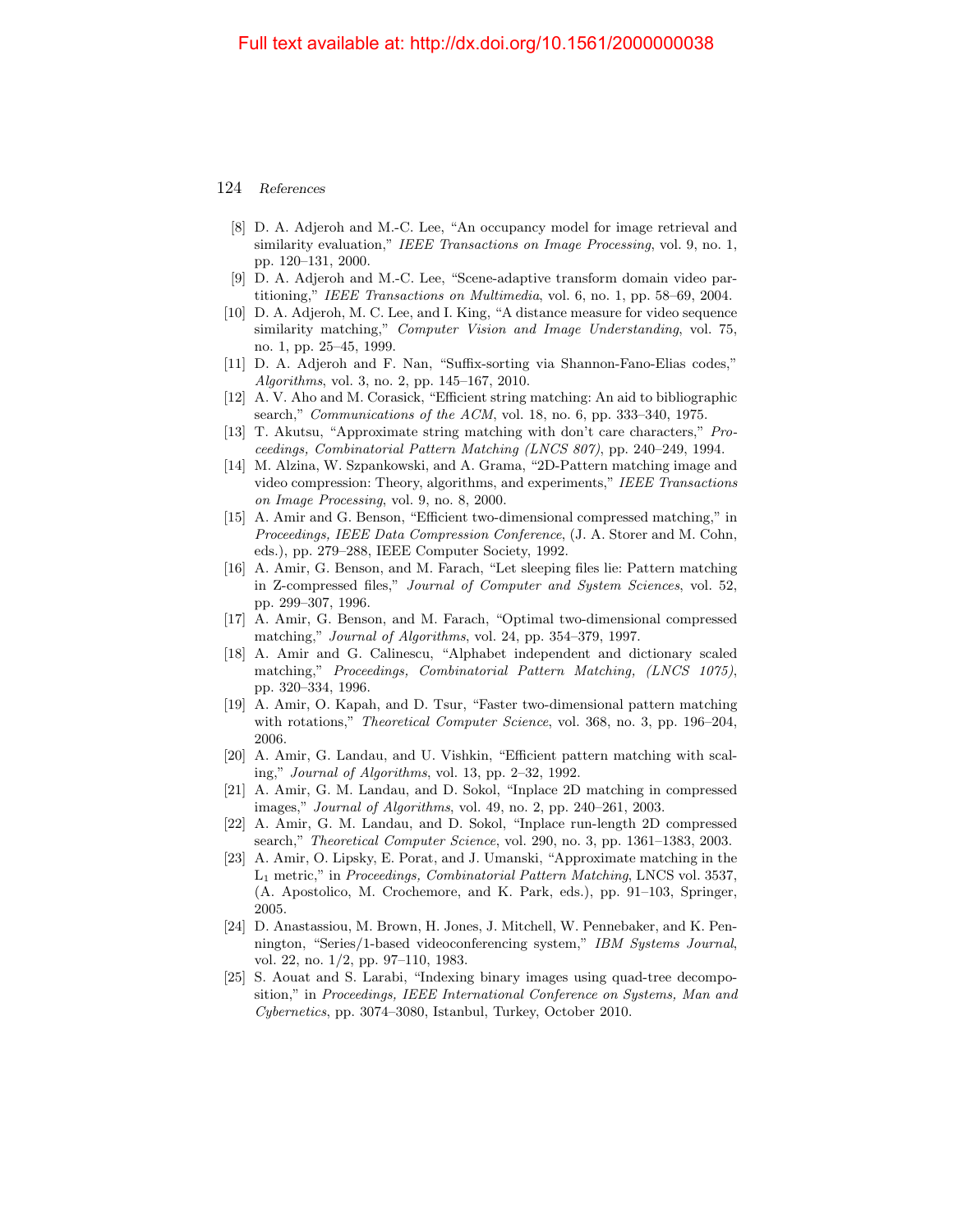- [26] A. Apostolico, P. L. Erdos, and A. Juttner, "Parameterized searching with mismatches for run-length encoded strings," Theoretical Computer Science (in press), 2012.
- [27] A. Apostolico and R. Giancarlo, "The Boyer Moore Galil string searching strategies revisited," SIAM Journal on Computing, vol. 15, no. 1, pp. 98–105, February 1986.
- [28] A. Apostolico, G. M. Landau, and S. Skiena, "Matching for run-length encoded strings," Proceedings, Complexity and Compression of Sequences, 1997.
- [29] A. Areepongsa, N. Kaewkamnerd, S. Syed, and R. K. Rao, Wavelet based compression for retrieval system. November 2000.
- [30] F. Arnia, M. Fujiyoshi, and H. Kiya, "The use of DCT coefficient sign for content-based copy detection," in Proceedings, International Symposium on Communications and Information Technologies (ISCIT '07), pp. 1476–1481, October 2007.
- [31] F. Arnia, I. Iizuka, M. Fujiyoshi, and H. Kiya, "DCT sign-based similarity measure for JPEG image retrieval," IEICE Transactions, vol. 90-A, no. 9, pp. 1976–1985, 2007.
- [32] F. Arnia, I. Iizuka, M. Fujiyoshi, and H. Kiya, "Fast method for joint retrieval and identification of JPEG coded images nased on DCT sign," in Proceedings, IEEE International Conference on Image Processing, pp. 229–232, 2007.
- [33] R. B. Arps, T. K. Truong, D. J. Lu, R. C. Pasco, and T. D. Friedman, "A multipurpose VLSI CAD chip for adaptive data compression of bilevel images," IBM Journal of Research and Development, vol. 32, no. 6, pp. 775–795, November 1988.
- [34] M. Atallah, Y. Génin, and W. Szpankowski, "Pattern matching image compression: Algorithmic and experimental results," IEEE Transactions on Pattern Analysis and Machine Intelligence, vol. 21, pp. 618–627, 1999.
- [35] R. Baeza-Yates and G. H. Gonnet, "A new approach to text searching," Communications of the ACM, vol. 35, no. 10, pp. 74–82, 1992.
- [36] R. Baeza-Yates and B. Ribeiro-Neto, Modern Information Retrieval. ACP Press/Addison-Wesley, 1999.
- [37] C. Bai, K. Kpalma, and J. Rosin, "Analysis of histogram descriptor for image retrieval in DCT domain," Intelligent Interactive Multimedia, vol. SIST 11, pp. 227–235, 2011.
- [38] B. S. Baker, "Parameterized pattern matching: Algorithms and applications," Journal of Computer and System Science, vol. 52, no. 1, pp. 28–42, 1996.
- [39] T. Baker, "A technique for extending rapid exact-match string matching to arrays of more than one dimension," SIAM Journal on Computing, vol. 7, no. 4, pp. 533–541, November 1978.
- [40] H. Bannai, T. Gagie, I. Tomehiro, S. Inenaga, G. M. Landau, and M. Lewenstein, "An efficient algorithm to test square-freeness of strings compressed by straight-line programs," Information Processing Letters, vol. 112, no. 19, pp. 711–714, 2012.
- [41] P. Barcaccia, A. Cresti, and S. D. Agostino, "Pattern matching in text compressed with the ID heuristic," in Proceedings, IEEE Data Compression Conference, pp. 113–118, 1998.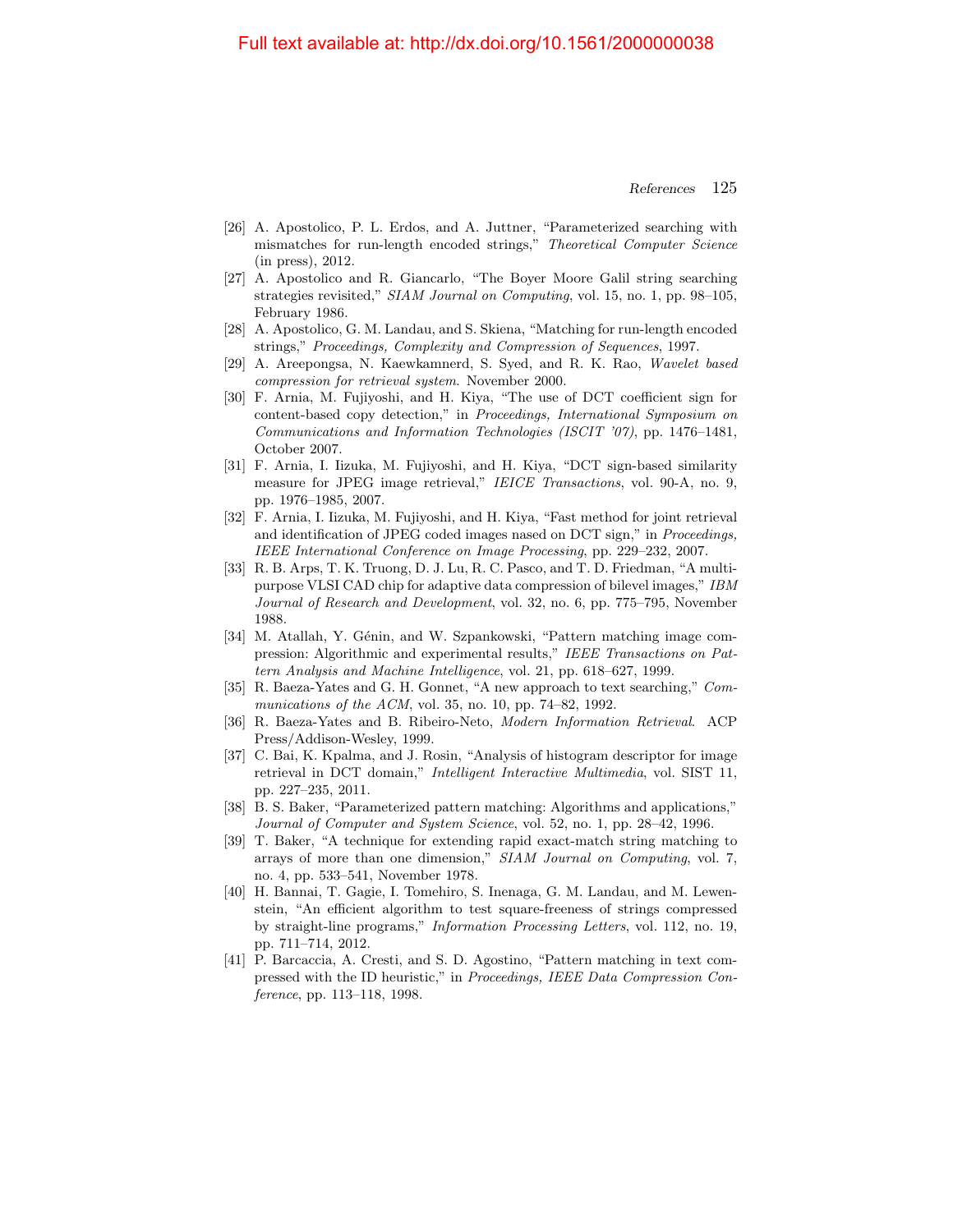- [42] H. Bay, A. Ess, T. Tuytelaars, and L. J. V. Gool, "Speeded-up robust features (SURF)," Computer Vision and Image Understanding, vol. 110, no. 3, pp. 346–359, 2008.
- [43] R. Beal and D. A. Adjeroh, "p-Suffix sorting as arithmetic coding," Journal of Discrete Algorithms, vol. 16, pp. 151–169, 2012.
- [44] R. Beal and D. A. Adjeroh, "Parameterized longest previous factor," Theoretical Computer Science, vol. 437, pp. 21–34, 2012.
- [45] R. Beal and D. A. Adjeroh, "Compressed parameterized pattern matching," Proceedings, IEEE Data Compression Conference, pp. 461–470, 2013.
- [46] T. Bell and D. Kulp, "Longest-match string searching for Ziv-Lempel compression,"  $Software - Practice$  and Experience, vol. 23, no. 7, pp. 757–772, July 1993.
- [47] T. Bell and A. Moffat, "A note on the DMC data compression scheme," The Computer Journal, vol. 32, no. 1, pp. 16–20, February 1989.
- [48] T. Bell, M. Powell, A. Mukherjee, and D. A. Adjeroh, "Searching BWT compressed text with the Boyer-Moore algorithm and binary search," in Proceedings, IEEE Data Compression Conference, pp. 112–121, 2002.
- [49] T. Bell and I. Witten, "The relationship between greedy parsing and symbolwise text compression," *Journal of the ACM*, vol. 41, no. 4, pp. 708–724, July 1994.
- <span id="page-21-0"></span>[50] T. C. Bell, "Data compression," in Encyclopedia of Computer Science, (A. Ralston, E. Reilly, and D. Hemmendinger, eds.), pp. 492–496, Nature Publishing Group, 2000.
- <span id="page-21-1"></span>[51] T. C. Bell, J. G. Cleary, and I. H. Witten, Text Compression. Englewood Cliffs, NJ: Prentice Hall, 1990.
- [52] S. Belongie, J. Malik, and J. Puzicha, "Shape matching and object recognition using shape contexts," IEEE Transactions on Pattern Analysis and Machine Intelligence, vol. 24, no. 4, pp. 509–522, 2002.
- [53] M. A. Bender and M. Farach-Colton, "The LCA problem revisited," in LATIN'2000 , LNCS vol. 1776, (G. H. Gonnet, D. Panario, and A. Viola, eds.), pp. 88–94, Springer, 2000.
- [54] P. Berman, M. Karpinski, L. Larmore, W. Plandowski, and W. Rytter, "The complexity of two-dimensional compressed pattern matching," Technical Report TR-96-051, Berkeley, CA: International Computer Science Institute, Dec., 1996.
- [55] P. Berman, M. Karpinski, L. L. Larmore, W. Plandowski, and W. Rytter, "On the complexity of pattern matching for highly compressed two-dimensional texts," Journal of Computer and System Science, vol. 65, no. 2, pp. 332–350, 2002.
- [56] S. Berretti and A. D. Bimbo, "Modeling spatial relationships between 3D objects," in Proceedings, International Conference on Pattern Recognition, pp. 119–122, 2006.
- [57] S. Berretti, A. D. Bimbo, and E. Vicario, "Weighted walkthroughs between extended entities for retrieval by spatial arrangement," IEEE Transactions on Multimedia, vol. 5, no. 1, pp. 52–70, 2003.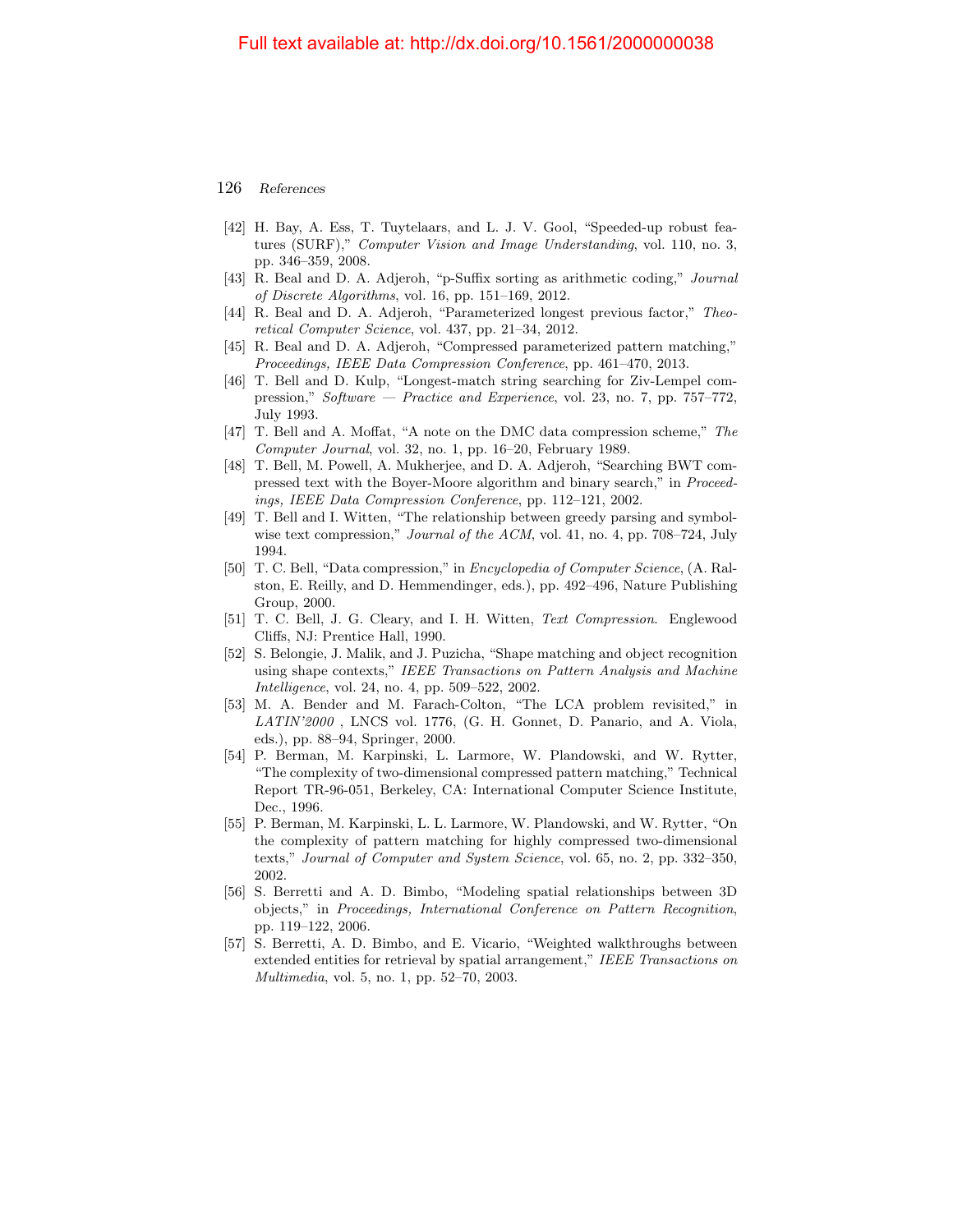- [58] R. S. Bird, "Two dimensional pattern matching," Information Processing Letters, vol. 6, no. 5, pp. 168–170, October 1977.
- [59] L. E. Boucheron and C. D. Creusere, "Lossless wavelet-based compression of digital elevation maps for fast and efficient search and retrieval," IEEE Transactions on Geoscience and Remote Sensing, vol. 43, no. 5, pp. 1210– 1214, 2005.
- [60] R. Boyer and J. Moore, "A fast string searching algorithm," Communications of the ACM, vol. 20, no. 10, pp. 762–772, October 1977.
- [61] J. Bracamonte, M. Ansorge, F. Pellandini, and P.-A. Farine, "Efficient compressed domain target image search and retrieval," in Proceedings, International Conference on Image and Video Retrieval, pp. 154–163, Berlin, Heidelberg, 2005.
- [62] A. Bremler-Barr, D. Hay, and Y. Koral, "CompactDFA: Generic state machine compression for scalable pattern matching," in Proceedings, IEEE INFOCOM, pp. 659–667, 2010.
- [63] A. Bremler-Barr and Y. Koral, "Accelerating multi-patterns matching on compressed HTTP traffic," in Proceedings, IEEE INFOCOM, pp. 397–405, 2009.
- [64] N. R. Brisaboa, A. Fariña, J.-R. López, G. Navarro, and E. R. Lopez, "A new searchable variable-to-variable compressor," in Proceedings, IEEE Data Compression Conference (DCC 2010), (J. A. Storer and M. W. Marcellin, eds.), pp. 199–208, 2010.
- [65] N. R. Brisaboa, A. Fariña, G. Navarro, and J. R. Paramá, "Dynamic lightweight text compression," ACM Transactions on Information Systems, vol. 28, no. 3, 2010.
- [66] N. J. Brittain and M. R. El-Sakka, "Grayscale true two-dimensional dictionary-based image compression," Journal on Visual Communication and Image Representation, vol. 18, no. 1, pp. 35–44, 2007.
- [67] H. Bunke and J. Csirik, "An algorithm for matching run-length coded strings," Computing, vol. 50, pp. 297–314, 1993.
- [68] H. Bunke and J. Csirik, "An improved algorithm for computing the edit distance of run-length coded strings," Information Processing Letters, vol. 54, pp. 93–96, 1995.
- [69] H. Bunke and A. Sanfeliu, eds., Syntatic and Structural Pattern Recognition: Theory and Applications. Singapore: World Scientific, 1990.
- <span id="page-22-0"></span>[70] M. Burrows and D. J. Wheeler, "A block-sorting lossless data compression algorithm," Technical Report 124, Digital Equipment Corporation, Palo Alto, California, May 1994.
- [71] P. J. Burt and E. H. Adelson, "The Laplacian pyramid as a compact image code," IEEE Transactions on Communications, vol. 31, no. 4, pp. 532–540, 1993.
- [72] CalgaryCorpus, "The Calgary Corpus, ftp://ftp.cpsc.ucalgary.ca/pub/projects/ text.compression.corpus," 2000.
- [73] M. Calonder, V. Lepetit, C. Strecha, and P. Fua, "BRIEF: Binary robust independent elementary features," in Proceedings, European Conference on Computer Vision, LNCS vol. 6314, (K. Daniilidis, P. Maragos, and N. Paragios, eds.), pp. 778–792, Springer, 2010.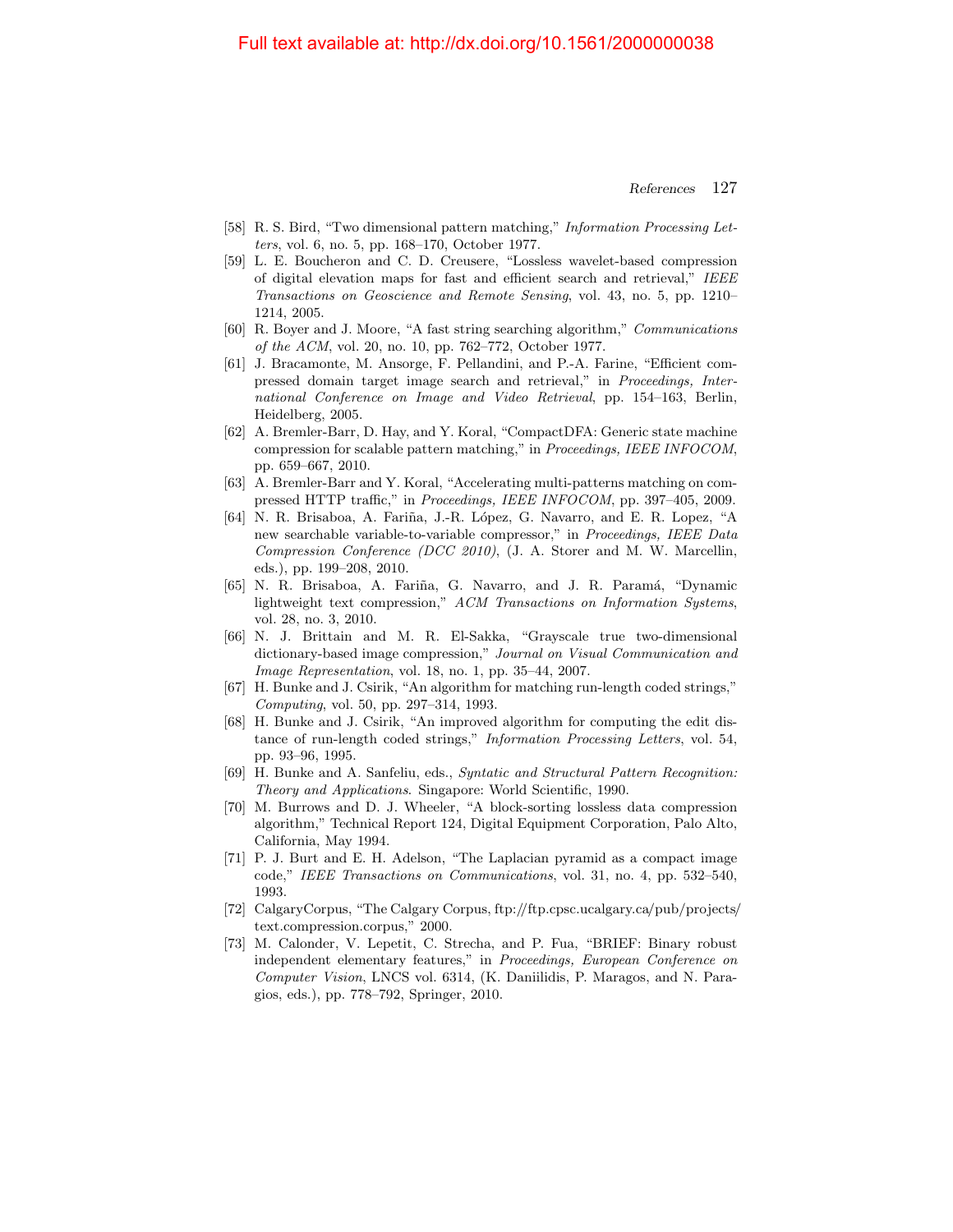- [74] A. Cannane and H. E. Williams, "General-purpose compression for efficient retrieval," JASIST, vol. 52, no. 5, pp. 430–437, 2001.
- [75] A. Cannane and H. E. Williams, "A general-purpose compression scheme for large collections," ACM Transactions on Information Systems, vol. 20, no. 3, pp. 329–355, 2002.
- [76] CanterburyCorpus, "The Canterbury Corpus, http://corpus.canterbury.ac. nz," 2000.
- [77] B. Carpentieri, "Special issue on data compression, communication and processing," Algorithms, vol. 5, no. 1, 2010.
- [78] CCITT, Draft Recommendation T.82 & ISO DIS 11544: Coded Representation of Picture and Audio information — Progressive Bi-Level Image Compression. February 1993.
- [79] V. Chandrasekhar, M. Makar, G. Takacs, D. Chen, S. Tsau, N. M. Chung, R. Grzeszczuk, Y. Reznik, and B. Girod, "Survey of SIFT compression schemes," in Proceedings IMMW: International Mobile Multimedia Workshop, IEEE International Conference on Pattern Recognition, Istanbul, Turkey, 2010.
- [80] V. Chandrasekhar, M. E. Sargin, and D. A. Ross, "Automatic language identification in music videos with low level audio and visual features," in Proceedings, International Conference on Acoustics Speech and Signal Processing, pp. 5724–5727, 2011.
- [81] V. Chandrasekhar, G. Takacs, D. M. Chen, S. S. Tsai, Y. A. Reznik, R. Grzeszczuk, and B. Girod, "Compressed histogram of gradients: A lowbitrate descriptor," International Journal of Computer Vision, vol. 96, no. 3, pp. 384–399, 2012.
- [82] S.-F. Chang, "Compressed-domain techniques for image/video indexing and manipulation," in Proceedings, IEEE International Conference on Image Processing, vol. 1, pp. 314–317, 1995.
- [83] S.-F. Chang, J. Smith, H. J. Meng, H. Wang, and D. Zhong, "Finding images/video in large archives: Columbia's content-based visual query project," D-Lib Magazine, February 1997.
- [84] T. Chang and C. J. Kuo, "Texture analysis and classification with a treestructured wavelet transform," IEEE Transactions on Image Processing, vol. 2, no. 4, pp. 429–441, October 1993.
- [85] W. I. Chang and E. L. Lawler, "Sublinear approximate string matching and biological applications," Algorithmica, vol. 12, pp. 327–344, 1994.
- [86] D. Chen and A. Bovik, "Visual pattern image coding," IEEE Transactions on Communications, vol. 38, no. 12, pp. 2137–2146, December 1992.
- [87] M. Christodoulakis, C. S. Iliopoulos, M. S. Rahman, and W. F. Smyth, "Identifying rhythms in musical texts," International Journal of Foundations of Computer Science, vol. 19, no. 1, pp. 37–51, 2008.
- [88] J. G. Cleary and W. J. Teahan, "Unbounded length contexts for PPM," The Computer Journal, vol. 40, no. 2/3, pp. 67–75, 1997.
- [89] J. G. Cleary and I. H. Witten, "Data compression using adaptive coding and partial string matching," IEEE Transactions on Communications COM-32, pp. 396–402, April 1984.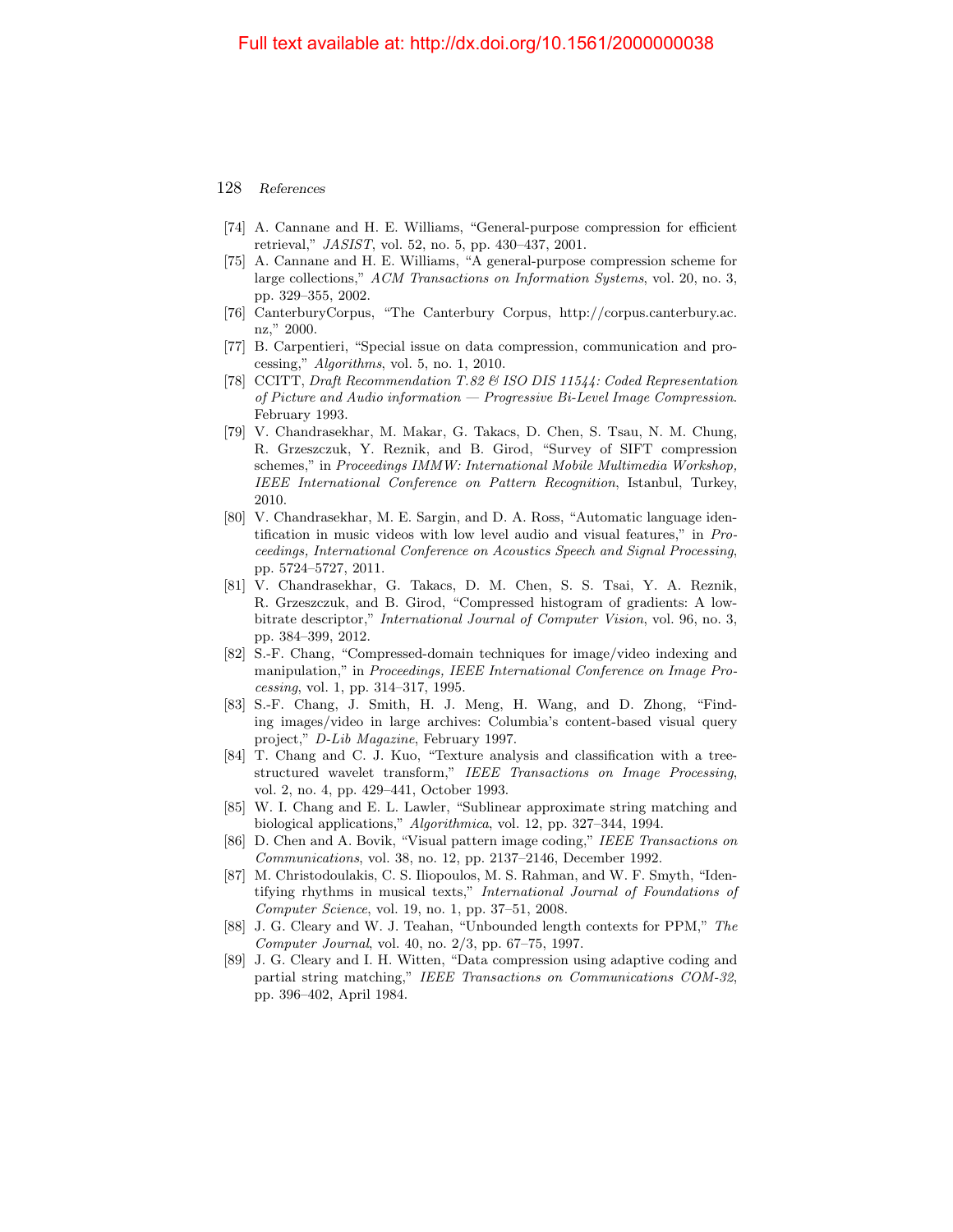- [90] R. Clifford and C. S. Iliopoulos, "Approximate string matching for music analysis," Soft Computing, vol. 8, no. 9, pp. 597–603, 2004.
- <span id="page-24-2"></span>[91] M. Cohn, "Data compression," in Encyclopedia of Computer Science and Technology, 1994.
- [92] C. Constantinescu and J. Storer, "Improved techniques for single-pass adaptive vector quantization," Proceeding of the IEEE, vol. 82, pp. 933–939, 1994.
- [93] G. Cormack and R. Horspool, "Data compression using dynamic Markov modeling," The Computer Journal, vol. 30, no. 6, pp. 541–550, December 1987.
- [94] T. M. Cover and J. A. Thomas, Elements of Information Theory, Wiley Series in Telecommunications and Signal Processing. New York, NY, USA: John Wiley & Sons, 2006.
- [95] M. Crochemore, A. Czumaj, L. Gasieniec, S. Jarominek, T. Lecroq, W. Plandowski, and W. Rytter, "Speeding up two string-matching algorithms," Algorithmica, vol. 12, no. 4/5, pp. 247–267, 1994.
- [96] M. Crochemore, C. Hancart, and T. Lecroq, Algorithms on Strings. Cambridge University Press, 2007.
- <span id="page-24-1"></span>[97] M. Crochemore and T. LeCroq, "Pattern-matching and text compression," ACM Computing Surveys, vol. 28, no. 1, pp. 39–41, March 1996.
- [98] M. Crochemore, F. Mignosi, A. Restivo, and S. Salemi, "Data compression using antidictionaries," Proceedings of the IEEE, vol. 88, no. 11, pp. 1756– 1768, 2000.
- [99] A. H. Daptardar and J. A. Storer, "VQ based image retrieval using color and position features," in Proceedings, IEEE Data Compression Conference, pp. 432–441, 2008.
- <span id="page-24-0"></span>[100] R. Datta, D. Joshi, J. Li, and J. Z. Wang, "Image retrieval: Ideas, influences, and trends of the new age," ACM Computing Surveys, vol. 40, no. 2, 2008.
- [101] T. Deselaers, D. Keysers, and H. Ney, "Features for image retrieval: An experimental comparison," Information Retrieval, vol. 11, no. 2, pp. 77–107, 2008.
- [102] R. A. DeVore, B. Jawerth, and B. J. Lucier, "Image compression through wavelet transform coding," IEEE Transactions on Information Theory, vol. 38, no. 2, pp. 719–746, 1992.
- [103] D. S. Doermann, "The indexing and retrieval of document images: A survey," Computer Vision and Image Understanding, vol. 70, no. 3, pp. 287–298, 1998.
- [104] O. Drbohlav and A. Leonardis, "Towards correct and informative evaluation methodology for texture classification under varying viewpoint and illumination," Computer Vision and Image Understanding, vol. 114, no. 4, pp. 439–449, (Special issue on Image and Video Retrieval Evaluation), 2010.
- [105] F. Drews, J. Lichtenberg, and L. Welch, "Scalable parallel word search in multicore/multiprocessor systems," Journal of Supercomputing, vol. 51, no. 1, pp. 58–75, Janaury 2010.
- [106] T. Eilam-Tzoreff and U. Vishkin, "Matching patterns in strings subject to multi-linear transformations," Theoretical Computer Science, vol. 60, pp. 231–254, 1988.
- [107] D. Eppstein, M. T. Goodrich, and J. Z. Sun, "Skip quadtrees: Dynamic data structures for multidimensional point sets," International Journal of Computational Geometry Appliances, vol. 18, no. 1/2, pp. 131–160, 2008.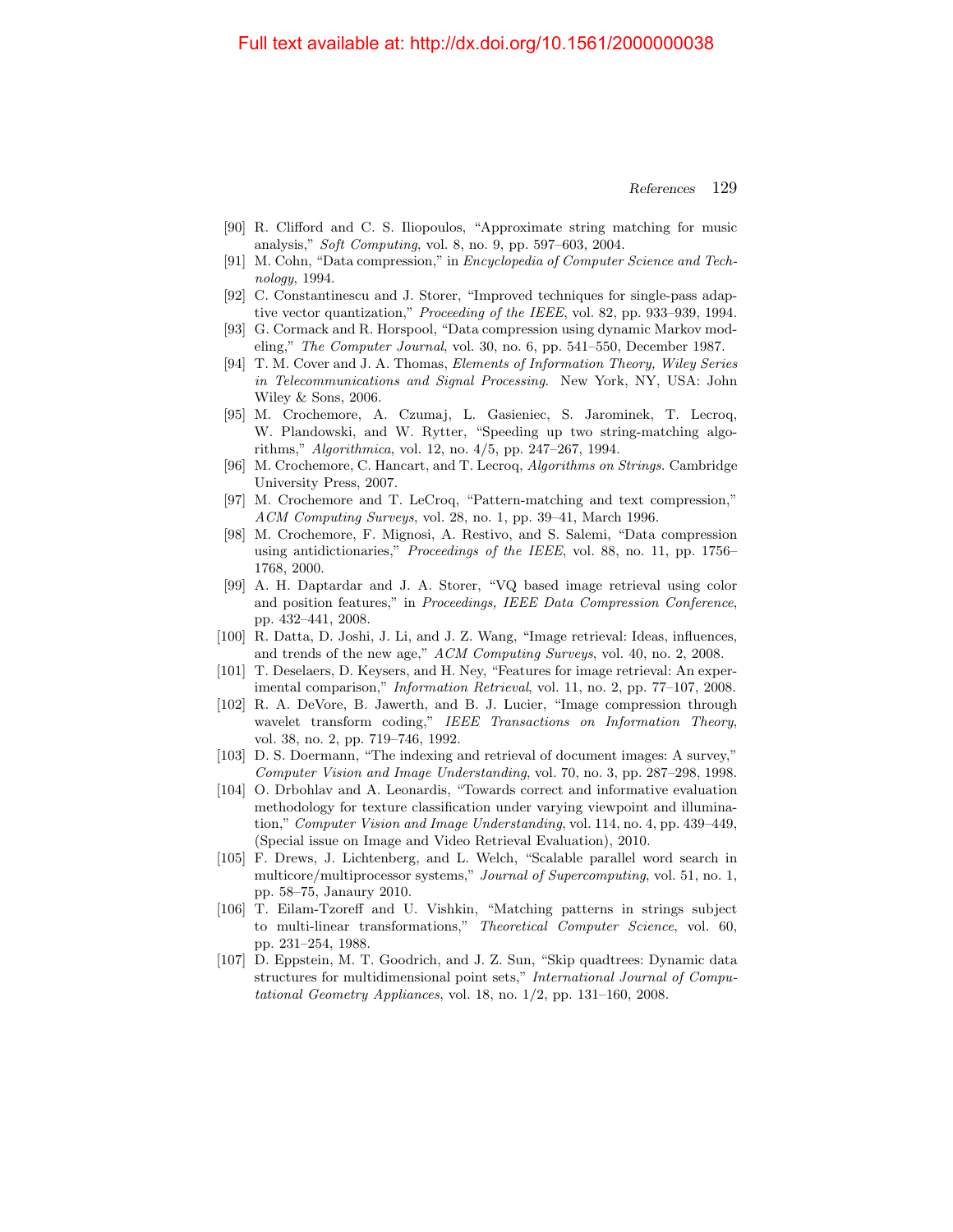- [108] F. Ercal, M. Allen, and H. Feng, "A systolic image difference algorithm for RLE-compressed images," IEEE Transactions on Parallel and Distributed Systems, vol. 11, no. 5, pp. 433–443, 2000.
- [109] M. Farach and M. Thorup, "String matching in Lempel-Ziv compressed strings," in Proceedings, Annual ACM Symposium on the Theory of Computing, pp. 703–712, New York, May 1995.
- [110] A. Fariña, N. R. Brisaboa, G. Navarro, F. Claude, Á. S. Places, and E. Rodríguez, "Word-based self-indexes for natural language text," ACM Transactions on Information Systems, vol. 30, no. 1, p. 1, 2012.
- [111] S. Faro and T. Lecroq, "The exact online string matching problem: A review of the most recent results," ACM Computing Surveys, vol. 45, no. 2, p. 13, 2013.
- [112] P. Fenwick, "The Burrows-Wheeler Transform for block sorting text compression," The Computer Journal, vol. 39, no. 9, pp. 731–740, September 1996.
- [113] P. Ferragina and G. Manzini, "Opportunistic data structures with applications," in Proceedings, IEEE Symposium on Foundations of Computer Science  $(FOCS, 2000)$ , pp. 390–398, 2000.
- [114] P. Ferragina and G. Manzini, "An experimental study of an opportunistic index," in Proceedings, ACM-SIAM Symposium on Discrete Algorithms (SODA, 2001), pp. 269–278, 2001.
- [115] P. Ferragina and G. Manzini, "Indexing compressed text," Journal of the ACM, vol. 52, no. 4, pp. 552–581, 2005.
- [116] A. E. Firth, T. Bell, A. Mukherjee, and D. A. Adjeroh, "A comparison of BWT approaches to string pattern matching,"  $Software - Practice$  and Experience, vol. 35, no. 13, pp. 1217–1258, 2005.
- [117] Y. Fisher, ed., Fractal Image Compression. New York: Springer-Verlag, 1995.
- [118] K. Fredriksson and S. Grabowski, "A general compression algorithm that supports fast searching," *Information Processing Letters*, vol. 100, no. 6, pp. 226–232, December 2006.
- [119] K. Fredriksson, V. Mäkinen, and G. Navarro, "Rotation and lighting invariant template matching," Information and Computations, vol. 205, no. 7, pp. 1096– 1113, 2007.
- [120] K. Fredriksson and M. Mozgovoy, "Efficient parameterized string matching," Information Processing Letters, vol. 100, no. 3, pp. 91–96, 2006.
- [121] K. Fredriksson, G. Navarro, and E. Ukkonen, "Sequential and indexed twodimensional combinatorial template matching allowing rotations," Theoretical Computer Science, vol. 347, no. 1–2, pp. 239–275, 2005.
- [122] J. Fridrich, "Visual hash for oblivious watermarking," in SPIE Photonic West Electronic Imaging 2000, Security and Watermarking of Multimedia Contents, (San Jose, California), pp. 286–294, January, 24–26 2000.
- [123] Z. Galil, "On improving the worst case running time of the Boyer-Moore string matching algorithm," Communications of the ACM, vol. 22, no. 9, pp. 505–508, September 1979.
- [124] Z. Galil and R. Giancarlo, "Parallel string matching with k mismatches," Theoretical Computer Science, vol. 51, pp. 341–384, 1997.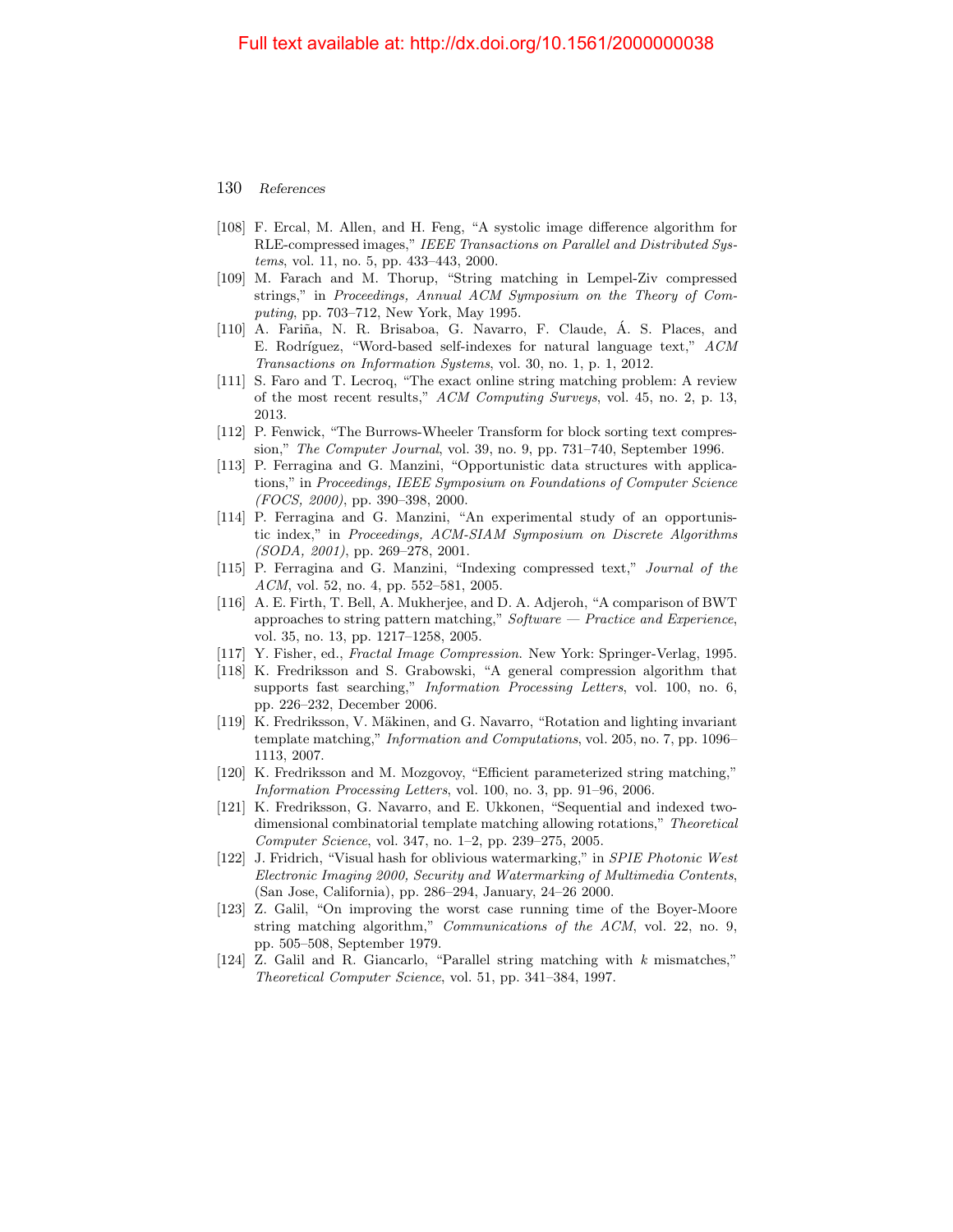- [125] Z. Galil and K. Park, "An improved algorithm for approximate string matching," SIAM Journal of Computing, vol. 19, no. 6, pp. 689–999, 1990.
- [126] M. Garris, J. Blue, G. Candela, P. Grother, S. Janet, and C. Wilson, "NIST Form-based handprint recognition system (release 2.0)," Technical Report CD-ROM 5050, National Institute of Standards and Technology, 1997.
- [127] P. Gawrychowski, "Optimal pattern matching in LZW compressed strings," in Proceedings, Symposium on Discrete Algorithms, (D. Randall, ed.), pp. 362– 372, SIAM, 2011.
- [128] P. Gawrychowski, "Pattern matching in Lempel-Ziv compressed strings: Fast, simple, and deterministic," in Proceedings, European Symposium on Algorithms, vol. 6942, (C. Demetrescu and M. M. Halldórsson, eds.), pp.  $421-432$ , Springer, 2011.
- [129] P. Gawrychowski, "Tying up the loose ends in fully LZW-compressed pattern matching," in Proceedings, Symposium on Theoretical Aspects of Computer Sciences, vol. 14, (C. Dürr and T. Wilke, eds.), pp. 624–635, Schloss Dagstuhl — Leibniz-Zentrum fuer Informatik, 2012.
- [130] L. Gasieniec, A. Gibbons, and W. Rytter, "Efficiency of fast parallel pattern searching in highly compressed texts," in Proceedings, Mathematical Foundations of Computer Science 1999, (M. Kutylowski, L. Pacholski, and T. Wierzbicki, eds.), pp. 48–58, Berlin/Heidelberg: Springer, 1999. 10.1007/3- 540-48340-3 5.
- [131] L. Gasieniec, M. Karpinski, W. Plandowski, and W. Rytter, "Randomized" efficient algorithms for compressed strings: The finger-print approach," Proceedings, Combinatorial Pattern Matching (LNCS 1075), pp. 39–49, 1996.
- [132] L. Gasieniec and I. Potapov, "Time/space efficient compressed pattern matching," Fundamenta Informaticae, vol. 56, no. 1–2, pp. 137–154, 2003.
- <span id="page-26-0"></span>[133] L. Gasieniec and W. Rytter, "Almost optimal fully LZW-compressed pattern matching," in Proceedings, IEEE Data Compression Conference, pp. 316–325, 1999.
- [134] O. Gerek, A. Cetin, A. Tewfik, and V. Atalay, "Subband domain coding of binary textual images for document archiving," IEEE Transactions on Image Processing, vol. 8, no. 10, pp. 1438 –1446, October 1999.
- [135] A. Gersho and R. M. Gray, Vector Quantization and Signal Compression. Boston: Kluwa Academic Press, 1992.
- [136] R. Giancarlo and R. Gross, "Multi-dimensional pattern matching with dimensional wildcards: Data structures and optimal on-line search algorithm," Journal of Algorithms, vol. 24, pp. 223–265, 1997.
- [137] R. Giancarlo and F. Utro, "Textual data compression in computational biology: A synopsis," Bioinformatics, vol. 25, pp. 1575–1586, 2009.
- [138] J. D. Gibson, T. Berger, T. Lookabaugh, D. Lindbergh, and R. L. Baker, Digital Compression for Multimedia: Principles and Standards. San Francisco: Morgan Kaufmann, 1998.
- [139] J. Gilchrist and A. Cuhadar, "Parallel lossless data compression using the Burrows-Wheeler transform," International Journal of Web Grid Services, vol. 4, no. 1, pp. 117–135, May 2008.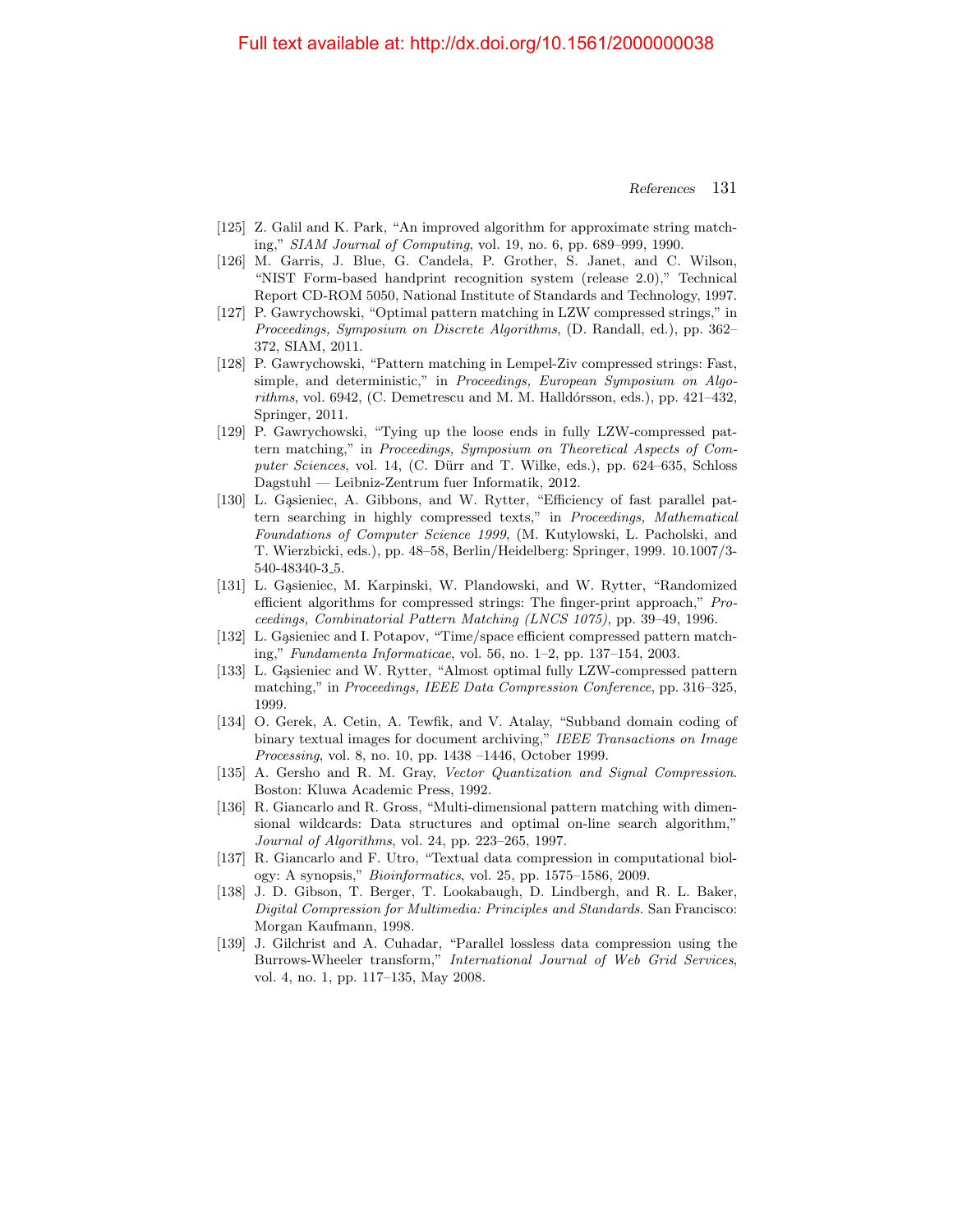- [140] B. Girod, V. Chandrasekhar, R. Grzeszczuk, and Y. A. Reznik, "Mobile visual search: Architectures, technologies, and the emerging MPEG standard," IEEE MultiMedia, vol. 18, no. 3, pp. 86–94, 2011.
- [141] R. Goldberg, I. Taksa, and A. Spink, "Metasearch engines and information retrieval: Computational complexity of ranking multiple search results," in Proceedings, International Conference on Information Technology: New Generations, pp. 315–320, 2008.
- [142] G. C. Gonzalez and R. E. Woods, *Digital Image Processing*. Reading, MA: Addison-Wesley, 1992.
- [143] J. Gregor and M. G. Thomason, "Dynamic programming alignment of sequences representing cyclic patterns," IEEE Transactions on Pattern Analysis and Machine Intelligence, vol. 15, no. 2, pp. 129–135, 1993.
- [144] R. Grossi and J. S. Vitter, "Compressed suffix arrays and suffix trees with applications to text indexing and string matching," SIAM Journal on Computing, vol. 35, no. 2, pp. 378–407, 2005.
- [145] M. Gu, M. Farach, and R. Beigel, "An efficient algorithm for dynamic text indexing," in Proceedings, Symposium on Discrete Algorthims, (D. D. Sleator, ed.), pp. 697–704, ACM/SIAM, 1994.
- [146] D. Gusfield, Algorithms on Strings, Trees and Sequences: Computer Science and Computational Biology. Cambridge University Press, 1997.
- [147] M. Harrison, "Implementation of the substring test by hashing," Communications of the ACM, vol. 14, no. 12, pp. 777–779, December 1971.
- [148] G. Heidemann and H. Ritter, "Data compression a generic principle of pattern recognition?," in Proceedings, Computer Vision and Computer Graphics Theory and Applications, (A. Ranchordas, H. J. Araújo, J. M. Pereira, and J. Braz, eds.), pp. 202–212, Berlin/Heidelberg: Springer, 2009.
- [149] E. E. Hilbert, "Cluster compression algorithm: A joint clustering/data compression concept," Technical Report, Publication 77-43, Jet Propulsion Lab, Pasedena CA, 1977.
- [150] D. Hirschberg and D. Lelewer, "Efficient decoding of prefix codes," Communications of the ACM, vol. 33, no. 4, pp. 449–459, April 1990.
- [151] P. G. Howard and J. S. Vitter, "Design and analysis of fast text compression based on quasi-arithmetic coding," Information Processings and Managements, vol. 30, no. 6, pp. 777–790, 1994.
- [152] W.-J. Huang, N. Saxena, and E. J. McCluskey, "A reliable LZ data compressor on reconfigurable coprocessor," Proceedings of Symposium on Field Programmable Custom Computing Machine, pp. 249–258, April 2000.
- [153] D. Huffman, "A method for the construction of minimum redundancy codes," Proceedings of IRE, vol. 40, no. 9, pp. 1098–1101, September 1952.
- [154] J. J. Hull, "Document image similarity and equivalence detection," International Journal on Document Analysis and Recognition, vol. 1, no. 1, pp. 37–42, 1998.
- [155] A. Hume and D. Sunday, "Fast string searching," Software Practice and Experience, vol. 21, no. 11, pp. 1221–1248, November 1991.
- [156] R. Hunter and A. H. Robinson, "International digital facsimile coding standards," Proceedings of IEEE, vol. 68, no. 7, pp. 854–867, July 1980.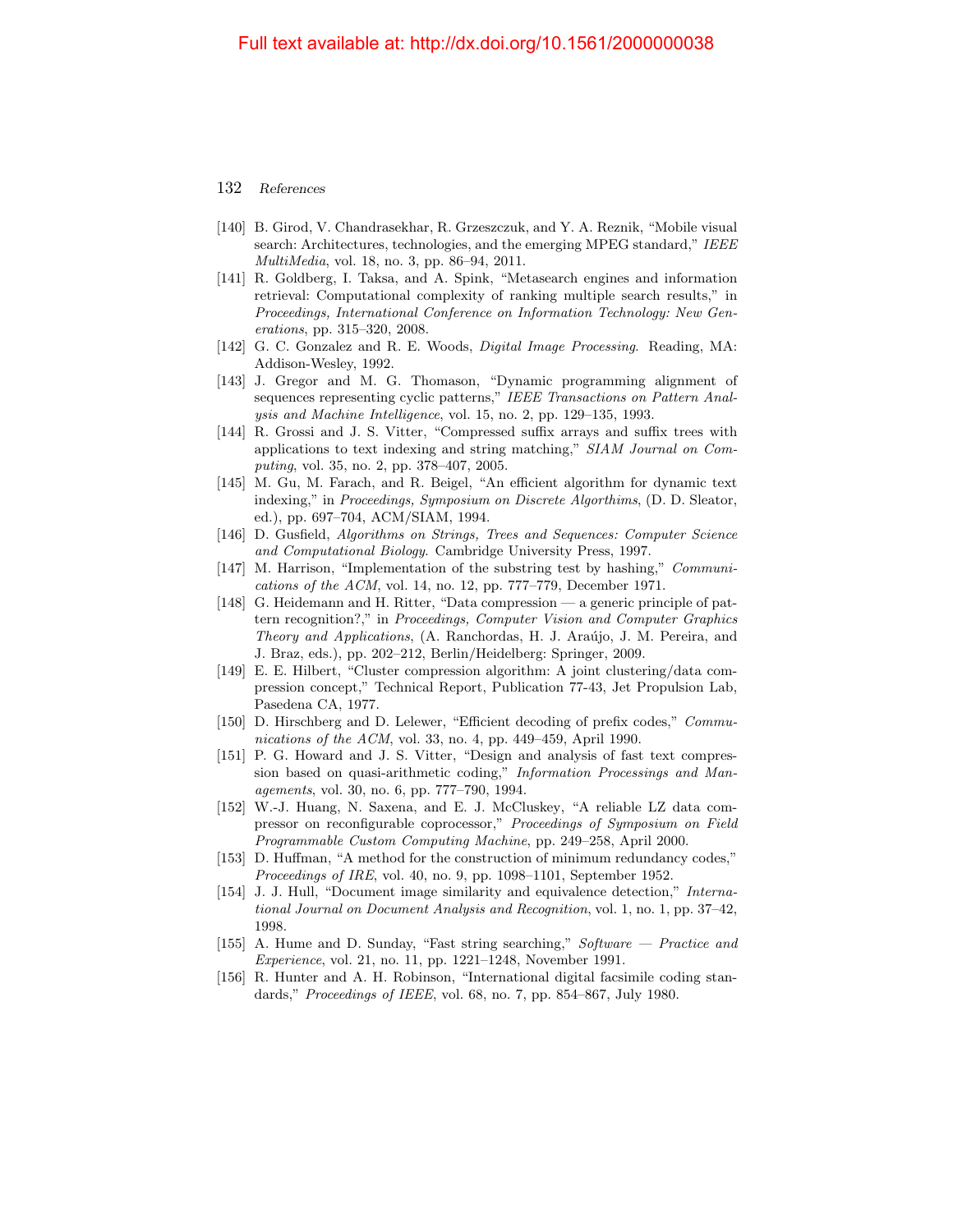- [157] D. P. Huttenlocher, G. A. Klanderman, and W. Rucklidge, "Comparing images using the Hausdorff distance," IEEE Transactions on Pattern Analysis Machine Intelligence, vol. 15, no. 9, pp. 850–863, 1993.
- [158] F. Idris and S. Panchanathan, "Image indexing using wavelet vector quantization," Proceedings of SPIE: Digital Image Storage Archiving Systems, vol. 2606, pp. 269–275, October 1995.
- [159] F. Idris and S. Panchanathan, "Image and video indexing using vector quantization," Journal of Machine Vision and Applications, vol. 10, pp. 43–50, July 1997.
- [160] C. S. Iliopoulos and M. S. Rahman, "Indexing circular patterns," in Proceedings, International Workshop on Algorthims and Computation, pp. 46–57, 2008.
- [161] H. Imura and Y. Tanaka, "Compression and string matching method for printed document images," in Proceedings, International Conference on Document Analysis and Recognitions, pp. 291–295, 2009.
- [162] S. Inenaga, A. Shinohara, and M. Takeda, "An efficient pattern matching algorithm on a subclass of context free grammars," Proceedings, Developments in Language Therapy, LNCS 3340, pp. 225–236, 2004.
- [163] A. Ingber, T. Courtade, and T. Weissman, "Quadratic similarity queries on compressed data," Proceedings, IEEE Data Compression Conference, pp. 441–450, 2013.
- [164] S. Inglis and I. Witten, "Compression-based template matching," in Proceedings, IEEE Data Compression Conference, pp. 106–115, 1994.
- [165] N. Jayant, J. Johnston, and J. Sefranek, "Signal compression based on models of human perception," Proceedings of the IEEE, vol. 81, no. 10, pp. 1385–1422, 1993.
- [166] S. Jeong, C. S. Won, and R. M. Gray, "Image retrieval using color histograms generated by Gauss mixture vector quantization," Computer Vision and Image Understanding, vol. 94, no. 1–3, pp. 44–66, 2004.
- [167] A. Jeż, "Faster fully compressed pattern matching by recompression," in Proceedings, International Colloquium on Automata, Languages and Programming, vol. 7391, (A. Czumaj, K. Mehlhorn, A. M. Pitts, and R. Wattenhofer, eds.), pp. 533–544, Springer, 2012.
- [168] Y. Jia and E.-H. Yang, "Context-dependent multilevel pattern matching for lossless image compression," IEEE Transactions on Information Theory, vol. 49, no. 12, pp. 3169–3184, 2003.
- [169] P. Johansen, "Combinatorial pattern recognition, the method and the program package," Technical Report 94/10, DIKU, Department of Computer Science, University of Copenhagen, Denmark, 1994.
- [170] S. W. John Baras, "Hierarchical wavelet representations of ship radar returns," Technical Report, ISR Technical Report 93-100, 1993.
- [171] M. Johnson, "Generalized descriptor compression for storage and matching," in Proceedings, British Machine Vision Conference, (F. Labrosse, R. Zwiggelaar, Y. Liu, and B. Tiddeman, eds.), pp. 1–11, British Machine Vision Association, 2010.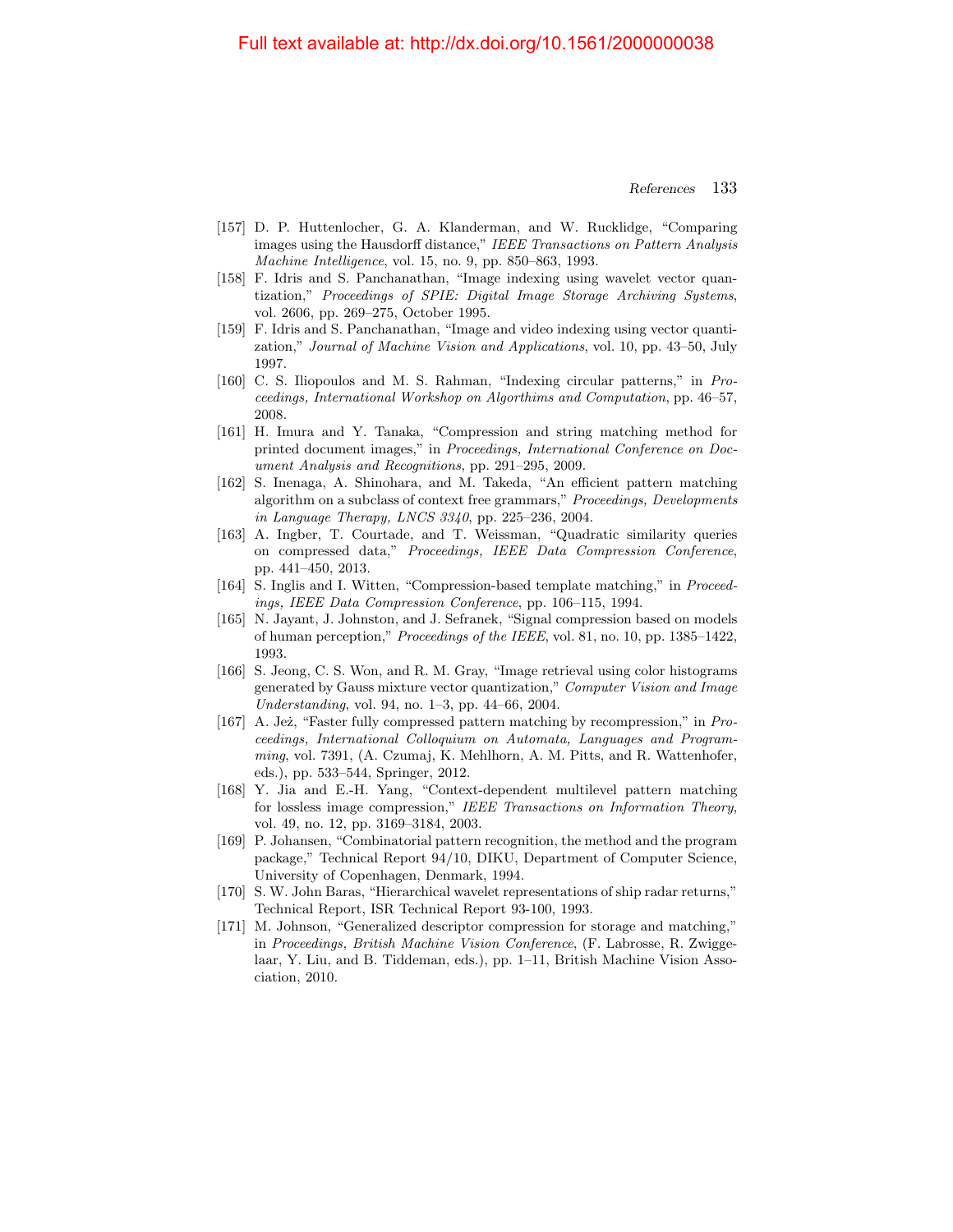- [172] U. Kandaswamy, S. A. C. Schuckers, and D. A. Adjeroh, "Comparison of texture analysis schemes under nonideal conditions," IEEE Transactions on Image Processing, vol. 20, no. 8, pp. 2260–2275, 2011.
- [173] J. Kärkkäinen, G. Navarro, and E. Ukkonen, "Approximate string matching Ziv-Lempel compressed text," Proceedings, Combinatorial Pattern Matching, LNCS 1848, pp. 195–209, 2000.
- [174] R. M. Karp and M. O. Rabin, "Efficient randomized pattern matching algorithms," Technical Report TR-31-8, Aiken Computation Lab, Harvard University, 1981.
- [175] M. Karpinski, W. Rytter, and A. Shinohara, "An efficient pattern-matching algorithm for strings with short descriptions," Nordic Journal of Computing, vol. 4, no. 2, pp. 172–186, 1997.
- [176] H. Khan and H. Fatmi, "Application of pattern recognition to text compression," in Proceedings, IEEE International Conference on Humans, Information and Technology, vol. 2, pp. 1656–1659, October 1994.
- [177] H. U. Khan and H. A. Fatmi, "A novel approach to data compression as a pattern recognition problem," Proceedings, IEEE Data Compression Conference, 1993.
- [178] V. R. Khapli and A. S. Bhalchandra, "Compressed domain image retrieval using thumbnails of images," in Proceedings, International Conference on Computational Intelligence, (D. Al-Dabass, G. S. Tomar, R. Tripathi, and A. Abraham, eds.), pp. 392–396, 2009.
- [179] V. R. Khapli and A. S. Bhalchandra, "Performance evaluation of image retrieval using VQ for compressed and uncompressed images," in Proceedings, International Conference on Emerging Trends in Engineering Technology, pp. 885–888, 2009.
- [180] T. Kida, T. Matsumoto, Y. Shibata, M. Takeda, A. Shinohara, and S. Arikawa, "Collage system: A unifying framework for compressed pattern matching," Theoretical Computer Science, vol. 1, no. 298, pp. 253–272, 2003.
- [181] T. Kida, M. Takeda, A. Shinohara, and S. Arikawa, "Shift-And approach to pattern matching in LZW compressed text," Proceedings, Combinatorial Pattern Matching, LNCS 1645, pp. 1–13, 1999.
- [182] T. Kida, M. Takeda, A. Shinohara, M. Miyazaki, and S. Arikawa, "Multiple pattern matching in LZW compressed text," Journal on Discrete Algorithms, vol. 1, no. 1, pp. 133–158, 2000.
- [183] J. C. Kieffer and E.-H. Yang, "Grammar-based codes: A new class of universal lossless source codes," IEEE Transactions on Information Theory, vol. 46, no. 3, pp. 737–754, 2000.
- [184] J. C. Kieffer, E.-H. Yang, G. J. Nelson, and P. C. Cosman, "Universal lossless compression via multilevel pattern matching," IEEE Transactions on Information Theory, vol. 46, no. 4, pp. 1227–1245, 2000.
- [185] S. T. Klein, "Improving static compression schemes by alphabet extension," Combinatorial Pattern Matching, LNCS 1848, pp. 210–221, 2000.
- [186] S. T. Klein and D. Shapira, "Pattern matching in Huffman encoded texts," Information Processing and Management, vol. 41, no. 4, pp. 829–841, 2005.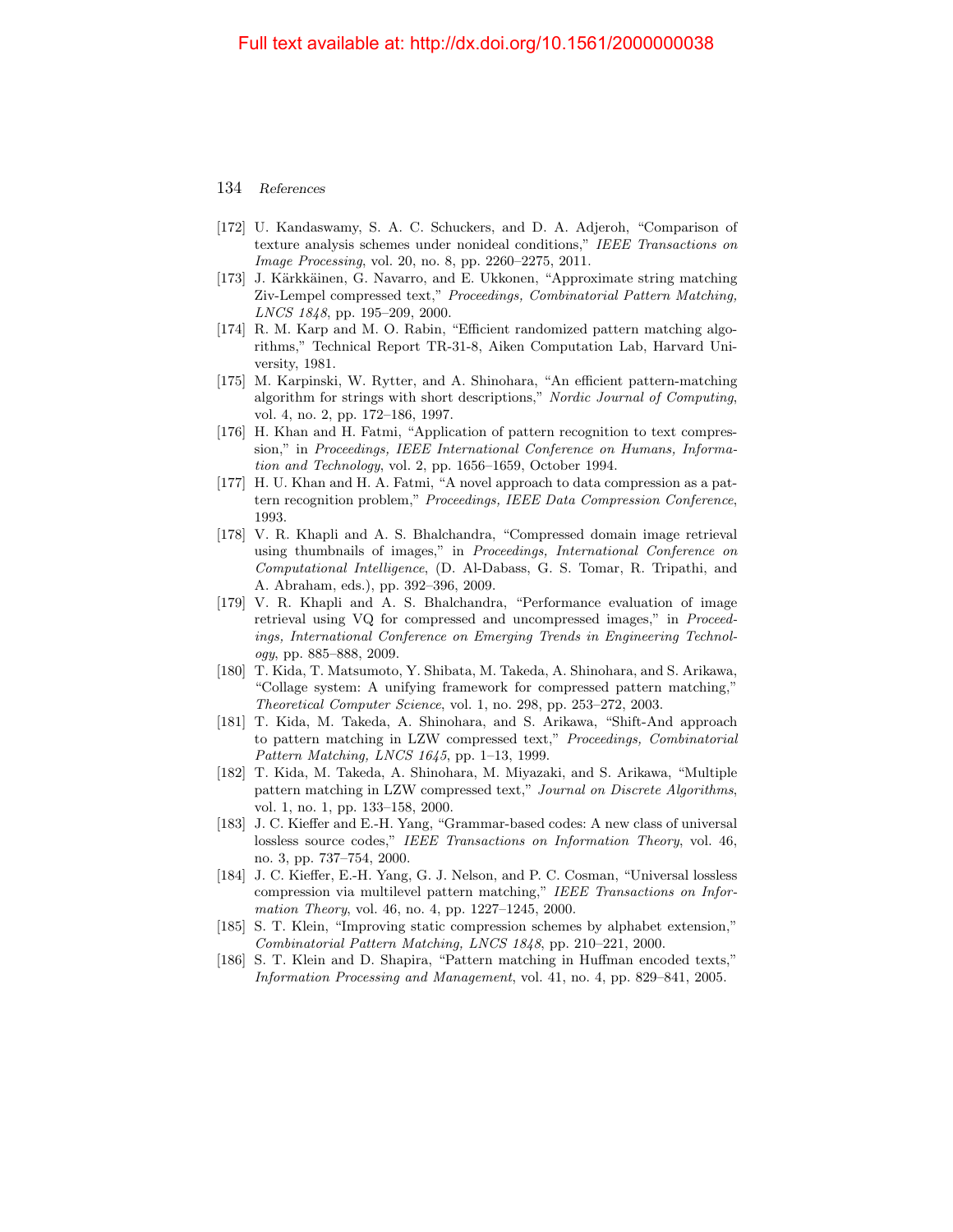- [187] S. T. Klein and D. Shapira, "Compressed pattern matching in JPEG images," International Journal of Foundations of Computer Science, vol. 17, no. 6, pp. 1297–1306, 2006.
- [188] S. T. Klein and D. Shapira, "Compressed matching in dictionaries," Algorithms, vol. 4, no. 1, pp. 61–74, 2011.
- [189] S. T. Klein and D. Shapira, "On improving Tunstall codes," Information Processing and Management, vol. 47, no. 5, pp. 777–785, 2011.
- [190] S. T. Klein and D. Shapira, "The string-to-dictionary matching problem," in Proceedings, IEEE Data Compression Conference, (J. A. Storer and M. W. Marcellin, eds.), pp. 143–152, 2011.
- [191] S. T. Klein and Y. Wiseman, "Parallel Lempel Ziv coding," Discrete Applied Mathematics, vol. 146, no. 2, pp. 180–191, 2005.
- [192] M. Klimesh, V. Stanton, and D. Watola, "Hardware implementation of a lossless image compression algorithm using a field programmable gate array," TMO Progress Report, vol. 42–144, February 15 2001.
- [193] J. R. Knight and E. W. Myers, "Super-pattern matching," Technical Report TR-92-29, Department of Computer Science, University of Arizona, 1999.
- [194] D. Knuth, J. Morris, and V. Pratt, "Fast pattern matching in strings," SIAM Journal of Computing, vol. 6, no. 2, pp. 323–350, June 1977.
- [195] M. Kobayashi and K. Takeda, "Information retrieval on the web," ACM Computing Surveys, vol. 32, no. 2, pp. 144–173, 2000.
- [196] S. Kosaraju, "Pattern matching in compressed texts," in Proceedings, Foundations of Software Technology and Theoretical Computer Science, (P. Thiagarajan, ed.), pp. 349–362, Springer-Verlag, 1995.
- [197] J.-P. Kouma and H. Li, "Large-scale face image retrieval: A Wyner-Ziv coding approach," in Proceedings, New Approaches to Characterization and Recognition of Faces, (P. Corcoran, ed.), Intechopen.com, 2011.
- [198] C. Kouzinopoulos and K. G. Margaritis, "Parallel implementation of exact two dimensional pattern matching algorithms using MPI and OpenMP," Hellenic European Research on Mathematics and Informatics Science, vol. 11, pp. 87–92, 2010.
- [199] C. S. Kouzinopoulos and K. G. Margaritis, "String matching on a multicore GPU using CUDA," Proceedings, Panhellenic Conference on Informatics, vol. 14–18, no. 2009, 2009.
- [200] S. Kreft and G. Navarro, "LZ77-Like compression with fast random access," in Proceedings, IEEE Data Compression Conference, (J. A. Storer and M. W. Marcellin, eds.), pp. 239–248, 2010.
- [201] G. M. Landau and U. Vishkin, "Pattern matching in a digitized image," Algorithmica, vol. 12, no. 4/5, pp. 375–408, 1994.
- [202] G. Langdon and J. Rissanen, "A simple general binary source code," IEEE Transactions on Information Theory, vol. IT-28, pp. 800–803, 1982.
- [203] S. Lawrence and C. Giles, "Context and page analysis for improved web search," IEEE Internet Computin, vol. 2, no. 4, pp. 38–46, 1998.
- [204] S. Lazebnik, C. Schmid, and J. Ponce, "A sparse texture representation using local affine regions," IEEE Transactions on Pattern Analysis and Machine Intelligence, vol. 27, no. 8, pp. 1265–1278, 2005.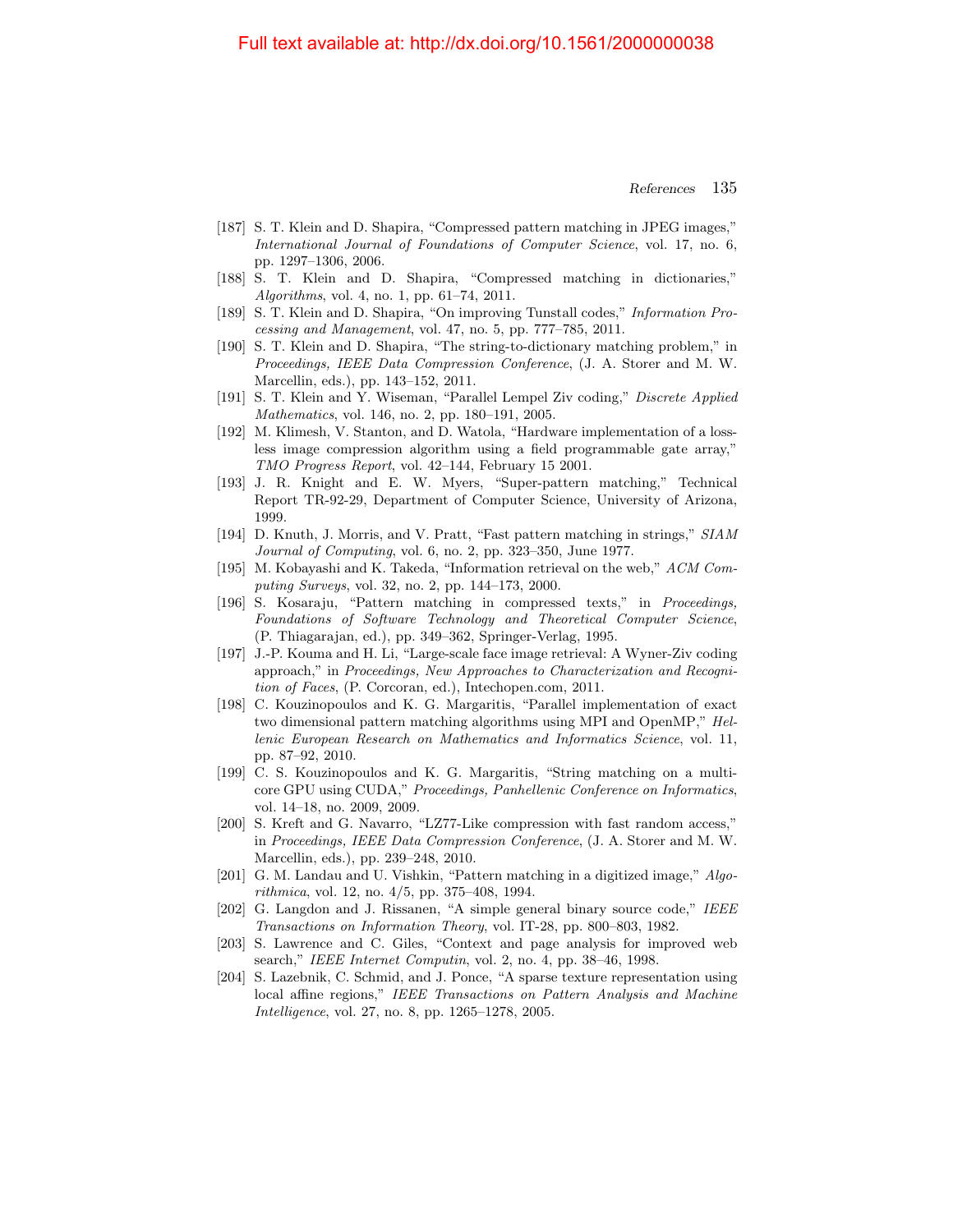- [205] D.-S. Lee and J. J. Hull, "Duplicate detection in symbolically compressed documents," in Proceedings, International Conference on Document Analysis and Recognition, pp. 305–308, 1999.
- [206] J. S. Lee, D. K. Kim, K. Park, and Y. Cho, "Efficient algorithms for approximate string matching with swaps," Proceedings, Combinatorial Pattern Matching, LNCS vol. 1264, pp. 28–39, 1997.
- [207] D. LeGall, "MPEG: A video compression standard for multimedia applications," Communications of the ACM, vol. 34, no. 4, pp. 47–58, April 1991.
- [208] A. Lempel and J. Ziv, "Compression of two-dimensional data," IEEE Transactions on Information Theory, vol. 32, no. 1, pp. 2–8, 1986.
- [209] M. Lew and T. Huang, "Image compression and matching," in Proceedings, IEEE International Conference on Image Processing, vol. 2, pp. 720–724, November 1994.
- <span id="page-31-0"></span>[210] M. S. Lew, N. Sebe, C. Djeraba, and R. Jain, "Content-based multimedia information retrieval: State of the art and challenges," TOMCCAP, vol. 2, no. 1, pp. 1–19, 2006.
- [211] C.-S. Li, J. Turek, and E. Feig, "Progressive template matching for contentbased retrieval in Earth Observing Satellite image database," SPIE Proceedings 2606, pp. 134–144, 1995.
- [212] S. Li and W. Li, "Shape-adaptive discrete wavelet transforms for arbitrarily shaped visual object coding," IEEE Transactions on Circuits Systems for Video Technology, vol. 10, no. 5, pp. 725–743, 2000.
- [213] X. Li and M. T. Orchard, "Edge-directed prediction for lossless compression of natural images," IEEE Transactions on Image Processing, vol. 10, no. 6, pp. 813–817, 2001.
- [214] Y. Lifshits, "Solving classical string problems an compressed texts," in Proceedings, Combinatorial and Algorithmic Foundations of Pattern and Association Discovery, vol. 06201 of Dagsthul Seminar Proceedings, Internationales Begegnungs- und Forschungszentrum fuer Informatik (IBFI), (R. Ahlswede, A. Apostolico, and V. I. Levenshtein, eds.), Germany: Schloss Dagstuhl, 2006.
- [215] Y. Lifshits, "Processing compressed texts: A tractability border," in Proceedings, Combinatorial Pattern Matching, LNCS vol. 4580, (B. Ma and K. Zhang, eds.), pp. 228–240, Springer, 2007.
- [216] A. D. Lillo, A. H. Daptardar, K. Thomas, J. A. Storer, and G. Motta, "Applications of compression to content based image retrieval and object recognition," in Proceedings, Conference Computational Physics, pp. 179–189, 2011.
- [217] A. D. Lillo, A. H. Daptardar, K. Thomas, J. A. Storer, and G. Motta, "Compression-based tools for navigation with an image database," Algorithms, vol. 5, no. 1, pp. 1–17, 2012.
- [218] A. D. Lillo, G. Motta, and J. A. Storer, "Shape recognition using vector quantization," in Proceedings, IEEE Data Compression Conference, (J. A. Storer and M. W. Marcellin, eds.), pp. 484–493, 2010.
- [219] C.-Y. Lin and S.-F. Chang, "A robust image authentication method distinguishing JPEG compression from malicious manipulation," IEEE Transactions on Circuits and Systtems for Video Technology, vol. 11, no. 2, pp. 153–168, 2001.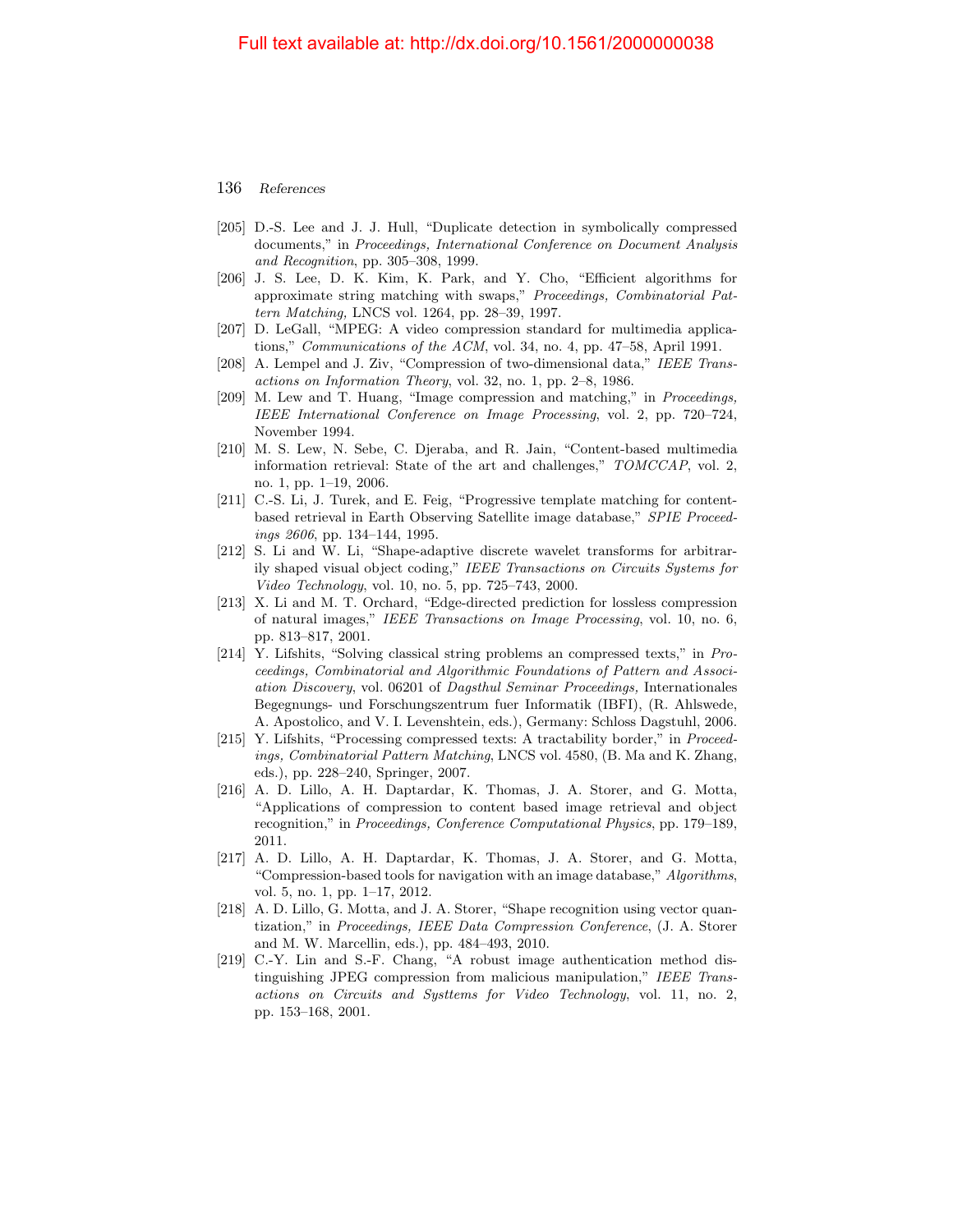- [220] J. Lin and D. A. Adjeroh, "All-against-all circular pattern matching," The Computer Journal, vol. 55, no. 7, pp. 897–906, 2012.
- [221] K.-J. Lin and C.-W. Wu, "A low power CAM design for LZ data compression," IEEE Transactions on Computers, vol. 49, pp. 1139–1145, October 2000.
- [222] T. W. Lin, "Compressed quadtree representations for storing similar images," Image and Vision Computing, vol. 15, no. 11, pp. 833–843, 1997.
- [223] O. Lipsky and E. Porat, "Approximate pattern matching with the  $L_1$ ,  $L_2$  and  $L_{\infty}$  Metrics," *Algorithmica*, vol. 60, no. 2, pp. 335–348, 2011.
- [224] L.-Y. Liu, J.-F. Wang, R.-J. Wang, and J.-Y. Lee, "Design and hardware architectures for dynamic Huffman coding," IEE Proceedings on Computers and Digital Techniques, vol. 142, no. 6, pp. 411–418, November 1995.
- [225] E. Loupias, N. Sebe, S. Bres, and J.-M. Jolion, "Wavelet-based salient points for image retrieval," in Proceedings, IEEE International Conference on Image Processing, 2000.
- [226] D. G. Lowe, "Distinctive image features from scale-invariant keypoints," International Journal of Computer Vision, vol. 60, no. 2, pp. 91–110, 2004.
- [227] C.-S. Lu and H.-Y. M. Liao, "Structural digital signature for image authentication: An incidental distortion resistant scheme," IEEE Transactions on Multimedia, vol. 5, no. 2, pp. 161–173, 2003.
- [228] S. Lu, L. Li, and C. L. Tan, "Document image retrieval through word shape coding," IEEE Transactions on Pattern Analysis and Machine Intelligence, vol. 30, no. 11, pp. 1913–1918, 2008.
- [229] Y. Lu and C. L. Tan, "Document retrieval from compressed images," Pattern Recognition, vol. 36, no. 4, pp. 987–996, 2003.
- [230] T. Luczak and W. Szpankowski, "A suboptimal lossy data compression based on approximate pattern matching," IEEE Transactions on Information Theory, vol. 43, pp. 1439–1451, 1997.
- [231] C.-Y. Maa, "Identifying the existence of bar codes in compressed images," in Proceedings, IEEE Data Compression Conference, (J. Storer and M. Cohn, eds.), p. 457, Los Alamitos, California, 1993.
- [232] V. Mäkinen, E. Ukkonen, and G. Navarro, "Approximate matching of runlength compressed strings," Algorithmica, vol. 35, pp. 347–369, 2003.
- [233] U. Manber, "A text compression scheme that allows fast searching directly in the compressed file," ACM Transactions on Information Systems, vol. 15, no. 2, pp. 124–136, April 1997.
- <span id="page-32-0"></span>[234] M. K. Mandal, F. Idris, and S. Panchanathan, "A critical evaluation of image and video indexing techniques in the compressed domain," Journal of Image and Vision Computing, vol. 17, no. 7, pp. 513–529, 1999.
- [235] M. K. Mandal, S. Panchanathan, and T. Aboulnas, "Fast wavelet histogram techniques for image indexing," Computer Vision and Image Understandin, vol. 75, no. 1, pp. 99–110, 1999.
- [236] B. S. Manjunath and W. Y. Ma, "Texture features for browsing and retrieval of image data," IEEE Transactions on Pattern Analysis and Machine Intelligence, vol. 18, no. 8, pp. 837–841, 1996.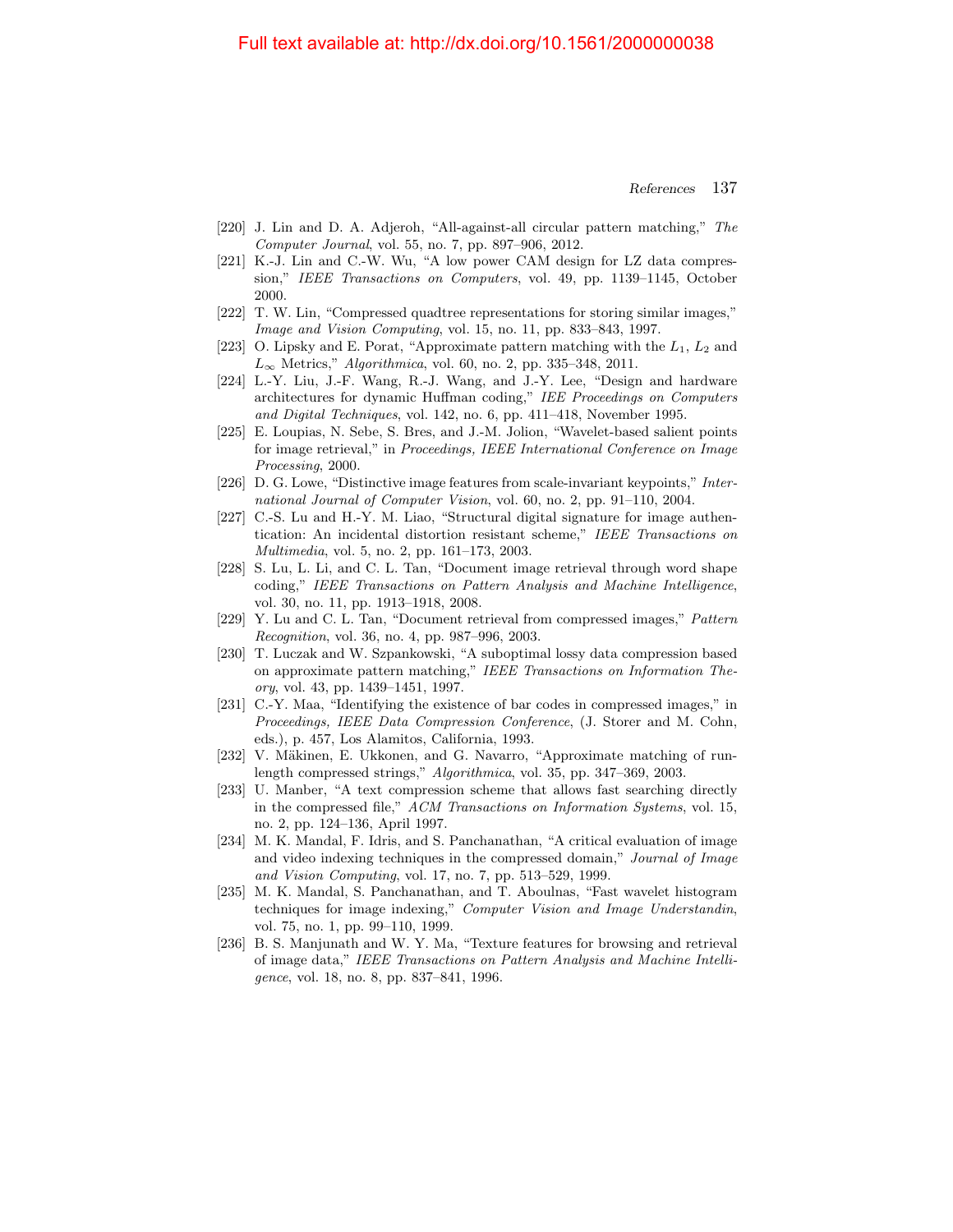- [237] W. Matsubara, S. Inenaga, A. Ishino, A. Shinohara, T. Nakamura, and K. Hashimoto, "Efficient algorithms to compute compressed longest common substrings and compressed palindromes," Theoretical Computer Science, vol. 410, no. 8–10, pp. 900–913, 2009.
- [238] N. D. Memon, D. L. Neuhoff, and S. M. Shende, "An analysis of some common scanning techniques for lossless image coding," IEEE Transactions on Image Processing, vol. 9, no. 11, pp. 1837–1848, 2000.
- [239] N. D. Memon and X. Wu, "Recent developments in context-based predictive techniques for lossless image compression," The Computer Journal, vol. 40, no. 2/3, pp. 127–136, 1997.
- [240] B. Meyer and P. E. Tischer, "Extending TMW for near lossless compression of greyscale images," in Proceedings, IEEE Data Compression Conference, pp. 458–470, 1998.
- [241] K. Mikolajczyk and C. Schmid, "A performance evaluation of local descriptors," IEEE Transactions on Pattern Analysis and Machine Intelligence, vol. 27, no. 10, pp. 1615–1630, 2005.
- [242] V. Miller and M. Wegman, "Variations on a theme by Ziv and Lempel," in Proceedings, Combinatorial Algorithms on Words, vol. 12, (A. Apostolico and Z. Galil, eds.), Berlin: Springer-Verlag, 1985.
- [243] S. Mitarai, M. Hirao, T. Matsumoto, A. Shinohara, M. Takeda, and S. Arikawa, "Compressed pattern matching for SEQUITUR," in Proceedings, IEEE Data Compression Conference, p. 469, 2001.
- [244] M. Miyazaki, A. Shinohara, and M. Takeda, "An improved pattern matching algorithm for strings in terms of straight-line programs," in Proceedings, Combinatorial Pattern Matching, LNCS vol. 1264, (A. Apostolico and J. Hein, eds.), pp. 1–11, Springer, 1997.
- [245] A. Moffat, "Two-level context based compression of binary images," in Proceedings, IEEE Data Compression Conference, (J. A. Storer and J. H. Reif, eds.), pp. 382–391, 1991.
- [246] A. Moffat, R. M. Neal, and I. H. Witten, "Arithmetic coding revisited," ACM Transactions on Information System, vol. 16, no. 3, pp. 256–294, 1998.
- [247] V. Monga and B. L. Evans, "Perceptual image hashing via feature points: Performance evaluation and tradeoffs," IEEE Transactions on Image Processing, vol. 15, no. 11, pp. 3452–3465, 2006.
- [248] M. Mongeau and D. Sankoff, "Comparison of musical sequencs," Computers and the Humanities, vol. 24, pp. 161–175, 1990.
- [249] J. Moreno and X. Otazu, "Image coder based on Hilbert scanning of embedded quadtrees," in Proceedings, IEEE Data Compression Conference, (J. A. Storer and M. W. Marcellin, eds.), p. 470, 2011.
- [250] E. S. Moura, G. Navarro, and R. Baeza-Yates, "Fast and flexible word searching on compressed text," ACM Transactions on Information Systems, vol. 18, no. 2, pp. 113–139, 2000.
- [251] A. Mukherjee and T. Acharya, "Compressed pattern-matching," in Proceedings, IEEE Data Compression Conference, p. 468, 1994.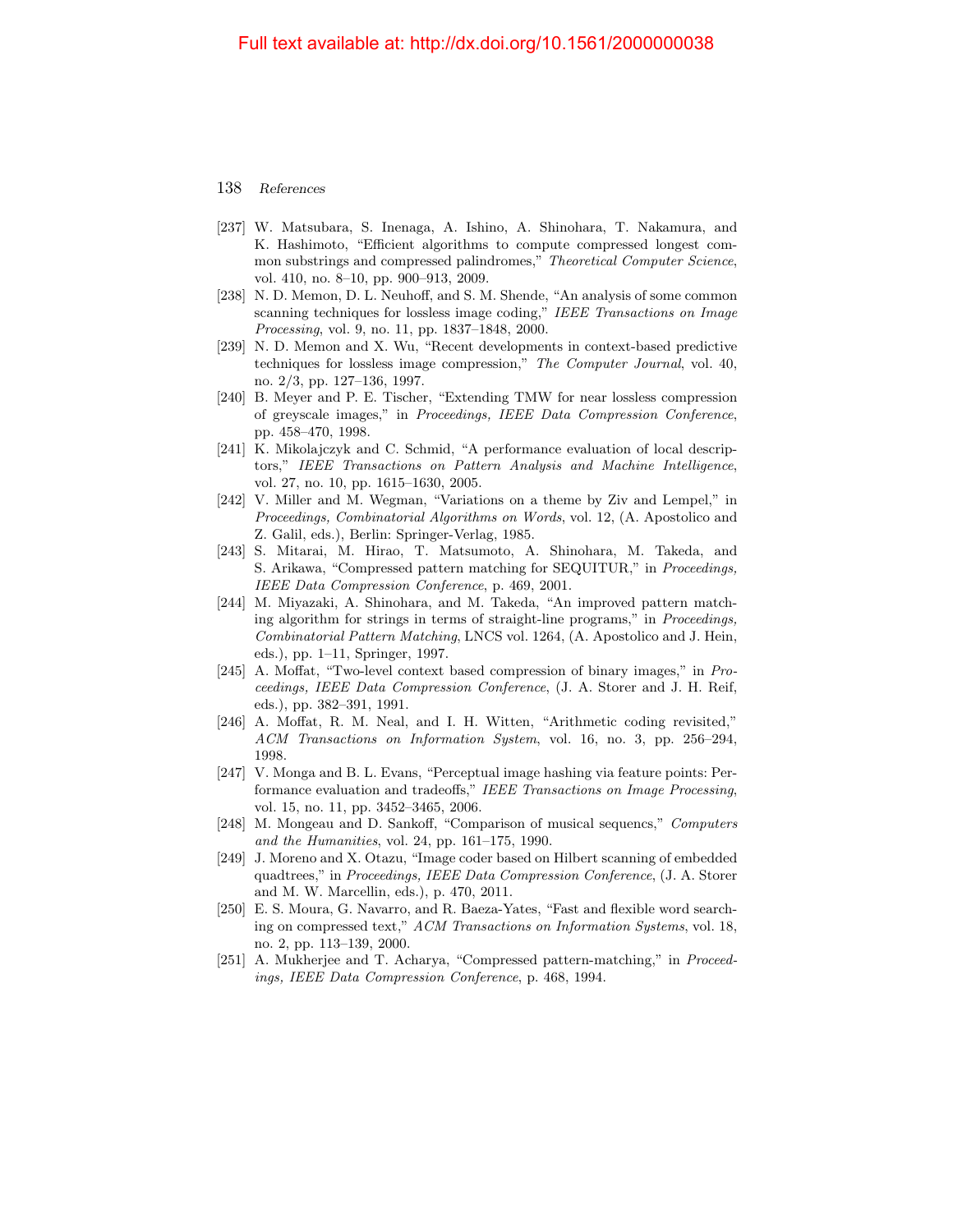- [252] A. Mukherjee and T. Acharya, "VLSI algorithms for compressed pattern search using tree based codes," in Proceedings, International Conference on Application Specific Array Processors, pp. 133–136, 1995.
- [253] A. Mukherjee, N. Ranganathan, and M. Bassiouni, "Efficient VLSI designs for data transformation of tree-based codes," IEEE Transactions on Circuits and Systems, vol. 38, no. 3, pp. 306–314, 1991.
- <span id="page-34-1"></span>[254] J. Mukhopadhyay, Image and Video Processing in the Compressed Domain. US: Taylor & Francis, 2011.
- [255] A. Murugappan, B. Ramachandran, and P. Dhavachelvan, "A survey of keyword spotting techniques for printed document images," Artificial Intelligence Review, vol. 35, no. 2, pp. 119–136, 2011.
- [256] E. W. Myers, "A sublinear algorithm for approximate keyword searching," Algorithmica, vol. 12, pp. 345–374, 1994.
- [257] O. U. Nalbantoglu, D. J. Russell, and K. Sayood, "Data compression concepts and algorithms and their applications to bioinformatics," Entropy, vol. 12, no. 1, pp. 34–52, 2010.
- [258] G. Navarro, "A guided tour to approximate string matching," ACM Computing Surveys, vol. 33, no. 1, pp. 31–88, 2001.
- [259] G. Navarro and M. Raffinot, "A general practical approach to pattern matching over Ziv-Lempel compressed text," Proceedings, Combinatorial Pattern Matching, LNCS 1645, pp. 14–36, 1999.
- [260] G. Navarro and M. Raffinot, "Fast and flexible string matching by combining bit-parallelism and suffix automata," ACM Journal of Experimental Algorithms, vol. 5, no. 4, 2000.
- [261] G. Navarro and M. Raffinot, "Practical and flexible pattern matching over Ziv-Lempel compressed text," Journal on Discrete Algorithms, vol. 2, no. 3, pp. 347–371, 2004.
- [262] G. Navarro and J. Tarhio, "Boyer-Moore string matching over Ziv-Lempel compressed text," Proceedings, Combinatorial Pattern Matching, LNCS 1848, pp. 166–180, 2000.
- [263] G. Navarro and J. Tarhio, "LZgrep: A Boyer-Moore string matching tool for Ziv-Lempel compressed text," Software, Practice and Experience, vol. 35, no. 12, pp. 1107–1130, 2005.
- <span id="page-34-0"></span>[264] M. Nelson, The Data Compression Book. San Mateo, CA (USA): M&T Books, A Division of M&T Publishing, Inc., 1991.
- [265] C. G. Nevill-Manning and I. H. Witten, "Compression and explanation using hierarchical grammars," The Computer Journal, vol. 40, no. 2/3, pp. 103–116, 1997.
- [266] C. G. Nevill-Manning and I. H. Witten, "Identifying hierarchical structure in sequences: A linear-time algorithm," Journal on Artificial Intelligence Research (JAIR), vol. 7, pp. 67–82, 1997.
- [267] H. Ney and S. Ortmanns, "Progress in dynamic programming search for LVCSR," Proceedings of the IEEE, vol. 88, no. 8, pp. 1224–1240, 2000.
- [268] C. W. Ngo, T. C. Pong, and R. T. Chin, "Exploiting image indexing techniques in DCT domain," Proceedings, MINAR98: Multimedia Information Analysis and Retrieval, LNCS 1464, pp. 195–206, August 1998.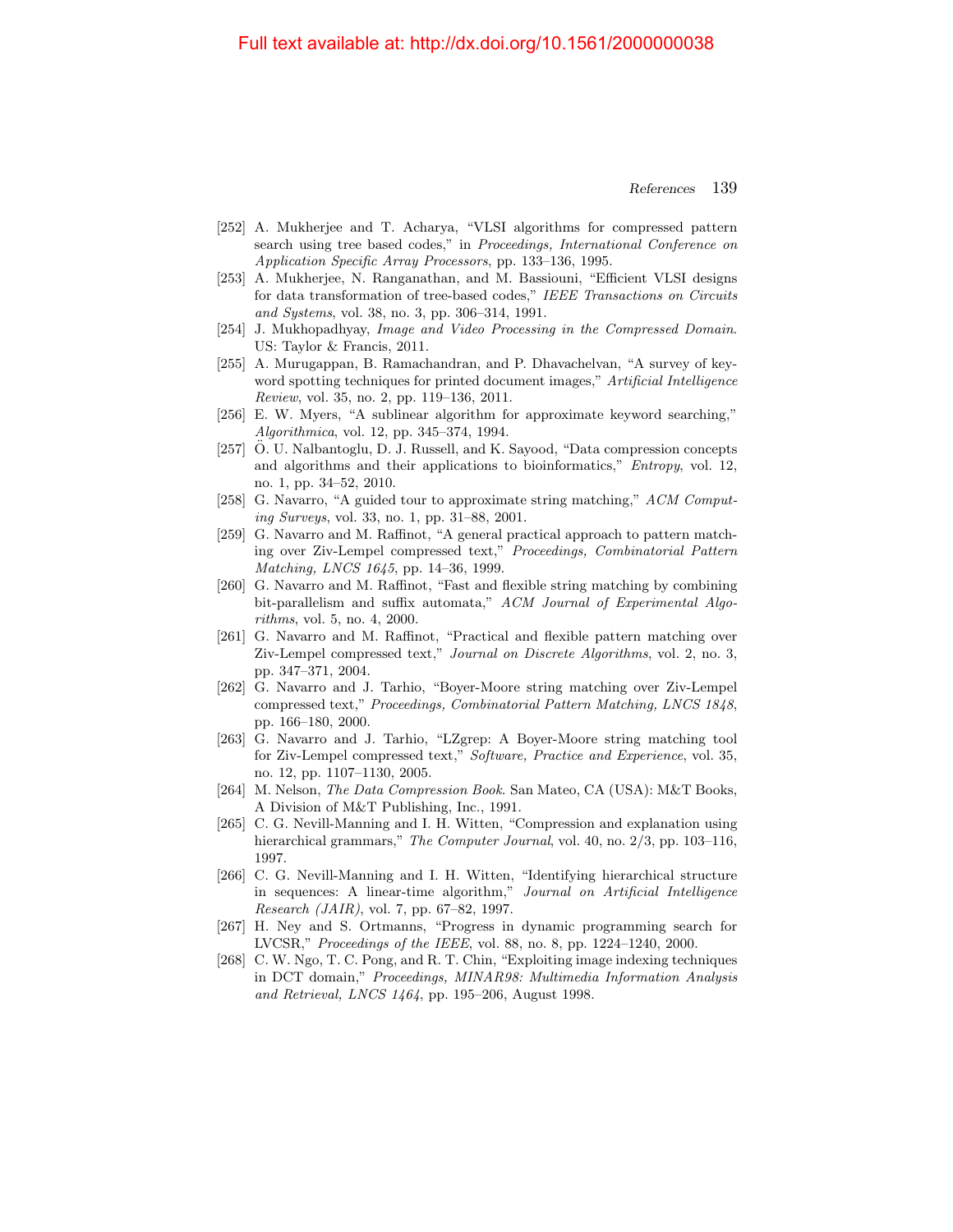- [269] K. Oehler and R. Gray, "Combining image classification and image compression using vector quantization," in Proceedings, IEEE Data Compression Conference, pp. 2–11, 1993.
- [270] H. H. Otu and K. Sayood, "A new sequence distance measure for phylogenetic tree construction," Bioinformatics, vol. 19, no. 16, pp. 2122–2130, 2003.
- [271] O. Owolabi and D. R. McGregor, "Fast approximate string matching," Software  $-$  Practice and Experience, vol. 18, pp. 387–393, 1988.
- [272] R. Pajarola and P. Widmayer, "Pattern matching in compressed raster images," in Proceedings, South American Workshop on String Processing WSP 1996, International Informatics Series 4, pp. 228–242, Carleton University Press, 1996.
- [273] R. Pajarola and P. Widmayer, "An image compression method for spatial search," IEEE Transactions on Image Processing, vol. 9, no. 3, pp. 357–365, 2000.
- [274] V. Pankratius, A. Jannesari, and W. F. Tichy, "Parallelizing Bzip2: A case study in multicore software engineering," IEEE Software, vol. 26, no. 6, pp. 70–77, 2009.
- [275] W. A. Pearlman and A. Said, "Set partition coding: Part I of set partition coding and image wavelet coding systems," Foundations and Trends in Signal Processing, vol. 2, no. 2, pp. 95–180, 2008.
- [276] W. A. Pearlman and A. Said, "Set partition coding: Part II of set partition coding and image wavelet coding systems," Foundations and Trends in Signal Processing, vol. 2, no. 3, pp. 181–246, 2008.
- [277] W. B. Pennebaker and J. L. Mitchell, JPEG: Still Image Data Compression Standard. NY: Van Nostrand Reinhold, 1993.
- [278] A. Pentland, R. W. Picard, and S. Scaroff, "Photobook: Content-based manipulation of image databases," International Journal of Computer Vision, vol. 18, no. 3, pp. 233–254, 1996.
- [279] E. C. Posner and E. R. Rodemich, "Epsilon entropy and data compression," The Annals of Mathematical Statistics, vol. 42, no. 6, pp. 2079–2125, 1971.
- [280] P. Poursistani, H. Nezamabadi-pour, R. A. Moghadam, and M. Saeed, "Image indexing and retrieval in JPEG compressed domain based on vector quantization," Mathematical and Computer Modelling, 2011.
- [281] W. K. Pratt, Digital Image Processing. New York: John Wiley, 1991.
- [282] S. J. Puglisi, W. F. Smyth, and A. Turpin, "A taxonomy of suffix array construction algorithms," ACM Computing Surveys, vol. 39, no. 2, 2007.
- [283] S.-W. Ra and J.-K. Kim, "A fast mean-distance-ordered partial codebook search algorithm for image vector quantization," IEEE Transactions on Circuits and Systems II: Analog and Digital Signal Processing, vol. 40, no. 9, pp. 576 –579, September 1993.
- [284] N. Ranganathan and S. Henriques, "High speed VLSI design for Lempel-Zivbased data compression," IEEE Transcations on Circuits and Systems, vol. 40, pp. 96–106, February 1993.
- [285] R. Reeves, K. Kubik, and W. Osberger, "Texture characterization of compressed aerial images using DCT coefficients," Proceedings of SPIE: Storage and Retrieval for Image and Video Databases, vol. 3022, pp. 398–407, 1997.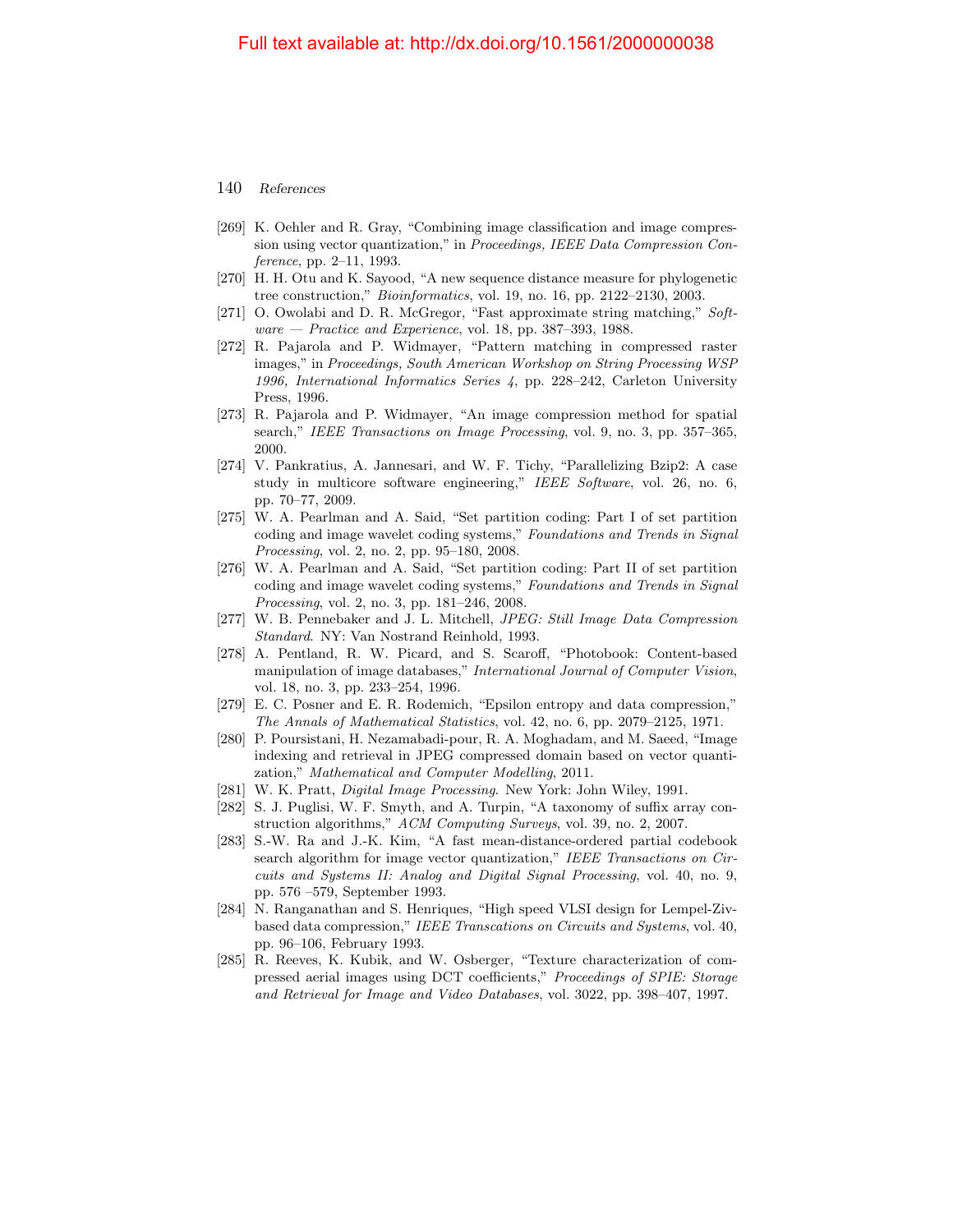- [286] I. Rigoutsos and A. Califano, "Searching in parallel for similar strings," IEEE Computational Science and Engineering, vol. 60–67, no. summer issue, 1994.
- [287] F. Rizzo, J. A. Storer, and B. Carpentieri, "LZ-based image compression," Information Science, vol. 135, no. 1–2, pp. 107–122, 2001.
- [288] R. Y. Rubinstein and D. P. Kroese, The Cross-Entropy Method: A Unified Approach to Combinatorial Optimization, Monte-Carlo Simulation, and Machine Learning. New York, USA: Springer-Verlag, 2004.
- [289] L. M. S. Russo, G. Navarro, and A. L. Oliveira, "Parallel and distributed compressed indexes," in Proceedings, Combinatorial Pattern Matching, LNCS vol. 6129, (A. Amir and L. Parida, eds.), pp. 348–360, Springer, 2010.
- [290] W. Rytter, "Compressed and fully compressed pattern matching in one and two dimensions," Proceedings of the IEEE, vol. 88, no. 11, pp. 1769–1778, 2000.
- [291] W. Rytter, "Application of Lempel-Ziv factorization to the approximation of grammar-based compression," Theoretical Computer Science, vol. 302, no. 1-3, pp. 211–222, 2003.
- [292] A. Said and W. A. Pearlman, "A new fast and efficient image codec based on set partitioning in hierarchical trees," IEEE Transactions on Circuits and Systems for Video Technology, vol. 6, no. 3, pp. 243–250, 1996.
- [293] H. Sakoe and S. Chiba, "Dynamic programming algorithm optimization for spoken word recognition," IEEE Transactions on Acoustic, Speech and Signial Processing, vol. 26, no. 2, pp. 43–49, 1978.
- <span id="page-36-0"></span>[294] D. Salomon, Data Compression: The Complete Reference. New York: Springer, 3rd Edition, 2004.
- [295] D. Salomon, "Special issue on lossless data compression," Algorithms, vol. 3, no. 2, 2010.
- [296] H. Samet, "The quadtree and related hierarchical data structures," ACM Computing Survey, vol. 16, no. 2, pp. 187–260, 1984.
- [297] S. A. Savari and R. G. Gallager, "Generalized Tunstall codes for sources with memory," IEEE Transactions on Information Theory, vol. 43, no. 2, pp. 658–668, 1997.
- <span id="page-36-1"></span>[298] K. Sayood, Introduction to Data Compression. San Francisco, CA, USA: Morgan Kaufmann Publishers, 4th Edition, 2012.
- [299] G. Schaefer, "Compressed domain image retrieval by comparing vector quantisation codebooks," in Proceedings of SPIE, pp. 959–966, 2002.
- [300] M. Schmalz, "General theory for the processing of compressed and encrypted imagery, with taxonomic analysis," Proceedings, SPIE: Hybrid Image and Signal Processing III, vol. 1702, pp. 250–263, 1992.
- [301] M. Schmalz, "An introduction to the recognition of patterns in compressed data. 2. Optical processing of data transformed by block-, transform-, and runlength-encoding, as well as vector-quantization," Proceedings of the SPIE, vol. 2490, pp. 334–349, 1995.
- [302] M. Schmalz, "An introduction to the recognition of patterns in compressed data. 1. Image-template operations over block-, transform-, runlengthencoded, and vector-quantized data," Proceedings of the SPIE, vol. 2484, pp. 256–269, 1995.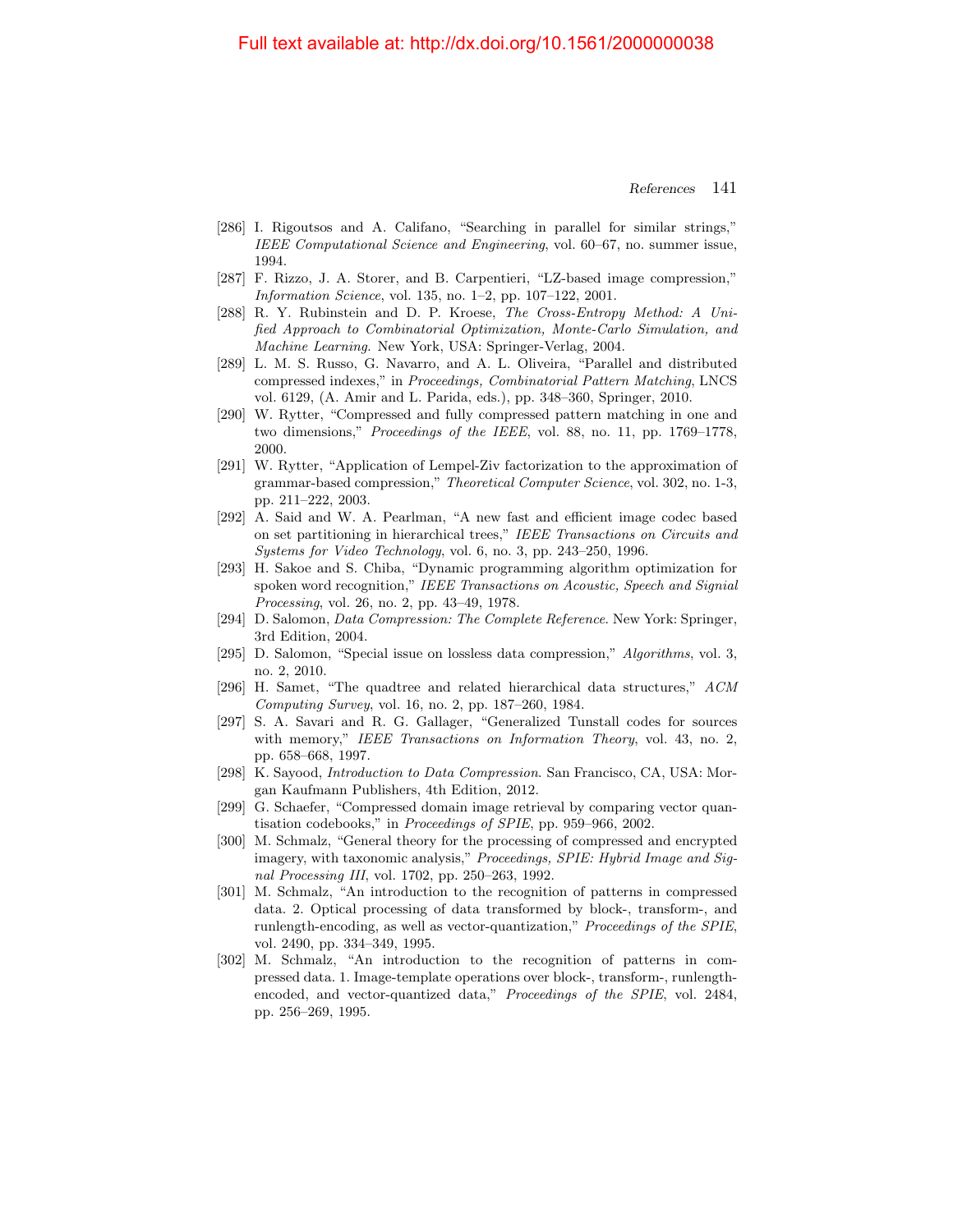- <span id="page-37-1"></span>[303] C. E. Shannon, "A mathematical theory of communication," Bell System Technical Journal, vol. 27, pp. 379–423, 623–656, 1948.
- <span id="page-37-2"></span>[304] C. E. Shannon, "Coding theorems for a discrete source with a fidelity criterion," IRE National Convention Record, Part 4, pp. 142–163, 1959.
- [305] J. M. Shapiro, "Embedded image coding using zerotrees of wavelet coefficients," IEEE Transactions on Signal Processing, vol. 41, no. 12, pp. 3445– 3462, 1993.
- [306] N. Sharman, T. Bell, and I. Witten, "Compression of pyramid coded images for progressive transmission," in Proceedings of New Zealand Image Processing Workshop, pp. 171–176, University of Canterbury, Christchurch, New Zealand, 1992.
- [307] Y. Shibata, T. Kida, S. Fukamachi, T. Takeda, A. Shinohara, S. Shinohara, and S. Arikawa, "Byte-pair encoding: A text compression scheme that accelerates pattern matching," Technical Report, Department of Informatics, Kyushu University, Japan, 1999.
- [308] Y. Shibata, T. Matsumoto, M. Takeda, A. Shinohara, and S. Arikawa, "A Boyer-More type algorithm for compressed pattern matching," Proceedings, Combinatorial Pattern Matching, LNCS vol. 1848, pp. 181–194–13, 2000.
- [309] Y. Shibata, M. Takeda, A. Shinohara, and S. Arikawa, "Pattern matching in text compressed by using antidictionaries," Proceedings, Combinatorial Pattern Matching, LNCS 1645, pp. 37–49, 1999.
- [310] M. Shneier and M. Abdel-Mottaleb, "Exploiting the JPEG compression scheme for image retrieval," IEEE Transactions on Pattern Analysis and Machine Intelligence, vol. 18, no. 8, pp. 849–853, 1996.
- <span id="page-37-0"></span>[311] T. Sikora, "The MPEG-4 video standard verification model," IEEE Transactions on Circuit and Systems for Video Technology, vol. 7, no. 1, 1997.
- [312] T. Sikora, S. Bauer, and B. Makai, "Efficiency of shape–adaptive 2D transforms for coding of arbitrarily shaped image segments," IEEE Transactions on Circuits and Systems for Video Technolog, vol. 5, pp. 254–258, 1995.
- [313] E. Silberg and O. Etzion, "The metacrawler architecture for resource aggregation on the web," IEEE Expert, vol. 12, no. 1, pp.  $11-14$ , 1997.
- [314] D. Sleator and R. Tarjan, "Amortized efficiency of list update and paging rules," Communications of the ACM, vol. 28, pp. 202–208, 1985.
- <span id="page-37-3"></span>[315] A. W. M. Smeulders, M. Worring, S. Santini, A. Gupter, and R. Jain, "Content-based image retrieval at the end of the early years," IEEE Transactions on Pattern Analysis and Machine Intellingence, vol. 22, no. 12, pp. 1349– 1380, 2000.
- [316] J. R. Smith and S. F. Chang, "Transform features for texture classification and discrimination in large image databases," Proceedings, IEEE International Conference on Image Processing, vol. 3, pp. 407–411, 1994.
- [317] W. Smyth, *Computing Patterns in Strings*. Addison-Wesley, 2003.
- <span id="page-37-4"></span>[318] C. Snoek and M. Worring, "Multimodal video indexing: A review of the state-of-the-art," Multimedia Tools and Applications, vol. 25, no. 1, pp. 5–35, 2005.
- [319] C. G. M. Snoek and M. Worring, "Concept-based video retrieval," Foundations and Trends in Information Retrieval, vol. 2, no. 4, pp. 215–322, 2009.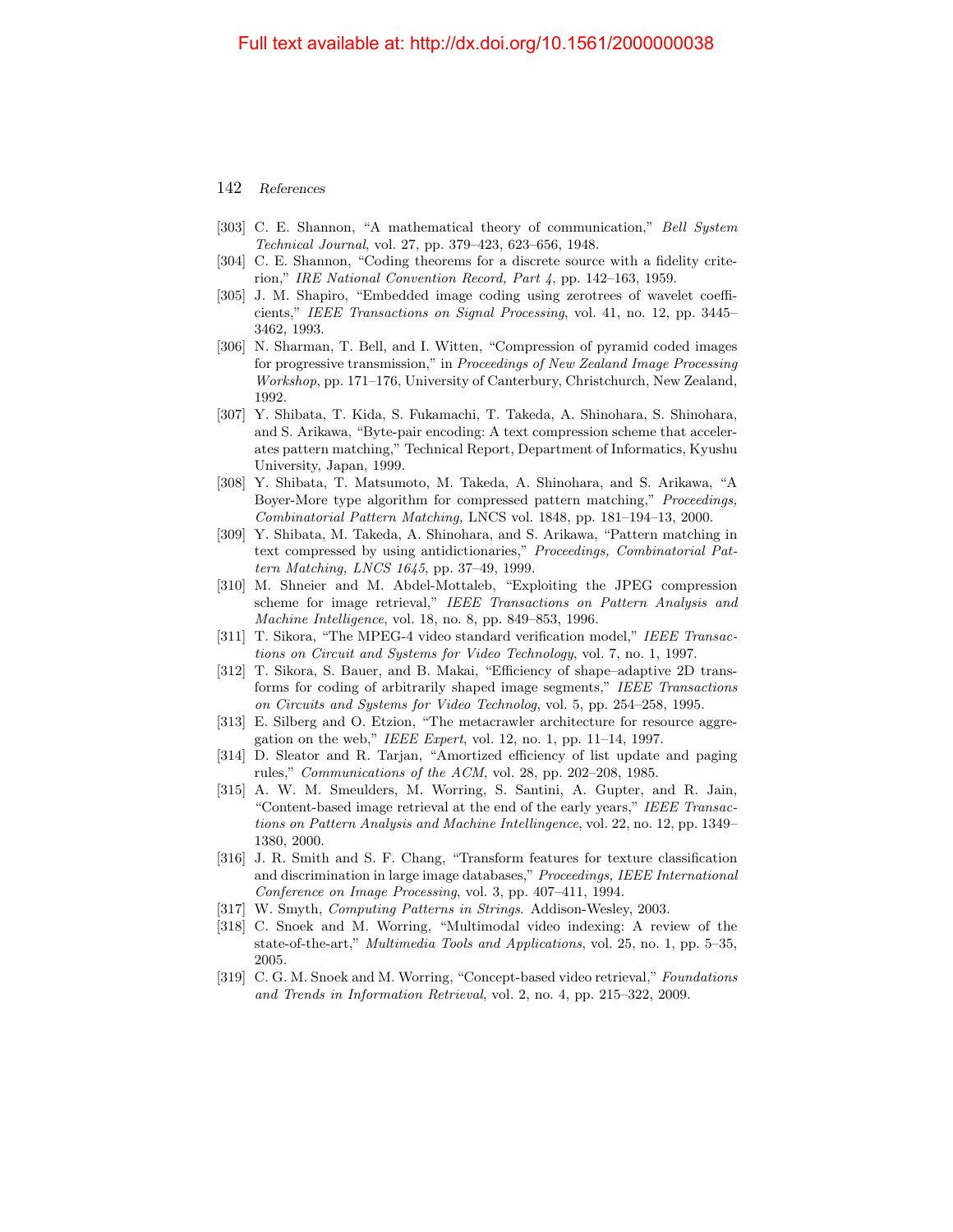- [320] J. Song and B. L. Yeo, "Fast extraction of spatially reduced image sequences from MPEG-2 compressed video," IEEE Transactions on Circuits and Systems for Video Technolog, vol. 9, no. 7, pp. 1100–1114, 1999.
- [321] Y. Steinberg and M. Gutman, "An algorithm for source coding subject to a fidelity criterion, based on string pattern matching," IEEE Transactions on Information Theory, vol. 39, pp. 877–886, 1993.
- [322] J. Storer, Data Compression: Methods and Theory. Rockville, Maryland: Computer Science Press, 1988.
- [323] J. Storer and M. Cohn, eds., Proceedings of IEEE Data Compression Conference. Los Alamitos, California, Snowbird, Utah, March 1993.
- [324] J. Storer and T. Syzmanski, "Data compression via textual substitution," Journal of the ACM, vol. 29, pp. 928–951, 1982.
- [325] J. A. Storer, "Special issue on lossless data compression," Proceedings of the IEEE, vol. 88, no. 11, pp. 1685–1809, 2000.
- [326] J. A. Storer and H. Helfgott, "Lossless image compression by block matching," The Computer Journal, vol. 40, no. 2/3, pp. 137–145, 1997.
- [327] J. A. Storer and M. W. Marcellin, eds., 2010 IEEE Data Compression Conference (DCC 2010). 24-26 March 2010, Snowbird, UT, USA, 2010.
- [328] J. A. Storer and M. W. Marcellin, eds., 2011 IEEE Data Compression Conference (DCC 2011). 29-31 March 2011, Snowbird, UT, USA, 2011.
- [329] M. D. Swanson, S. Hosur, and A. H. Tewfik, "Image coding for content-based retrieval," Proceedings of SPIE: Visual Communications and Image Processing, vol. 2727, pp. 4–15, 1996.
- [330] W. Szpankowski, "Asympotic properties of data compression and suffix trees," IEEE Transactions on Information Theory, vol. 39, pp. 1647–1659, 1993.
- [331] M. Tagliasacchi, G. Valenzise, and S. Tubaro, "Hash-based identification of sparse image tampering," IEEE Transactions on Image Processing, vol. 18, no. 11, pp. 2491–2504, 2009.
- [332] T. Takaoka, "Approximate pattern matching with grey scale values," in Proceedings, CATS 96 (Computing: the Australasian Theory Symposium), pp. 196–203, 1996.
- [333] Y. Tamakoshi, T. I, S. Inenaga, H. Bannai, and M. Takeda, "From run length encoding to LZ78 and back again," in Proceedings, IEEE Data Compression Conference, pp. 143–152, 2013.
- [334] T. Tanaka, T. I, S. Inenaga, H. Bannai, and M. Takeda, "Computing convolution on grammar-compressed text," Proceedings, IEEE Data Compression Conference, pp. 451–460, 2013.
- [335] J. Tang, W. Zhang, and C. Li, "An approach to compressed image retrieval based on JPEG2000 framework," in Advanced Data Mining and Applications, vol. 3584, (X. Li, S. Wang, and Z. Y. Dong, eds.), pp. 391–399, Springer, 2005.
- [336] J. W. H. Tangelder and R. C. Veltkamp, "A survey of content based 3D shape retrieval methods," Multimedia Tools and Applications, vol. 39, no. 3, pp. 441–471, 2008.
- [337] T. Tao and A. Mukherjee, "Compressed pattern matching for predictive lossless image encoding," in Proceedings, International Conference on Distributed Multimedia Systems, p. 120, September 24-26, Miami, FL, 2003.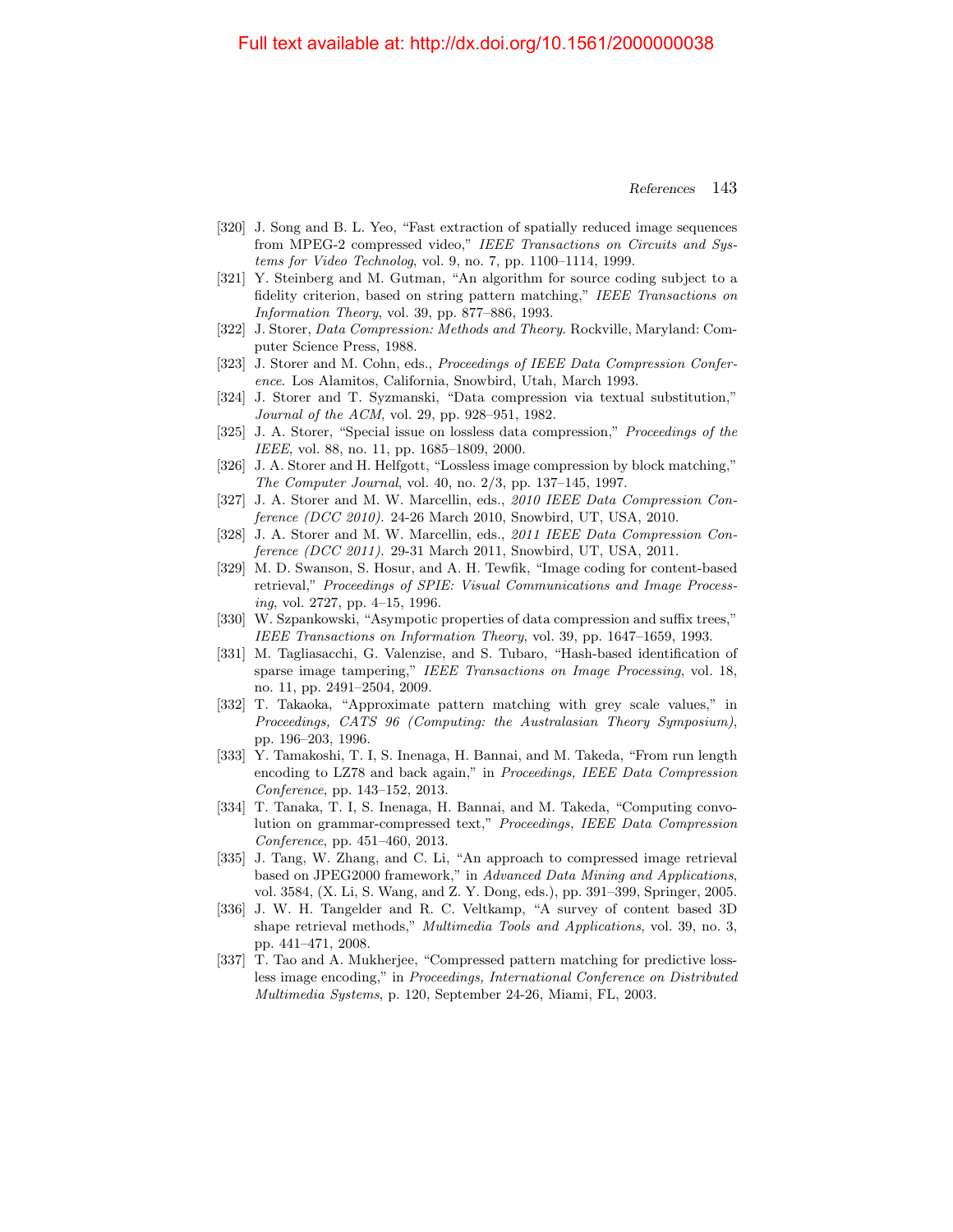- [338] T. Tao and A. Mukherjee, "Pattern matching in LZW compressed file," IEEE Transactions on Computers, vol. 54, no. 8, pp. 929–938, 2005.
- [339] T. Tao, A. Mukherjee, and R. Satya, "A search-aware JPEG-LS variation for compressed image retrieval," in Proceedings, International Symposium on Intelligent Multimedia. Video and Speech Processing, pp. 20–222, October 20- 22, 2004 Hong Kong, 2004.
- [340] C. M. Taskiran, J.-Y. Chen, A. Albiol, L. Torres, C. A. Bouman, and E. J. Delp, "ViBE: A compressed video database structured for active browsing and search," IEEE Transactions on Multimedia, vol. 6, no. 1, pp. 103–118, 2004.
- [341] D. Taubman, "High performance scalable image compression with EBCOT," IEEE Transactions on Image Processing, vol. 9, no. 7, pp. 1158–1170, July 2000.
- [342] D. S. Taubman and M. W. Marcellin, *JPEG2000: Image Compression* Fundamentals, Standards, and Practice. Boston: Kluwer Academic Publishers, 2002.
- <span id="page-39-0"></span>[343] W. Thies, S. Hall, and S. Amarasinghe, "Manipulating lossless video in the compressed domain," in Proceedings, ACM International Conference on Multimedia, pp. 331–340, New York, NY, USA, 2009.
- [344] Q. Tian, N. Sebe, M. S. Lew, E. Loupias, and T. S. Huang, "Image retrieval using wavelet-based salient points," Journal on Electronic Imaging, vol. 10, no. 4, pp. 835–849, 2001.
- [345] TREC, "Official webpage for TREC Text REtrieval Conference series," http://trec.nist.gov, 2000.
- [346] TRECVID, "Official webpage for NIST TRECVID TREC Video Retrieval Evaluation," http://trecvid.nist.gov, 2012.
- [347] W. S. Tsai and S. S. Yu, "Attributed string matching with merging for shape recognition," IEEE Transactions on Pattern Analysis and Machine Intelligence, vol. 7, no. 4, pp. 453–463, 1985.
- [348] P. Tseng, Y. Chang, Y. Huang, H. Fang, C. Huang, and L. Chen, "Advances" in hardware architectures for image and video coding: A survey," Proceedings of the IEEE, vol. 93, no. 1, pp. 184–197, January 2005.
- [349] N. Tuck, T. Sherwood, B. Calder, and G. Varghese, "Deterministic memoryefficient string matching algorithms for intrusion detection," in Proceedings, IEEE International Conference on Computer Communications (IEEE INFO- $COM$ ), pp. 333–340, 2004.
- [350] E. Tuncel, P. Koulgi, and K. Rose, "Rate-distortion approach to databases: Storage and content-based retrieval," IEEE Transactions on Information Theory, vol. 50, no. 6, pp. 953–967, 2004.
- [351] B. Tunstall, "Synthesis of noiseless compression codes," Technical Report, PhD Dissertation, Georgia Institute of Technology, Atlanta, GA, 1967.
- [352] A. Tversky, "Features of similarity," Psychological Review, vol. 84, no. 4, pp. 327–352, 1977.
- [353] T. Uemura and H. Arimura, "Sparse and truncated suffix trees on variablelength codes," in Proceedings, Combinatorial Pattern Matching, LNCS vol. 6661, (R. Giancarlo and G. Manzini, eds.), pp. 246–260, Springer, 2011.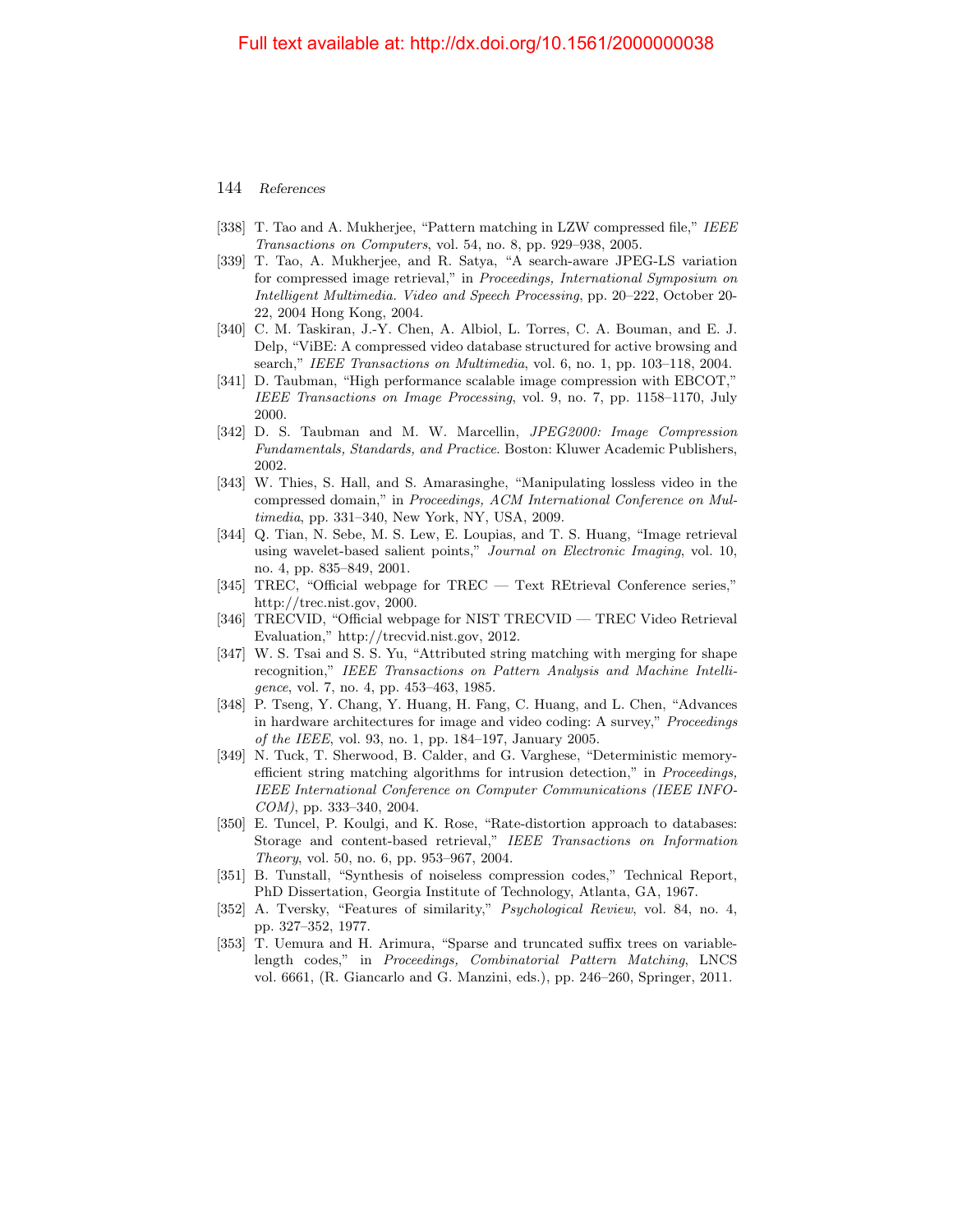- [354] T. Uemura, S. Yoshida, T. Kida, T. Asai, and S. Okamoto, "Training parse trees for efficient VF coding," in Proceedings, String Processing and Information Retrieval, LNCS vol. 6393,  $(E. Chávez and S. Lonardi, eds.), pp. 179–184,$ Springer, 2010.
- [355] E. Ukkonen, "Finding approximate patterns in strings," Journal of Algorithms, vol. 6, pp. 132–137, 1985.
- [356] J. Vaisey and A. Gersho, "Image compression with variable block size segmentation," IEEE Transactions on Signal Processing, vol. 40, no. 8, pp. 2040–2060, August 1992.
- [357] N. Vasconcelos, "Minimum probability of error image retrieval," IEEE Transactions on Signal Processing, vol. 52, no. 8, pp. 2322–2336, 2004.
- [358] N. Vasconcelos, "On the efficient evaluation of probabilistic similarity functions for image retrieval," IEEE Transactions on Information Theory, vol. 50, no. 7, pp. 1482–1496, 2004.
- [359] N. Vasconcelos and A. Lippman, "Library-based coding: A representation for efficient video compression and retrieval," in Proceedings, IEEE Data Compression Conference, (J. A. Storer and M. Cohn, eds.), pp. 121–130, 1997.
- [360] N. Vasconcelos and A. Lippman, "A multiresolution manifold distance for invariant image similarity," IEEE Transactions on Multimedia, vol. 7, no. 1, pp. 127–142, 2005.
- [361] A. Vellaikal, C. C. J. Kuo, and S. Dao, "Content-based retrieval of remotesensed images using vector quantization," Proceedings of SPIE, vol. 2488, pp. 178–189, 1995.
- [362] R. C. Veltkamp, "Shape algorithmics," Algorithmica, vol. 38, no. 1, pp. 1–4, 2003.
- [363] R. Venkatesan, S.-M. Koon, M. H. Jakubowski, and P. Moulin, "Robust Image Hashing," in Proceedings, International Conference on Image Processing, 2000.
- [364] S. Verma and A. Pandit, "Quad tree based Image compression," in Proceedings, TENCON 2008 — 2008 IEEE Region 10 Conference, pp. 1–4, November 2008.
- [365] G. Wallace, "The JPEG still picture compression standard," Communications of the ACM, vol. 34, no. 4, pp. 31–44, April 1991.
- [366] O. Watanabe, T. Fukuhara, and H. Kiya, "Fast identification of JPEG 2000 images for digital cinema profiles," in Proceedings, International Conference on Acoustics Speech and Signal Processing, pp. 881–884, 2011.
- [367] O. Watanabe, A. Kawana, and H. Kiya, "An identification method for JPEG2000 images using the signs of DWT coefficients," Technical Report of IEICE 106, IE2006-217, pp. 177–181, 2007.
- [368] M. S. Waterman, *Mathematical Methods for DNA Sequences*. Boca Raton, FL: CRC Press, 1989.
- [369] G. Wei, D. Li, and I. K. Sethi, "Web-WISE: Compressed image retrieval," Proceedings, MINAR'98: Multimedia Information Analysis and Retrieval, LNCS vol. 1464, pp. 33–46, August 1998.
- [370] M. J. Weinberger, G. Seroussi, and G. Sapiro, "The LOCO-I lossless image compression algorithm: Principles and standardization into JPEG-LS," IEEE Transactions on Image Processing, vol. 9, no. 8, pp. 1309–1324, 2000.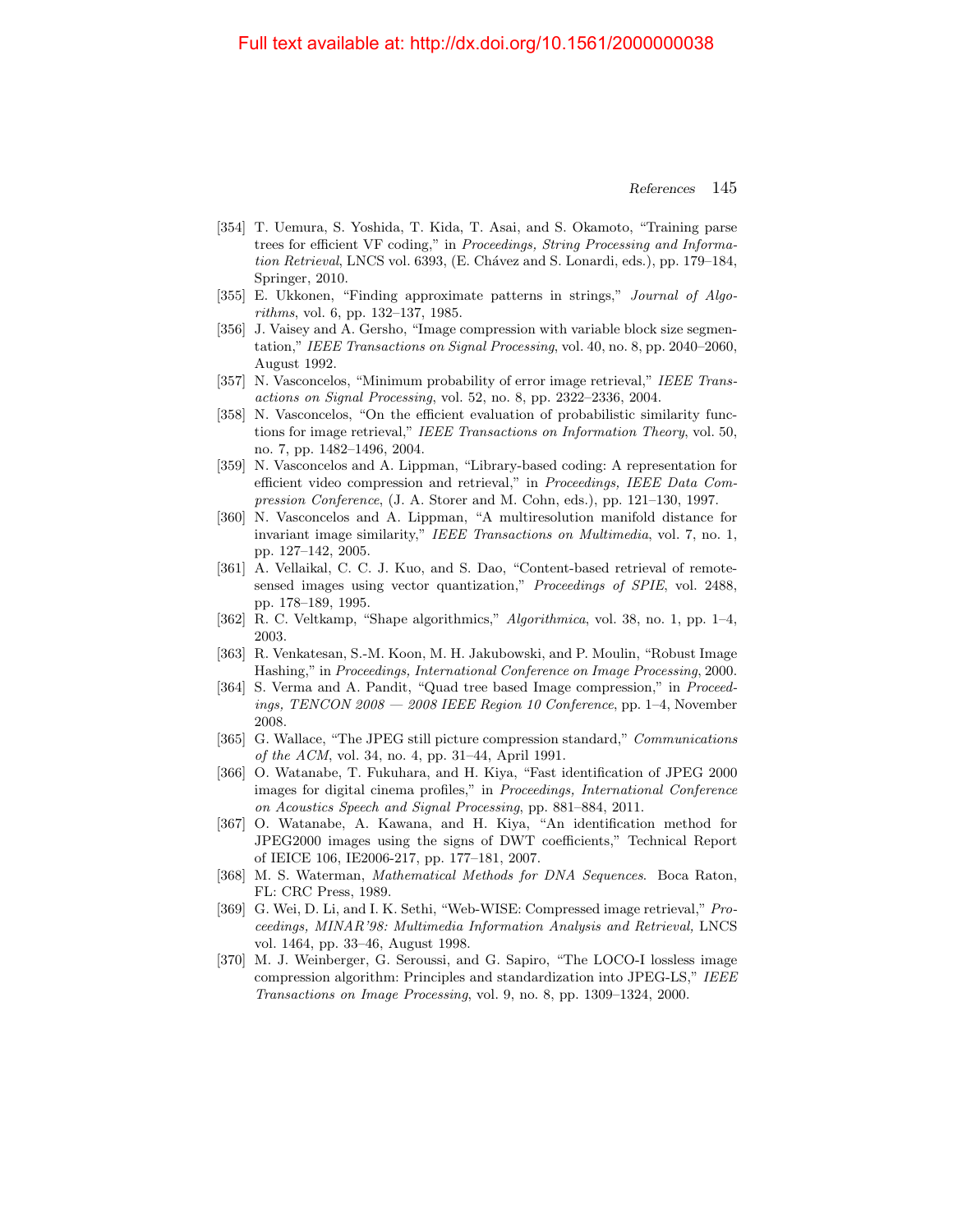- [371] T. Welch, "A technique for high performance data compression," IEEE Computer, vol. 17, pp. 8–20, June 1984.
- [372] M. V. Wickerhauser, "Two fast approximate wavelet algorithms for image processing, classification, and recognition," Optical Engineering, vol. 33, no. 7, pp. 2225–2235, (Special issue on Adapted Wavelet Analysis), July 1994.
- <span id="page-41-0"></span>[373] T. Wiegand, G. J. Sullivan, G. Bjntegaard, and A. Luthra, "Overview of the H.264/AVC video coding standard," IEEE Transactions on Circuits Systems and Video Technology, vol. 13, no. 7, pp. 560–576, 2003.
- [374] I. Witten and J. Cleary, "Picture coding and transmission using adaptive modeling of quad trees," in *Proceedings, International Electrical, Electronics* Conference, pp. 222–225, Toronto, 1983.
- [375] I. Witten, R. Neal, and J. Cleary, "Arithmetic coding for data compression," Communications of the ACM, vol. 30, no. 6, pp. 520–541, June 1987.
- [376] I. H. Witten, A. Moffat, and T. C. Bell, Managing Gigabytes: Compressing and Indexing Documents and Images. Morgan Kaufman, 2nd Edition, 1999.
- [377] J. W. Woods, ed., Subband Image Coding. Amsterdam: Kluwer Academic Publishers, 1985.
- [378] S. Wu and U. Manber, "Fast text searching allowing errors," Communications of the ACM, vol. 35, no. 10, pp. 83–91, October 1992.
- [379] M. Yadav, A. Venkatachaliah, and P. D. Franzon, "Hardware architecture of a parallel pattern matching engine," in Proceedings, International and Symposium on Circuits and Systems, pp. 1369–1372, IEEE, 2007.
- [380] E.-H. Yang, A. Kaltchenko, and J. C. Kieffer, "Universal lossless data compression with side information by using a conditional MPM grammar transform," IEEE Transactions on Information Theory, vol. 47, no. 6, pp. 2130–2150, 2001.
- [381] E. H. Yang and J. Kieffer, "On the performance of data compression algorithms based on string pattern matching," IEEE Transactions on Information Theory, vol. 41, 1995.
- [382] L. Yang, Q. Chen, J. Tian, and D. Wu, "Content based image hashing using companding and Gray code," Security and Communication Networks, vol. 4, no. 12, pp. 1378–1386, 2011.
- [383] S.-H. Yang and C.-F. Chen, "Robust image hashing based on SPIHT," in Proceedings, International Conference on Information Technology: Research and Education, pp. 110–114, 2005.
- <span id="page-41-1"></span>[384] B. L. Yeo and B. Liu, "Rapid scene analysis in compressed video," IEEE Transactions on Circuits and Systems for Video Technology, vol. 5, no. 6, p. 533, 1996.
- [385] X. Yin, I. Düntsch, and G. Gediga, "Quadtree representation and compression of spatial data," Transactions on Rough Sets, vol. 13, pp. 207–239, 2011.
- [386] S. Yoshida and T. Kida, "On performance of compressed pattern matching on VF codes," in Proceedings, IEEE Data Compression Conference, (J. A. Storer and M. W. Marcellin, eds.), p. 486, 2011.
- [387] S. Yoshida, T. Uemura, T. Kida, T. Asai, and S. Okamoto, "Improving parse trees for efficient variable-to-fixed length codes," Journal of Information Processing, vol. 20, no. 1, pp. 238–249, 2012.
- [388] T. Yoshida, T. Endoh, N. Kawamura, and H. Kato, "Image reduction system," US Patent 5,159,468, October 1992.